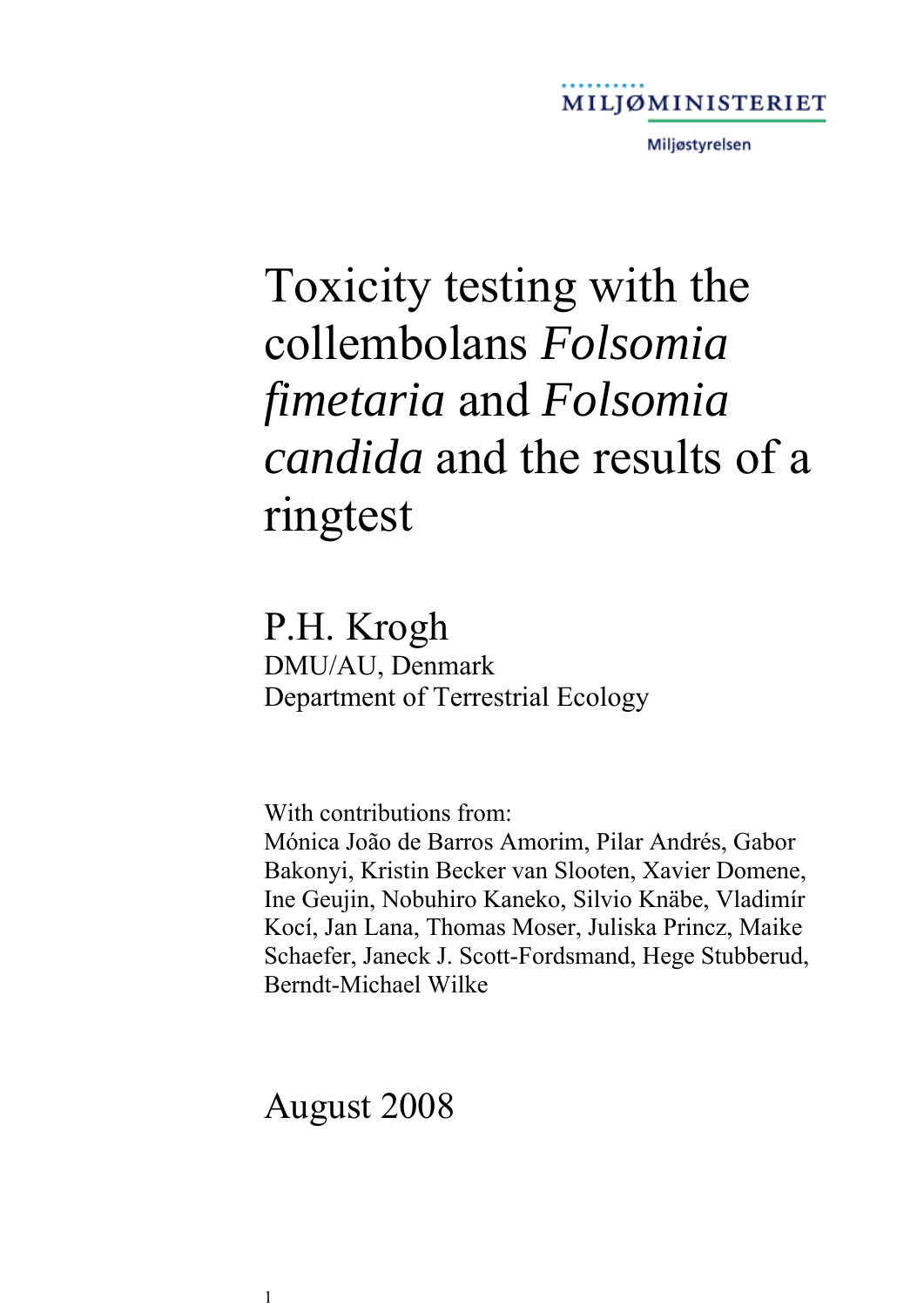# Contents

| 1                              | <b>PREFACE</b>                                          | 3                       |  |  |
|--------------------------------|---------------------------------------------------------|-------------------------|--|--|
| $\mathbf{2}$<br><b>CANDIDA</b> | <b>BIOLOGY AND ECOTOXICOLOGY OF F. FIMETARIA AND F.</b> | $\overline{\mathbf{4}}$ |  |  |
| 2.1                            | INTRODUCTION TO $F$ . FIMETARIA AND $F$ . CANDIDA       | $\overline{4}$          |  |  |
| 2.2                            | <b>COMPARISON OF THE TWO SPECIES</b>                    | 6                       |  |  |
| 2.3                            | <b>GENETIC VARIABILITY</b>                              | $\tau$                  |  |  |
| 2.4                            | ALTERNATIVE COLLEMBOLAN TEST SPECIES                    | $8\,$                   |  |  |
| 2.5                            | DIFFERENCES IN SUSCEPTIBILITY OF THE TWO SPECIES        | $\,$ $\,$               |  |  |
| 2.6                            | <b>VARIABILITY IN REPRODUCTION RATES</b>                | 8                       |  |  |
| 3                              | <b>TESTING RESULTS OBTAINED AT NERI, 1994 TO 1999</b>   | 10                      |  |  |
| 3.1                            | <b>INTRODUCTION</b>                                     | 10                      |  |  |
| 3.2                            | PERFORMANCE                                             | 10                      |  |  |
| 3.3                            | <b>INFLUENCE OF SOIL TYPE</b>                           | 10                      |  |  |
| 3.4                            | <b>CONCLUSION</b>                                       | 11                      |  |  |
| 4                              | <b>RINGTEST RESULTS</b>                                 | 13                      |  |  |
| 4.1                            | <b>TEST GUIDELINE</b>                                   | 13                      |  |  |
| 4.2                            | <b>PARTICIPANTS</b>                                     | 13                      |  |  |
| 4.3                            | <b>MODEL CHEMICALS</b>                                  | 14                      |  |  |
| 4.4                            | <b>RANGE FINDING</b>                                    | 14                      |  |  |
| 4.5                            | STATISTICAL ANALYSIS                                    | 14                      |  |  |
| 4.6                            | <b>EXPERIMENTAL DESIGN</b>                              | 15                      |  |  |
| 4.7                            | <b>TEST CONDITIONS</b>                                  | 15                      |  |  |
| 4.8                            | <b>CONTROL MORTALITY</b>                                | 15                      |  |  |
| 4.9                            | <b>CONTROL REPRODUCTION</b>                             | 16                      |  |  |
| 4.10                           | <b>VARIABILITY OF TESTING RESULTS</b>                   | 17                      |  |  |
| 4.11                           | <b>CONCLUSION</b>                                       | 18                      |  |  |
| 5                              | <b>SUMMARY AND CONCLUSIONS</b>                          | 27                      |  |  |
| 6                              | <b>ACKNOWLEDGEMENTS</b>                                 | 29                      |  |  |
| 7                              | <b>REFERENCES</b>                                       | 30                      |  |  |
| <b>ANNEX1</b>                  | <b>PARTICIPANTS</b>                                     | 36                      |  |  |
| <b>ANNEX 2</b>                 | <b>LABORATORY CODE</b>                                  | 38                      |  |  |
| <b>ANNEX 3</b>                 | <b>BIBLIOMETRIC STATISTICS</b>                          | 39                      |  |  |
| <b>ANNEX 4</b>                 | <b>INTRALABORATORY VARIABILITY</b>                      | 40                      |  |  |
| <b>ANNEX 5</b>                 | <b>CONTROL MORTALITY AND REPRODUCTION</b>               | 42                      |  |  |
| <b>ANNEX 6</b>                 | <b>DRAFT TEST GUIDELINE</b>                             | 44                      |  |  |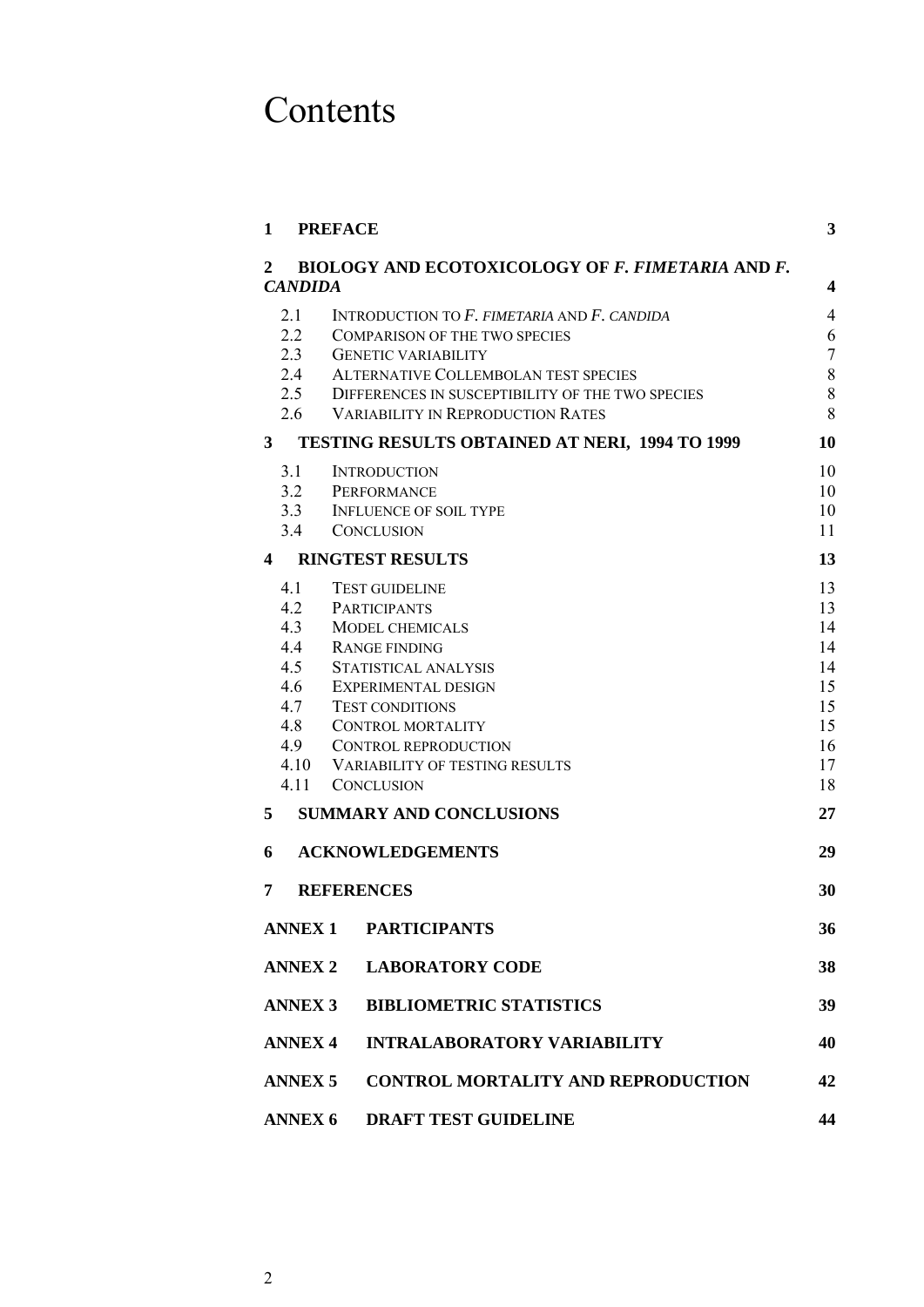### 1 Preface

Collembolans have been used for ecotoxicological testing for about 4 decades now but they have not yet had the privilege to enter into the OECD test guideline programme. Thus, as a proposal for OECD, two different collembolans, namely *Folsomia fimetaria* and *Folsomia candida* are introduced, and the results of a ringtest and a draft test guideline are presented. *F. candida* is already a wellestablished testing species and is extensively used for ecotoxicological testing as a representative for soil arthropods, with an ISO standard available since 1999. For *F. fimetaria* a testing protocol was published in 1998 as an outcome of DK-EPA and EU projects. International guidelines for chemical testing have occasionally included more than one species or included optional species that may be preferred for various reasons, such as representability and target habitat. In the case of alternatives to *F. candida* we include *F. fimetaria* due to its sexual mode of reproduction and worldwide distribution in natural and agricultural habitats in contrast to the asexually reproducing *F. candida*, which is not present in many types of natural and agricultural habitats. Furthermore, additional details needed to perform testing with *F. fimetaria* are provided.

With *F. fimetaria* as an optional testing species, the complete biology of the sexual reproduction, lacking for *F. candida*, will now be included as a potential target for any chemical being tested, including sex hormone disrupting chemicals. As stated in OECD Monograph No. 21 (OECD, 2002), progress in the field of endocrine disrupters is limited by the absence of chemicals accepted as suitable for use as references. Although this is the case too with *F. fimetaria*, its introduction as a test species nevertheless is needed as no other arthropods, i.e. *F. candida*, are suitable as a test species in this respect.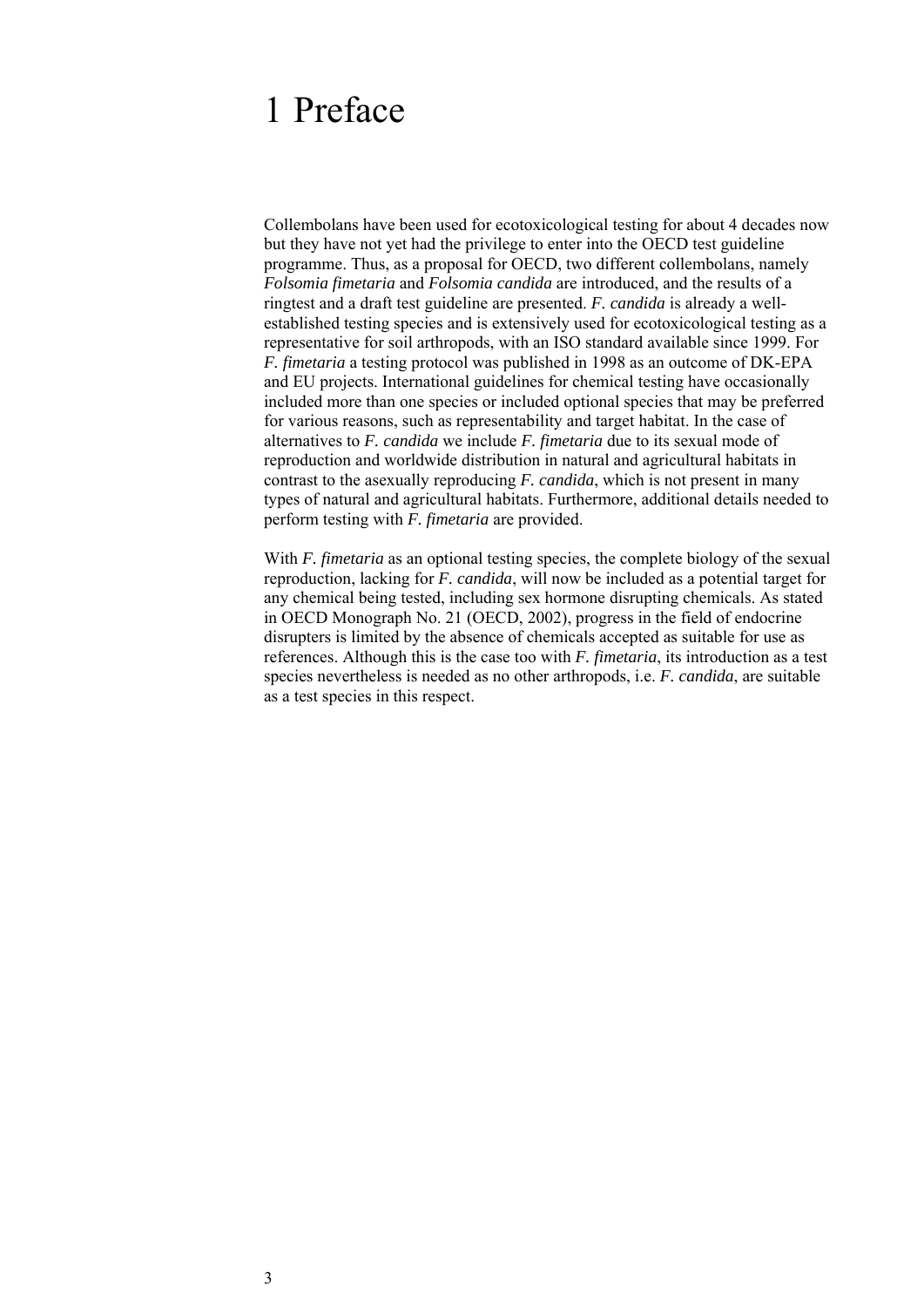## 2 Biology and ecotoxicology of *F. fimetaria* and *F. candida*



Fig. 1. Biogeographically distribution of *F. fimetaria*, upper, and *F. candida,*  lower, (Bellinger *et al.*, 1996-2008)<sup>1</sup>. The dotted areas indicate that the species have been found in the corresponding biogeographically region.

#### 2.1 Introduction to *F. fimetaria* and *F. candida*

The use of *F. candida* and *F. fimetaria* for ecotoxicological testing purposes has been covered in various publications including: (Riepert and Kula, 1996; Wiles and Krogh, 1998; Fountain and Hopkin, 2005; Scott-Fordsmand and Krogh, 2005; Environment-Canada, 2007). As *F. fimetaria* is not yet included in internationally approved standards and is less studied than *F. candida*, it is briefly introduced here. A bibliographic search in Science Citation Index (ISI Web of Knowledge/Web of Science accessed Jan 2008) revealed about 400 papers referring to *F. candida* and 74 papers referring to *F. fimetaria*. Of the *F. fimetaria* papers, about 35 deal with ecotoxicology and some 27 originate from the NERI Soil Fauna laboratory or authors affiliated to this laboratory.

The selection of *F. fimetaria* for ecotoxicological testing was done by curator, senior researcher, Henning Petersen, Mols Laboratory, Natural History Museum, Aarhus Denmark, in a project supported by the Danish Environmental Protection

 1 Maps reproduced with permission from the authors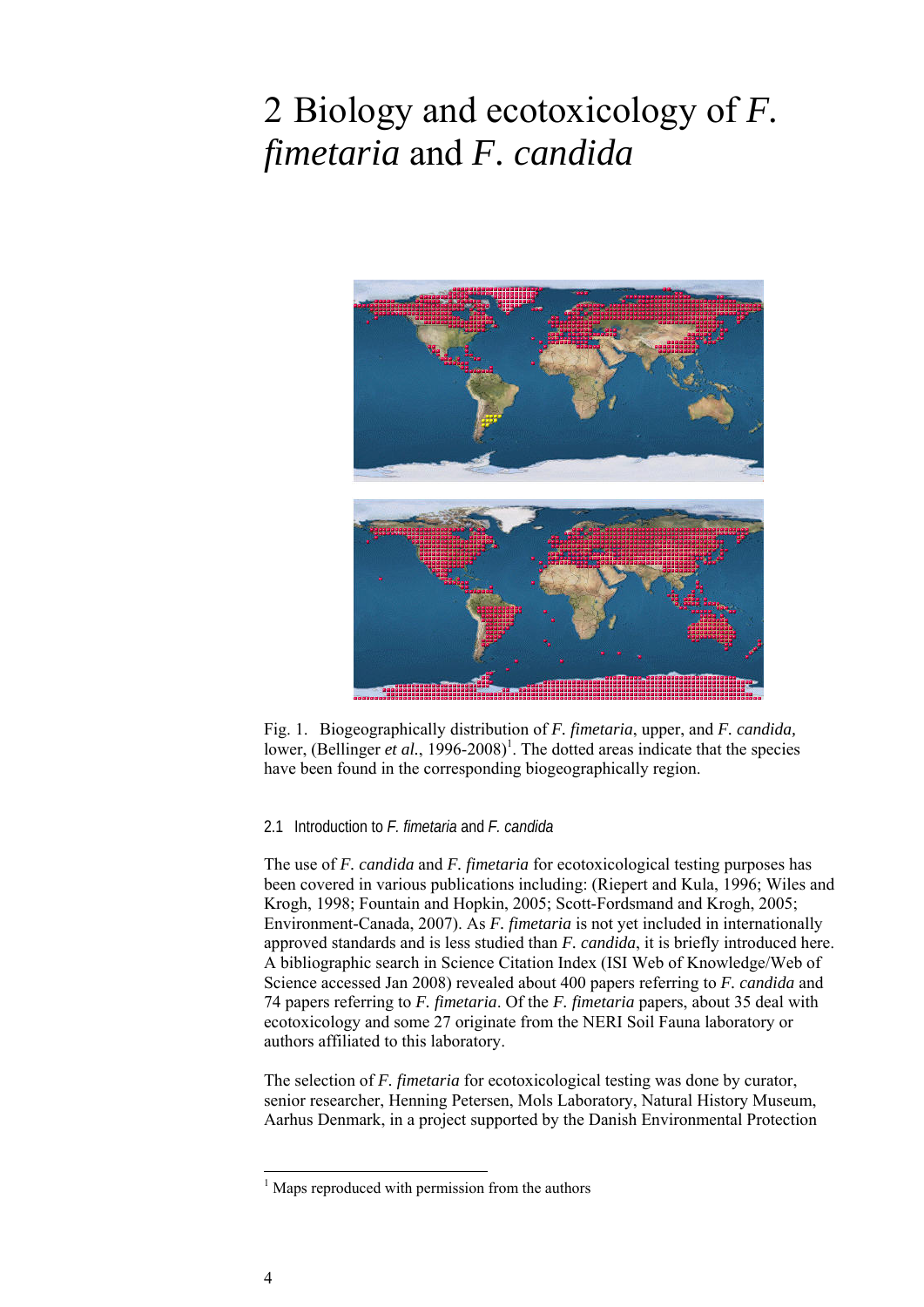

Fig. 2. Adult *F. fimetaria* female and male, left, and *F. candida* female and male, right.

Agency (DK-EPA) (Petersen and Gjelstrup, 1995), however it was used even earlier in studies to test for DDT effects (Van de Bund, 1965; Scopes and Lichtenstein, 1967). Scopes and Lichtenstein even published a filter paper method on how to use *F. fimetaria* for general insecticide residue testing (Scopes and Lichtenstein, 1967). Adults of *F. fimetaria* are 0.8-1.4 mm long (Folker-Hansen *et al.*, 1996), e.g. males 0.9 mm and females 1.3. mm, with a dry weight of 10-40  $\mu$ g per individual at 20° C. Female *F. candida* can become 2.0-2.5 mm long (Crouau and Moia, 2006; Widarto *et al.*, 2007), and has a dry weight of 140 μg for adults at the asymptotic maximum size. Adult *F. candida* males although rarely found are about 1.25 mm long. *F. fimetaria* reproduces only sexually, and sexual dimorphism is not detectable at low magnification before an age of 20 days after hatching. Males have a more slender body, and they are only half as big as the females (Fig. 2).

Both species are widely distributed (Fig. 1), but maps created particularly from older records cannot be fully trusted due to confusion of the two species (Hopkin, 2008a). *F. fimetaria* is common in a range of habitats including agricultural soil, and its preference for high organic matter hot spots seems similar to *F. candida*  (Fjellberg, 1980). It occurs less frequently in meadows and in the soils of urban settlements (Chernova *et al.*, 2003). The easiest way to get *F. fimetaria* is to collect soil samples from agricultural fields, meadows or grassland and make a heat/dry extraction of the soil. In buried lumps of organic hotspots like manure or sludge *F. fimetaria* can be found in huge numbers (Krogh *et al.*, 1997), and the collection of the lumps is a good source for starting a *F. fimetaria* culture.

*F. candida* is a cosmopolitan species found almost all over the globe (Fig. 1) and is considered a tramp species (Hopkin, 1997). However, only few outdoor records exists for *F. candida* who prefers high organic matter like in compost, greenhouses, flower pots or manure (Fjellberg, 1980; Chernova *et al.*, 2003; Fjellberg, 2007a), hence the records used to generate the maps of Fig. 1 refers mainly to these domestic habitats. In line with this it is rare in Australian soils (Greenslade and Vaughan, 2003). However, it should be noted that the lack of presence of a standard test species in certain parts of the world may not at all invalidate its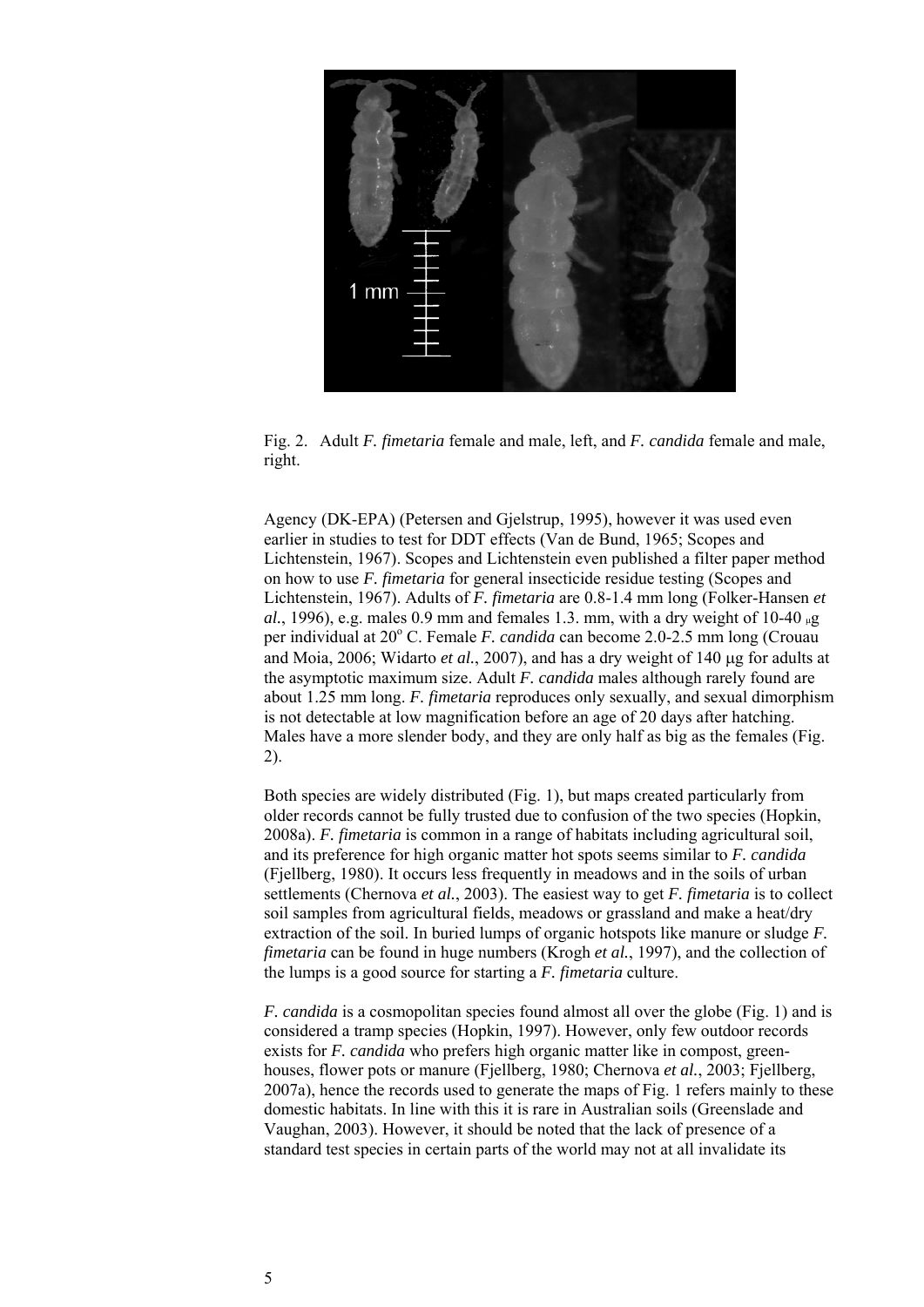general use; it may well have a similar response as other collembolans under the simplified artificial conditions offered in a standard test (see section 2.5).

Discrimination of *F. candida* and *F. fimetaria* from species of the same genus is not problematic with the unique position of manubrial setae and other characteristics (Fjellberg, 1980; Potapov, 2000; Potapov and Babenko, 2000; Fiellberg, 2007b).

However, when establishing cultures from field populations, care should be taken to avoid confusion between white and eyeless relatives from the *F. fimetaria* group such as *Folsomia lawrencei, Folsomia kerni* and *Folsomia litsteri*. Using recent keys, e.g. Fjellberg (2007b), should prevent such mistakes. Small *F. litsteri* was considered to be juvenile *F. candida* and bigger *F. litsteri* to be *F. lawrencei* (Josef Rusek pers. comm.), but later Steve Hopkin considered *F. litsteri* to be a true species (Hopkin, 2008b) and this is maintained by Fjellberg (2007b).

#### 2.2 Comparison of the two species

While the size difference is very obvious for the two species behavioural differences have also been observed, but have rarely been explored scientifically (Chernova *et al.*, 2003). The collembolan family, Sminthuridae, has long been known to display relatively complex mating behaviour (Schaller, 1952), and similarly, the podurids have a sperm transfer requiring male-female interactions as otherwise believed to be non-interactive for the arthropleone collembolans (Schliwa and Schaller, 1963). Although not yet reported for *Folsomia* the observations by Goloschapova *et al.* (2006) indicate that isotomids may have more complex mating behaviour than usually assumed.

When being disturbed *F. fimetaria* will respond by bending down the head and retracting the antenna downwards and inwards to the head, in contrast *F. candida* will start scattering and jumping. Only few studies have made direct comparisons between the basic biological properties of these two species, however aspects such as fecundity and preference responses to a range of fungi have been demonstrated to be significantly different (Larsen *et al.*, 2008).

At 20<sup>o</sup> C, the average duration of the five juvenile instars are 3 days for *F. candida* (Snider, 1973) and maximum 4 days for *F. fimetaria* (Jensen *et al.*, 2001)*.* Sexual maturity is attained in the  $6<sup>th</sup>$  instar occurring around age 15-16 days for *F. candida* and a few days later for *F. fimetaria<sup>2</sup>* (Snider, 1973; Holmstrup and Krogh, 1996; Widarto *et al.*, 2007).

It is generally assumed that sexually reproducing collembolans need fertilisation for every reproductive instar (Hopkin, 1997). To substantiate this hypothesis specifically reported for only a few non-isotomid species, 24 couples of 25-28 days old, 8th instar, *F. fimetaria* males and females, and 24 single females were isolated and the oviposition pattern of reproduction was followed for 3 weeks at  $20^{\circ}$  C (Krogh, 2006). None of the single females produced any eggs and the couples produced averages of 10 and 30 eggs in instars 8 and 10, respectively, with a maximum clutch size of 60 eggs. The same figures for *F. candida* were 48 and 71 eggs with a maximum clutch of eggs of 114 (Snider, 1973). Egg development for *F. fimetaria* took 9.5 days, hence similar to 9-11 days observed for *F. candida*  (Snider, 1973). The time between the  $8<sup>th</sup>$  and  $10<sup>th</sup>$  reproductive instars were 7 days, with 9 days between the  $10^{th}$  to  $12^{th}$  instars; 1-2 days shorter then the same instars for *F. candida*. The infertility of isolated females stresses that even if females are

 2 Life history data on *F. fimetaria* are not yet precise enough to give accurate figures.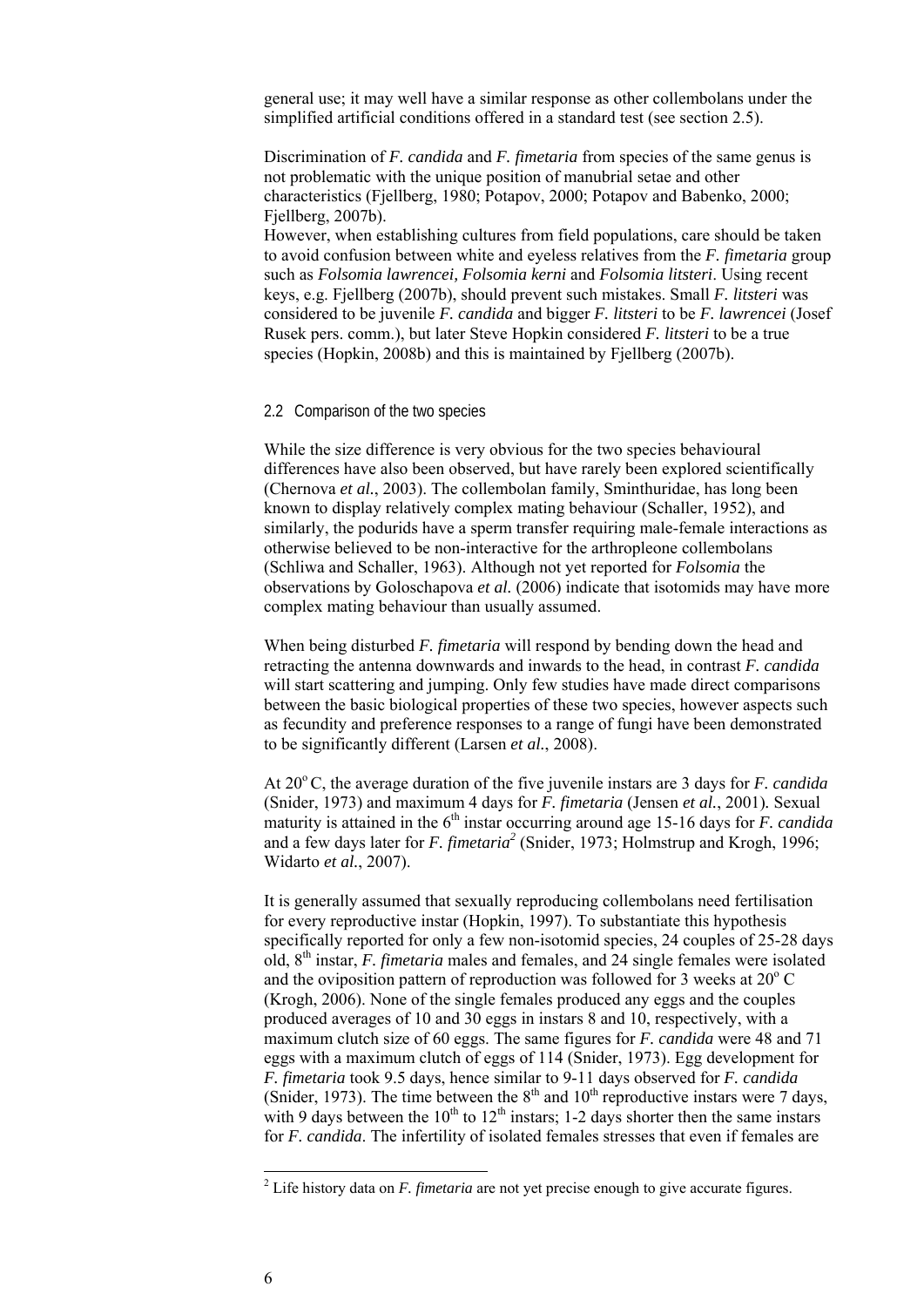coming from a mixed male-female population, as is the case for the reproductive test, this does not enable a female to produce fertile eggs, so the uptake of spermatophores is crucial just at oviposition time shortly after shedding the cuticle.

One of the most interesting differences between the two collembolans is the intracellularly presence of *Wolbachia* bacteria in *F. candida* and the absence of it in *F. fimetaria*<sup>3</sup>. *F. candida* has always been reported to reproduce parthenogenetically in laboratory cultures and the presence of males in laboratory cultures has never been reported in the literature, since early studies by Goto (1960), Milne (1960), Marshall & Kevan (1962) and Green (1964). Presence of intracellular bacteria in *F. candida* ovaries has been known since the study by Palévody (1972), and Vandekerckhove *et al.* (1999) demonstrated the presence of *Wolbachia* in *F. candida* ovary cells, fat bodies and institial cells. However, the exact mechanism by which *Wolbachia* operates in *F. candida* has not yet been resolved and neither is it yet established if *Wolbachia* indeed is the reason for parthenogenesis in *F. candida* (Riparbelli *et al.*, 2006), although it seems plausible (Koivisto and Braig, 2003). When males and females have been found in field populations the population are supposed to reproduce sexually, however as sex rarely has been determined in specimens from field samples, it has never been realized whether naturally occurring *F. candida* populations reproduce sexually or could have a very low rate of male production. Elin Jørgensen, environmental technician at NERI, discovered few *F. candida* males in our laboratory cultures in 1993. At that time it was not clear if these males actively took part in sexual reproduction and if a sexually reproducing *F. candida* population could emerge with these males. A second question arising from the presence of *Wolbachia* in *F. candida* was whether the rate of males would change during the life-time of female *F. candida*. We now know that the males, when reared with females in 10:10 proportion, do not seem to enable establishment of a sexual population with a normal ratio of males and females. Our observations indicate that only about 1 male is produced per 10,000 female offspring during the  $8<sup>th</sup>$  and  $10<sup>th</sup>$  reproductive instars, however for older *F. candida* females, it increases to one for every thousand juveniles.

#### 2.3 Genetic variability

When investigating genetic differences, low variability was found in laboratory populations of *F. candida* compared to *F. fimetaria* (Simonsen and Christensen, 2001). Low genetic variability is considered a benefit for a standard test species because it may decrease variability of survival and reproduction between individuals as well as response to toxicants. The variability between clones has been demonstrated to convey minor differences in responses to chemicals and for some chemicals, no differences in sensitivity could be detected at all (Crommentuijn *et al.*, 1995; Chenon *et al.*, 2000). Genetic variability of *F. fimetaria* has not yet been investigated. To ensure that the species used for testing is well characterised, species cultures would have to be delivered by laboratories with a quality assurance system, such as GLP, who can certify the genetic strain and clone variability.

l

<sup>3</sup> We have made an analysis of *Wolbachia* in *F. candida* and *F. fimetaria* (Krogh et al in prep.)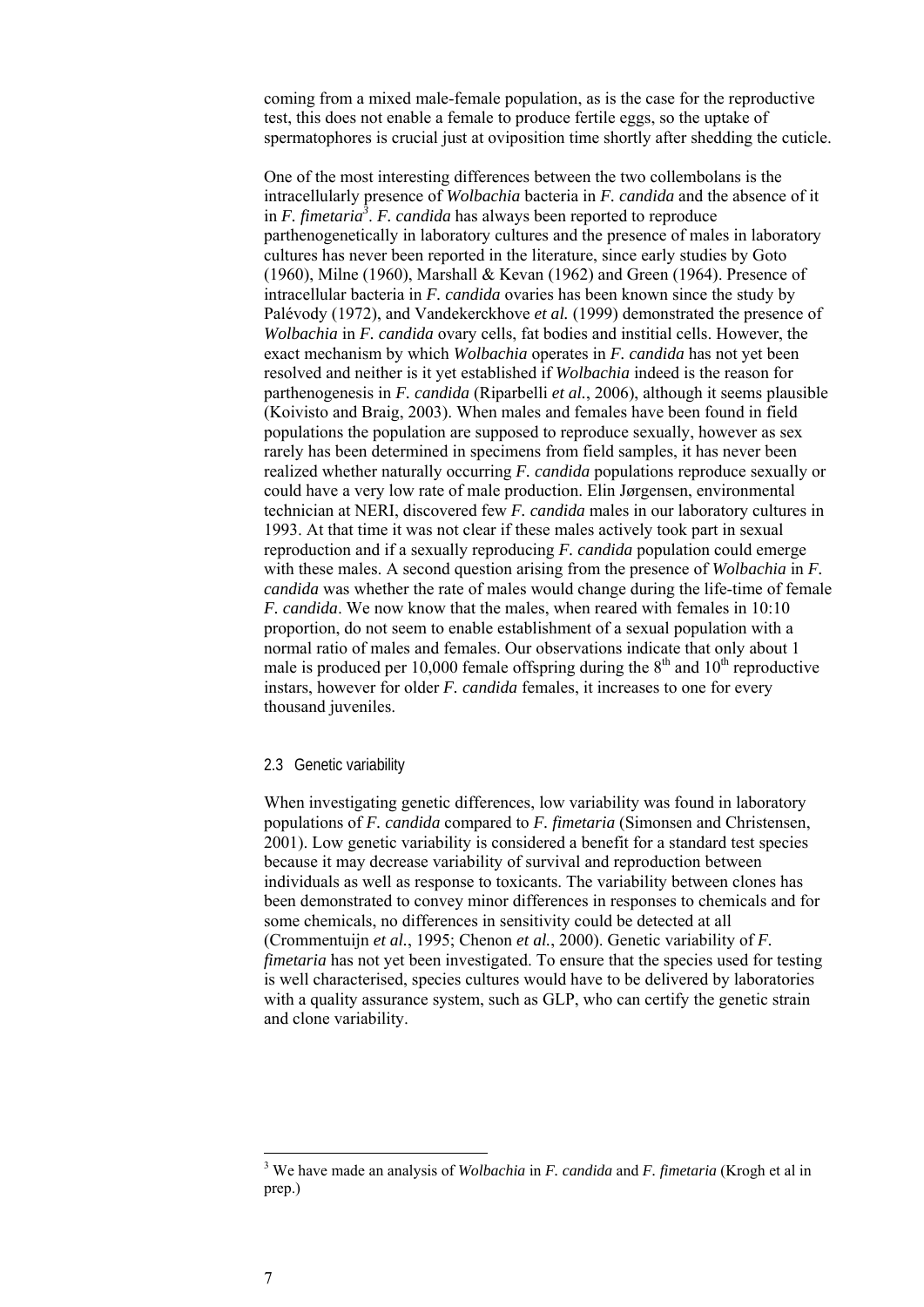#### 2.4 Alternative Collembolan test species

Several authors have suggested alternative collembolan species to be used for testing standards because *F. candida* has limited ecological relevance due to its absence from many natural or agricultural habitats. This has led to suggestions of such species as *Paronychiurus kimi* (Son *et al.*, 2007), *Sinella communis* and *Proisotoma minuta* (Greenslade and Vaughan, 2003) as appropriate test species. Other collembolan species could be selected for testing such as e.g. *Isotoma viridis* (Wiles and Krogh, 1998), *Isotoma anglicana*, *Orchesella cincta*, *Sinella curviseta*, *Orthonychiurus folsomi* (Environment-Canada, 2007), and *Mesaphorura macrochaeta*. The result of a bibliographic search of papers referring to single collembolan species is presented in Annex 3 to give an indication of the present level of scientific knowledge. A number of prerequisites must be fulfilled in advance before using alternative species:

- an unequivocal identification
- a sound rationale for the selection of the species
- ensuring that the reproductive biology is included in the testing phase so it will be a potential target during the exposure
- life-history must be known: age at maturation, duration of egg development and instars subject to exposure
- optimal growth and reproduction conditions are provided with the test substrate and food supply
- variability is sufficiently low for precise and accurate toxicity estimation.

The choice of *F. fimetaria* as a test species was supported in an evaluation based on practical arguments, acceptability of tests and ecological significance (Van Gestel, 1998).

#### 2.5 Differences in susceptibility of the two species

While Krogh (1995) reported no crucial differences between *F. fimetaria* and *F. candida*, Diao *et al*. (2007) found a difference which proved to be significant for mortality. Pedersen *et al.* (2000) found that male *F. fimetaria* differed from females in their copper body burden but reported no statistically significant differences between the growth and reproduction endpoints for the two species.

#### 2.6 Variability in Reproduction Rates

Variability of *F. candida* reproduction is obvious from different scientific publications. Van Amelsvoort and Usher (1989) observed probably the lowest reproduction rate of *F. candida* fed Baker's yeast, with the population already declining after the first clutch appeared; this was in remarkable contrast to the classical findings by Snider  $(1973)^4$  where *F. candida* produced eggs throughout its lifetime. According to her findings, 10 *F. candida* females would on the average produce 628 juveniles on plaster-charcoal during the first two reproductive instars, instar 6 and 8; this is probably possible in soil as well. However, if the eggs of the third clutch produced by instar 10, hatched before the 4 week test duration of the *F. candida* test, a mean of 1342 juveniles would be produced per replicate. This would require that the duration of instars and egg development are faster than the

l

 $<sup>4</sup>$  This observation led to the conclusion that yeast would affect the life history tactics by *F*.</sup> *candida.*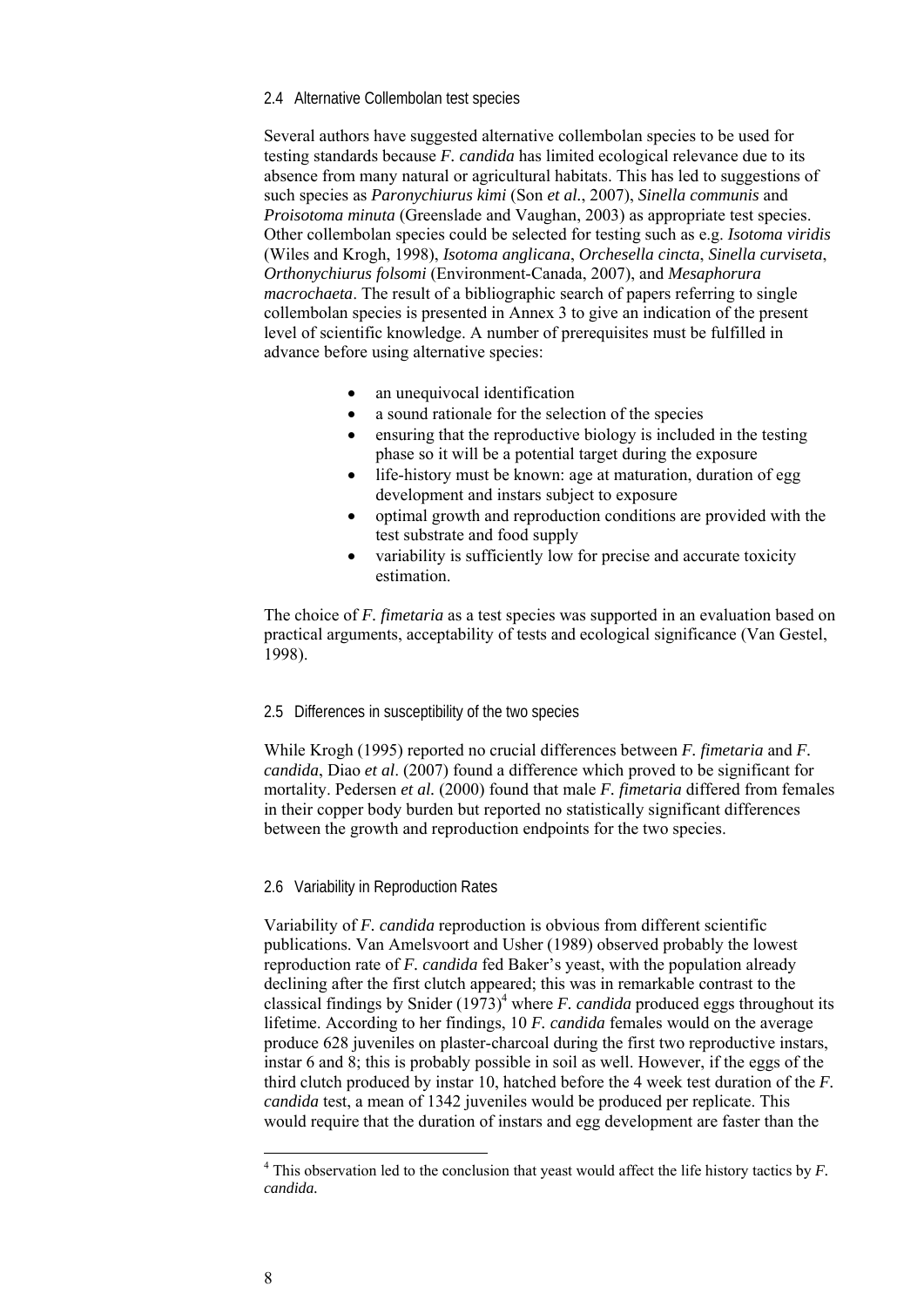average. For *F. fimetaria*, which would produce 400 juveniles during the 3 week test suggested here (section 2.2), the variability may be due to similar changes in timing and instar duration. Attempts to clarify the sources of variability was done by Axelsen et al. (1998) in a modelling exercise. They found that a precise sexual differentiation, when individuals for testing are selected from a synchronous culture of *F. fimetaria*, was important for variability. Crouau and Cazes (2003) demonstrated that the individual age and test duration was important for *F. candida*  testing when performed according to ISO 11267 (ISO, 1999).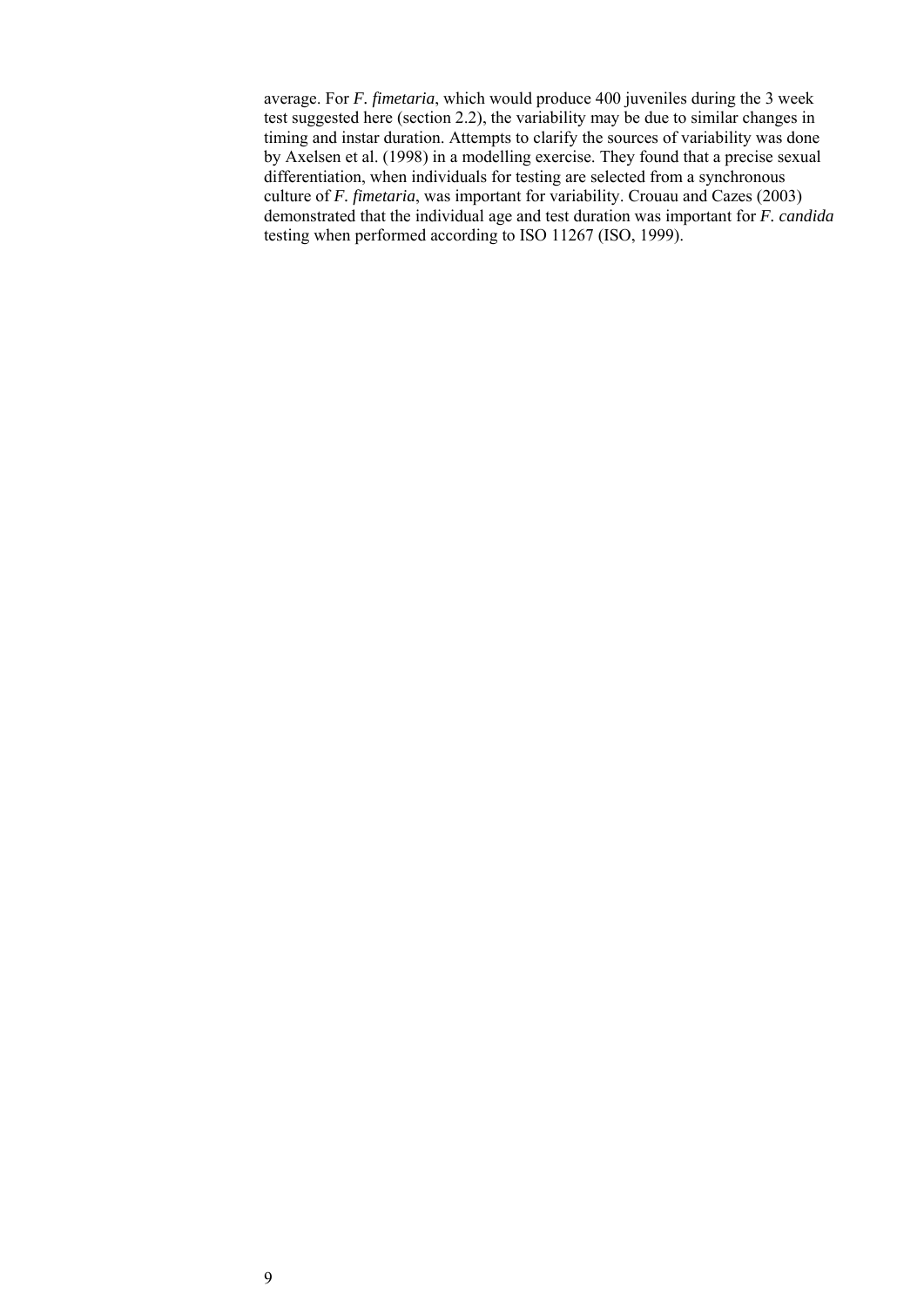### 3 Testing results obtained at NERI, 1994 to 1999

#### 3.1 Introduction

Since 1992, plenty of toxicity tests and experiments have been conducted with *F. fimetaria* at Department of Terrestrial Ecology, Danish National Environmental Research Institute (NERI). This section describes a compilation of a subset of these tests to illustrate the intra-laboratory variability of an experienced testing facility. The data has previously been reported to Environment Canada (Krogh, 2004).

The database included the control reproduction observed in 57 tests with *F. fimetaria* (Annex 4). The procedure followed was a standard test guideline in effect at the laboratory since 1994 (Krogh, 1995; Wiles and Krogh, 1998). The tests were performed during a period of 6 years, potentially representing variability of culture health and performance properties. Different soil types ranging from sandy soils to clay soils were used in the tests.

#### 3.2 Performance

The mean survival of initially 20 adult *F. fimetaria,* 10 females and 10 males, and their reproduction in the 3 week standard tests were: 17.7 [17.2-18.2] and 430.8 [405-457], respectively; for frequency distributions see Fig. 3; the reproduction was normally distributed, P>15% (Kolmogorov's D statistic). 5% of the tests would have a reproduction ≤233 according to the normally distributed reproduction. The average CV was  $18.1$   $[15.4-21.2]$ <sup>5</sup> None of the tests had a mean reproduction less than 100, but 7% had a coefficient of variation CV>30% (Annex 4), which is the validity criteria of the ISO *F. candida* test (ISO, 1999). Two of the CV's qualified as outliers, according to the validity criterion and 14% of the tests had an average adult mortality >20%, the validity criteria, and 2% a mortality  $>30\%$ .

*F. fimetaria* performed generally well in all soils tested, so when reduced performance was observed this might be the result of other factors, such as health condition, seasonality or feeding condition.

#### 3.3 Influence of soil type

Linking soil properties to collembolan performance, i.e. survival and reproduction, must be done with caution, due to the fact that the NERI data does not originate from experimentally designed studies with soil factors applied as treatments, but from independently assessments of the performance. Thus, the level of performance in the tests may have been caused by the actual condition of the test

<sup>5</sup> Confidence intervals of the log-normal distribution:  $\overline{Y} + \frac{S}{2} \pm t \sqrt{\frac{S}{n}} + \frac{S}{2(n-1)}$ 2  $\sqrt{c^2}$   $\sqrt{4}$  $+\frac{S^2}{2} \pm t \sqrt{\frac{S^2}{n} + \frac{S^4}{2(n-1)}}$ *n*  $\overline{Y} + \frac{S^2}{2} \pm t_1 \frac{S^2}{2} + \frac{S^4}{2(1-\lambda)}$  (Olsson,

2005) obtained by back-transformation.

l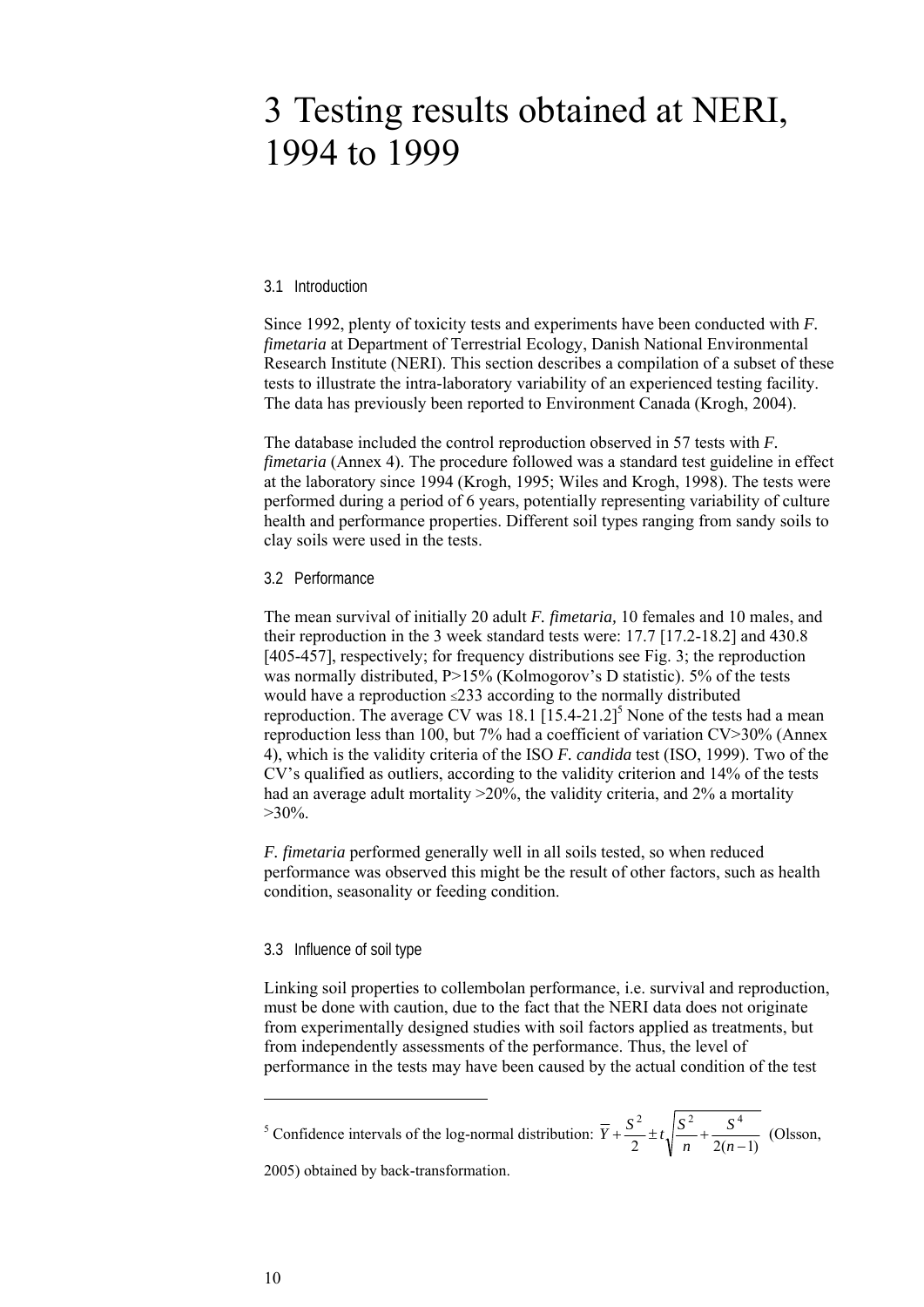

Fig. 3. Frequency distributions of surviving *F. fimetaria* adults of the initial 20 males and females and their reproduction for each replicate sample analysed, n=243, the normal distribution with mean 433.7 and variance 14,924 is included on the reproduction graph.

animals. Uncontrolled microbial factors differing from test to test may exert an influence on performance too.

To explore the relationships between the two performance measurements and soil characteristics, the correlations are given in Table 1. Adult survival was not correlated with soil constituents but reproductive output, in terms of number of juveniles, was significantly positively correlated with clay and silt but was negatively correlated with sand content of the soil.

#### 3.4 Conclusion

The soil particle fractions clay and silt was positively correlated with the reproduction, while sand was negatively correlated with the reproduction. The performance of *F. fimetaria* was generally good for all soil types tested, with only less than an average of 200 juveniles per replicate in a control series observed in 2 tests. Survival was on the average 88.5% and was not affected by the soil types. Test performance was equivalent to the requirements for the *F. candida* test and therefore supports the same validity criteria as stated in ISO 11267: a mean maximum adult mortality of 20%, a mean minimum reproductive output of 100 juveniles in the controls with a maximum coefficient of variation (CV) of 30%.

The tests with *F. fimetaria* met the validity criteria as defined in the ISO 11267 standard (ISO, 1999) of at least 100 juveniles in the controls and in 91% of the tests the CV<30%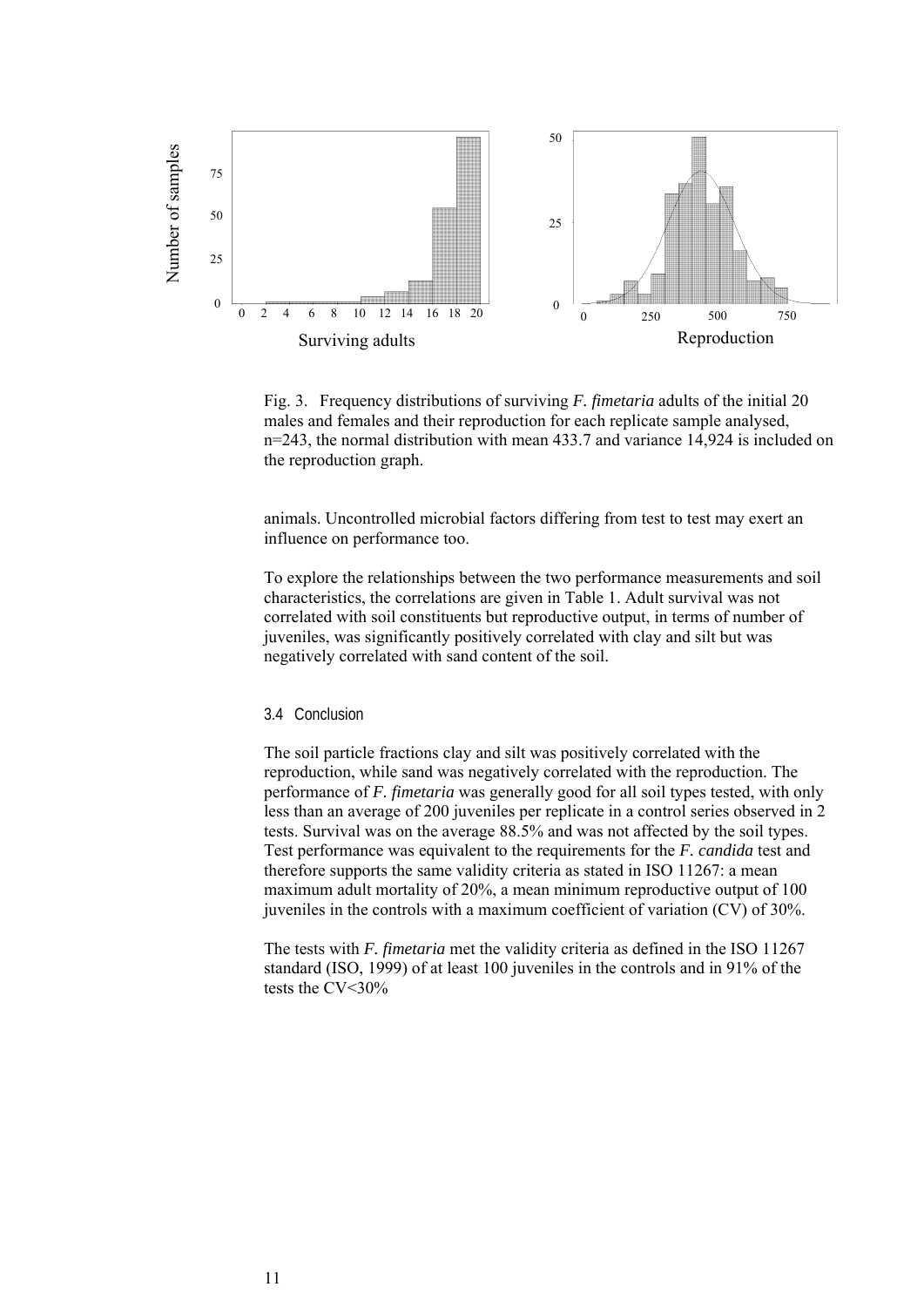|           |                | Correlation, | Correlation strength, | Significance |
|-----------|----------------|--------------|-----------------------|--------------|
|           |                | $\mathbf{r}$ | $r^2$                 |              |
| Clay      | Organic matter | 7.5%         | $0.6\%$               | 24%          |
| Silt      | Organic matter | 14%          | $1.9\%$               | 3%           |
| Silt      | Clay           | 91%          | 83%                   | $< 0.01\%$   |
| Sand      | Organic matter | $-22\%$      | $5.0\%$               | $0\%$        |
| Sand      | Clay           | $-95%$       | 90%                   | $< 0.01\%$   |
| Sand      | Silt           | $-99%$       | 97%                   | $< 0.01\%$   |
| Adult     | Organic matter | 1.5%         | $0.0\%$               | 92%          |
| Adult     | Clay           | 4.2%         | $0.2\%$               | 66%          |
| Adult     | Silt           | $4.0\%$      | $0.2\%$               | 65%          |
| Adult     | Sand           | $-3.5\%$     | $0.1\%$               | 71%          |
| Juveniles | Organic matter | $-1.0\%$     | $0.0\%$               | 87%          |
| Juveniles | Clay           | 17%          | 2.9%                  | 0.75%        |
| Juveniles | Silt           | 22%          | 4.6%                  | $0.07\%$     |
| Juveniles | Sand           | $-21\%$      | $4.3\%$               | $0.1\%$      |
| Juveniles | Adult          | 34%          | 11%                   | $< 0.01\%$   |

Table 1 Pearson correlation coefficients and the significance of the correlations between the soil characteristics and performance data of *F. fimetaria* from standard tests. Number of observations, n=243.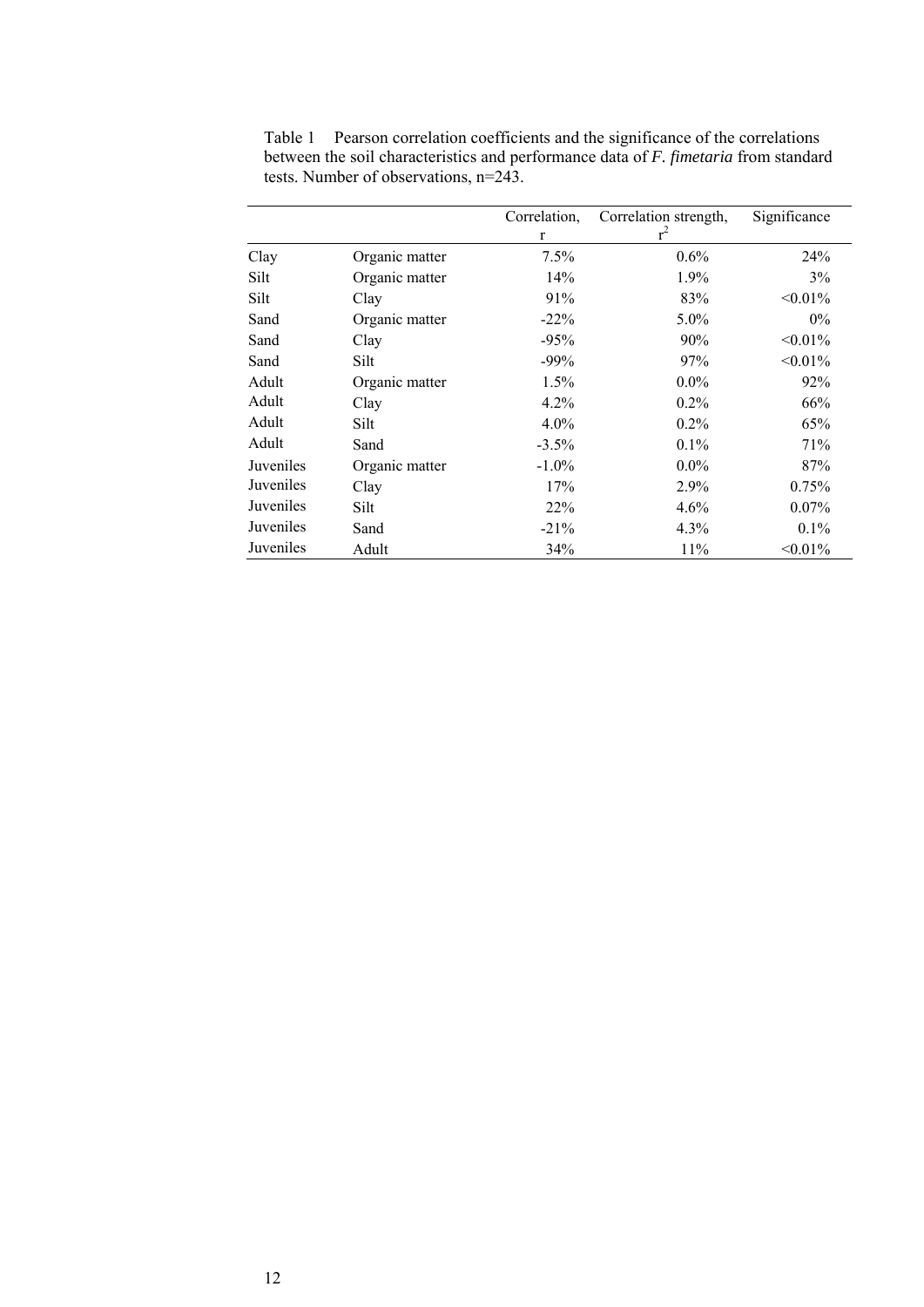### 4 Ringtest results

#### 4.1 Test guideline

A draft OECD test guideline was developed in the prevalidation phase of this project (OECD, 2006b) by Scott-Fordsmand and Krogh (2005) and was changed according to input from ringtest participants and further refined during the final reporting phase (Annex 6). Existing OECD guidelines were used as templates to ensure consistency and to ensure that the content was sufficient to perform the test.

*F. candida* and *F. fimetaria* is reared in lab cultures in closed containers with a bottom layer of a mixture of plaster of Paris and activated charcoal in a ratio of 9:1 by weight. The charcoal absorbs waste products that may be harmful to the optimal productivity of the cultures. The black colour of the bottom layer eases the visibility of the white collembolans. Wholes and furrows in the plaster may help stimulating oviposition (Fountain and Hopkin, 2005), although this was not needed for our cultures to thrive. The substrate is kept moist but not waterlogged to ensure saturated air humidity. The collembolans are watered and fed granulated dry Baker's yeast weekly; during this operation they are aerated.

Breeding of synchronous cultures is induced by transferring adults to fresh containers and collecting the eggs after three days, recommendable over a weekend. Alternatively the adults may be removed from the substrate and the eggs left behind. In the first case eggs are collected, in the second case adults are removed. After approx. 10 days the eggs hatch and at the age of 9-12 days the juveniles of *F. candida* or the 23-26 days old adults of *F. fimetaria* are ready for testing. Allowing for an age range span of 3 days in the test has important practical consequences, as it now provides for a working schedule that does not involve working with the test during the weekend spanning over 3 days.

The test exposes the collembolans to chemicals through the test soil, which is the artificial OECD soil based on a recipe originating from the earthworm acute test (OECD, 1984). On the day of preparing the mixture of moist soil and chemical collembolans, 10 *F. candida* or 10 male and 10 female *F. fimetaria* are added.

Test and breeding conditions are  $20^{\circ}$ C and a light:dark cycle of 12:12 hours and light intensity of 400–800 lux.

At test termination after 3 weeks for *F. fimetaria* and 4 weeks for *F. candida* the collembolans are removed from the soil by flotation or heat extraction. While flotation immediately terminates the test, heat extraction runs for 2 days where the collembolans actively have to move out of the soil.

The practicability of performing the tests with the two species is identical with the exception of the need to discriminate the *F. fimetaria* males from females.

#### 4.2 Participants

Participants spanned a broad range of laboratories from highly experienced professional contract laboratories to research laboratories at universities. This has aided in exposing the guideline procedure to diverse situations exposing weak or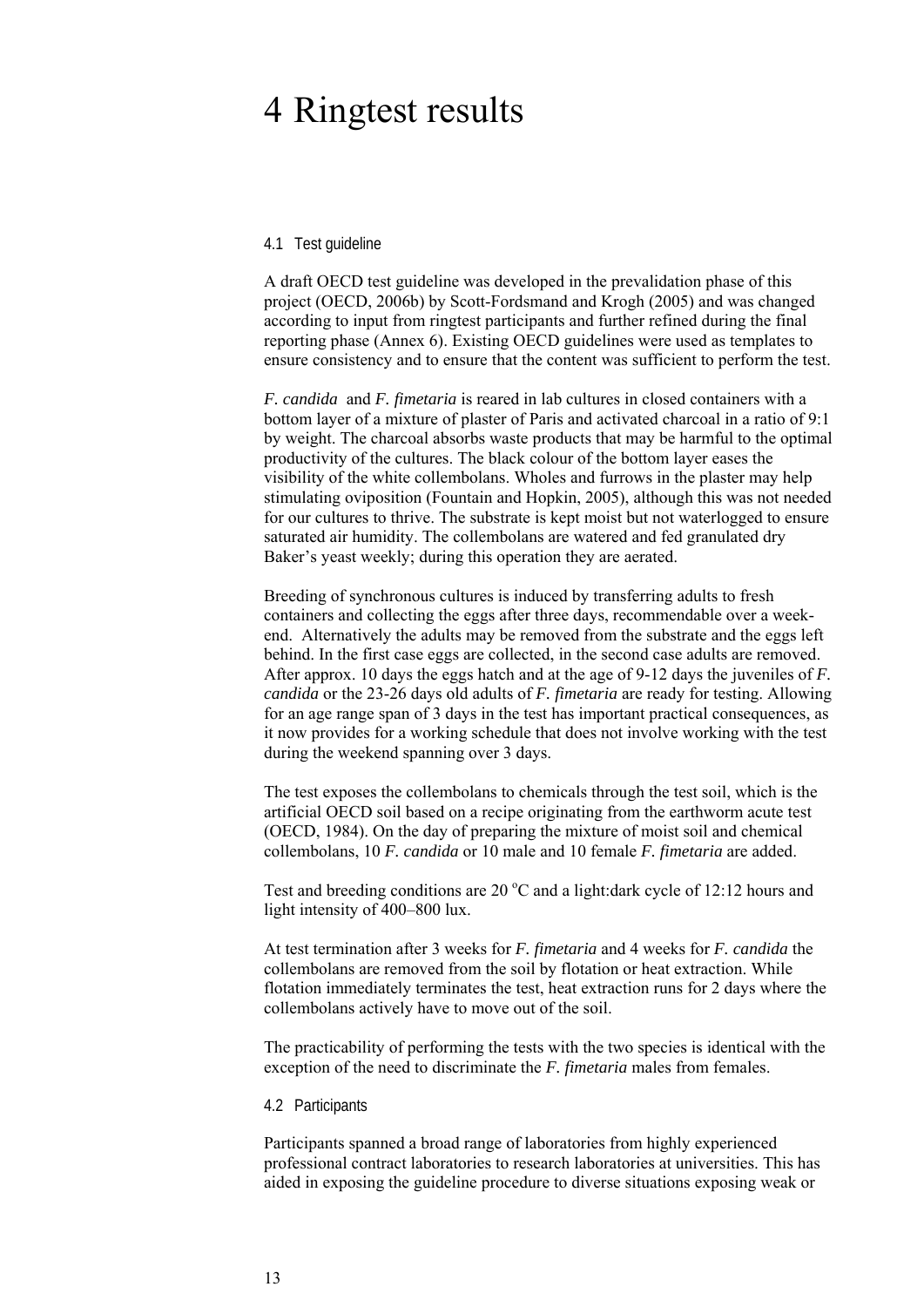yet unresolved issues even for the existing ISO standard test for *F. candida*. A list of the 14 participating laboratories is presented in Annex 1; they have been given a code to enable linking the data to a certain laboratory in Annex 2. A total of 51 tests were performed in the ringtest exercise (Table 4).

#### 4.3 Model chemicals

The three model compounds chosen for the ringtest are evaluated for use as positive controls and reference chemicals for the guideline. Boric acid is the preferred candidate because it is easily accessible, while dimethoate is less accessible and the commercial production may cease, and  $CuCl<sub>2</sub>$  is more difficult to handle in the test due to the need to compensate for a pH effect changing with the CuCl<sub>2</sub> concentration. While boric acid and copper chloride are generally available, dimethoate was kindly delivered to the participants from Cheminova.

The model chemicals boric  $(H_3BO_4)$ , copper chloride  $(CuCl_2)$ , and the insecticide dimethoate, were chosen to cover 3 different modes of action, i.e. effects caused by: acidity, heavy metal inhibition of fecundity and inhibition of choline esterase. The benefit of boric acid is its accessibility and it has been suggested as a positive control for tests with plants, mites and collembolans (Environment-Canada, 2005b, 2007; OECD, 2007). Boric acid was applied in the concentrations corresponding to 0, 25, 50, 100, 200, 400, 800 mg kg-1; anhydrous copper chloride in the concentrations: 0, 200, 400, 800, 1200, 1600, 2000; and dimethoate in the concentrations  $0, 0.25, 0.5, 1, 2, 3, 4$  mg kg<sup>-1</sup>.

#### 4.4 Range finding

In many cases range-finding tests were not performed or did not contribute to an appropriate final concentration series. A general problem of range-finding is that it is usually performed as a lethal test, but is used to guide the selection of concentrations for reproduction tests. Obviously this would give faulty guidance for chemicals with sublethal effects.

#### 4.5 Statistical analysis

Statistical analyses for the estimation of control mortality and reproduction and concentrations causing a decrease of 10% and 50% in reproduction or survival (i.e.,  $LC_{10}$ ,  $LC_{50}$ ,  $EC_{50}$  and  $EC_{50}$ ) and their 95% confidence limits were performed using SAS/STAT® version 9.1.3 procedures NLIN and NLMIXED (SAS-Institute-Inc., 2004b). Non-linear modelling was used to estimate concentration-response relationships by fitting the binomially distributed mortality data to the mortality rate (m) formula (probit analysis):

#### $m = c + (1 - c) \Phi(a + bd)$

where c is control mortality rate,  $\Phi$  (phi) is the cumulative normal probability function, a slides the curve along the x-axis, b determines the slope, and d is the mg kg-1 concentration of the testing compound in soil. Other models were employed when it was more appropriate to fit the actual mortality data:

asymptotic growth,  $c+(1-c)(1-e^{ad})$ , and exponential growth,  $c \cdot e^{ad}$ . The reproduction data was fit to the sigmoid model:

$$
\frac{k}{1+\left(\frac{d}{EC50}\right)^a}
$$

and to exponential decay, c⋅e<sup>-ad</sup>, and a convex decrease,  $(k/(1-b))·(1-b·e^{(ad)})$ .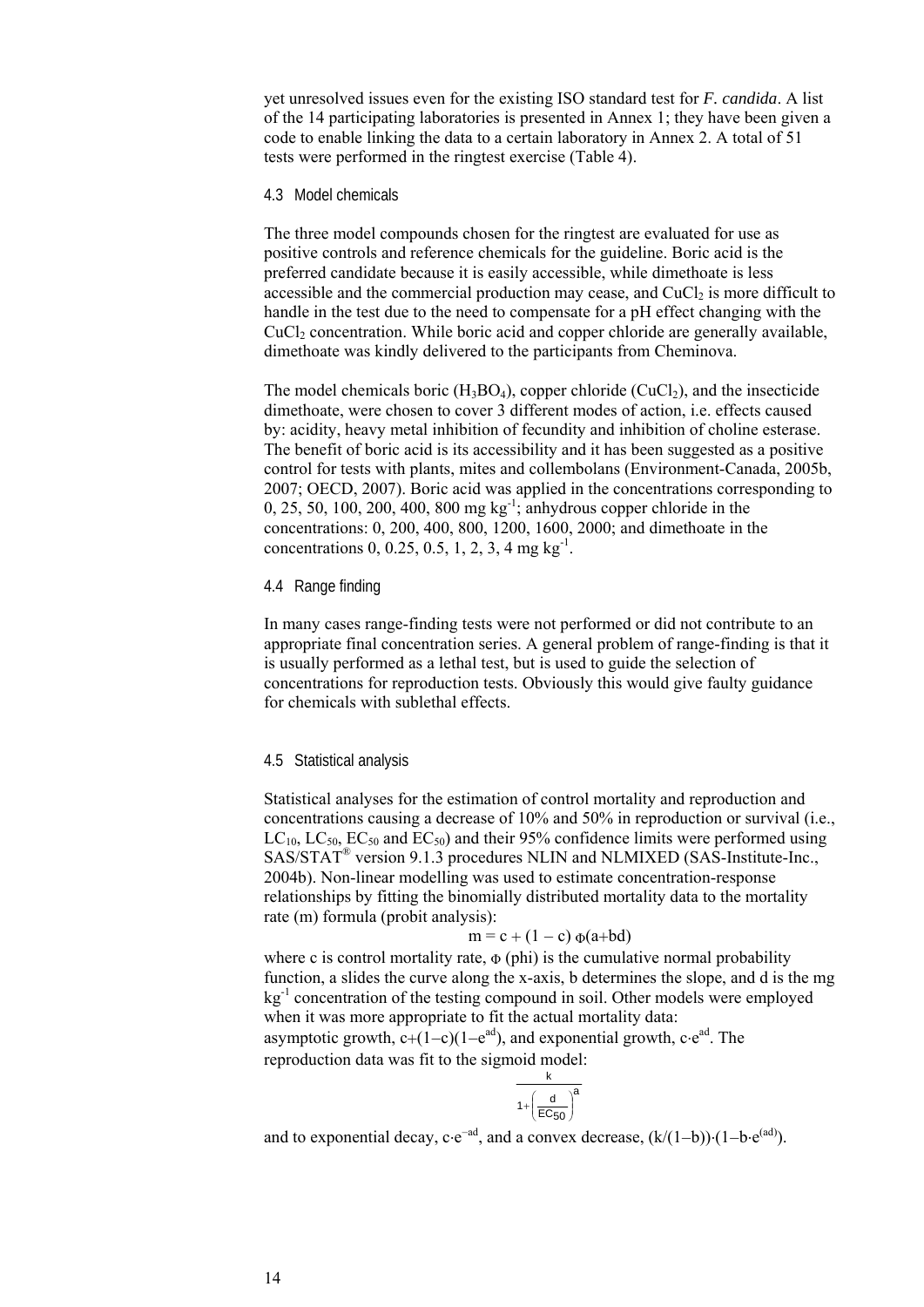Often a concentration-response curve does not contain sufficient information to estimate parameters for a non-linear curve such as the logistic or exponential because the curve is simply linear, the variability is too high<sup>6</sup>, or the fitting procedure cannot attain reasonable parameters, i.e., it cannot converge. In such cases, there still may be a clear and significant decrease of the response with increasing concentration, and therefore, a linear section of the data can be selected by choosing a lower and an upper concentration limit within the decreasing section. Responses outside and on these borders were then added together and a new linear dataset created containing the sum of data for the upper and lower limit and the original data between these concentrations.

95% confidence limits are written in brackets [ ] throughout. Tests for normality were performed with the distribution analysis tool of SAS/INSIGHT (SAS-Institute-Inc., 2004a). The Coefficient of Variation (CV) is calculated as  $\frac{\text{STD}}{\text{Mean}}$ .

#### 4.6 Experimental design

A spacing factor of 1.8 has been recommended for other tests such as the *H. aculeifer* and the enchytraeid test (OECD, 2004a, 2007), while the guideline on plant growth states that "the number and spacing of the concentrations or rates should be sufficient to generate a reliable concentration-response relationship and regression equation and give an estimate of the ECx or ERx." (OECD, 2006c). The ringtest does not *per se* support the spacing factor approach as an inspection of the concentration-response figures reveal (Fig. 4 to Fig. 7). As the purpose of using the spacing factor is to evenly cover the whole response curve, the actual result of the factor is to lump together many low concentrations at the expense of covering the higher concentrations.

#### 4.7 Test conditions

The draft guideline (Annex 6), prescribes a soil humidity content of approximately 50% of the soil's WHC, but it should be ensured that the soil will maintain a crumbled structure. Hence, the water content is not regulated according to the usual 50% of the WHC. Generally the loss of water is controlled during the test and should not impose any stress on the collembolans.

#### 4.8 Control mortality

The highest mortality was observed in tests with *F. fimetaria* (Table 2).For *F. candida* control mortality was less than 20% for 79% of the tests and *F. fimetaria*  had a mortality of less than 20% for 44% of the tests (Table 2). These proportions were significantly different. The failure of some tests to meet the mortality validity criterion is indeed expected to happen even for highly experienced laboratories but at a much lower rate as observed here for *F. fimetaria*.

l

<sup>&</sup>lt;sup>6</sup> Presently no OECD guideline has validity criteria for the power of a test and the confidence limits of  $EC<sub>X</sub>$ -estimates, and high variability will lead to lower power and undesirable wide confidence intervals. A maximum of 50% width of the confidence interval would be a reasonable validity criterion. To implement such a criterion guidance should be followed concerning modelling as provided by Environment Canada and OECD (Environment-Canada, 2005a; OECD, 2006a).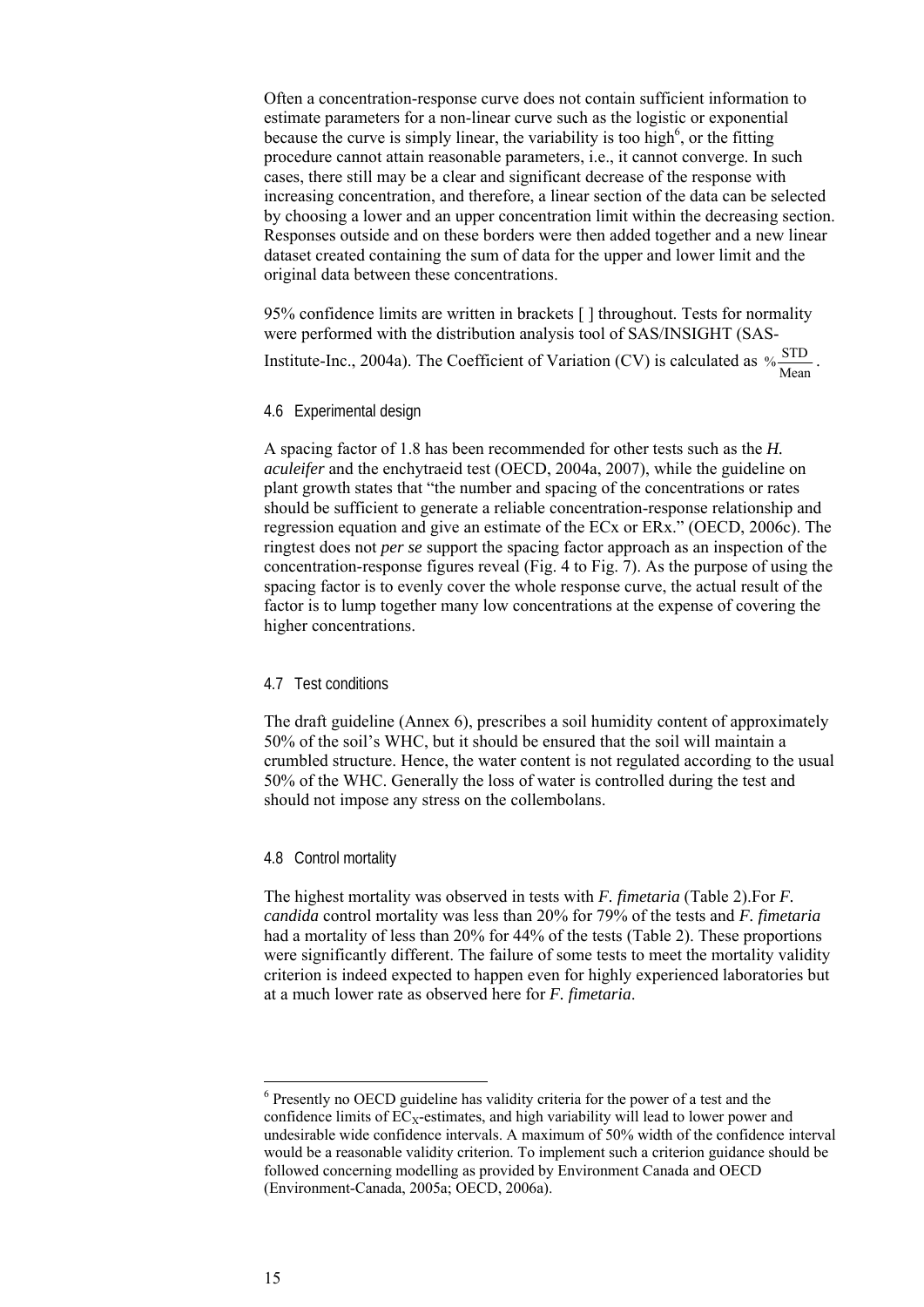Table 2 Summary of control performance evaluation criteria for the two collembolan tests for all tests, including tests not fulfilling the validity criteria, and detection of number of outliers for the boric acid tests. Percentages are the % of tests fulfilling the criteria. CV: Coefficient of Variation for the reproduction. Juv.: Reproductive output of the test in number of juveniles. Raw data presented in Annex 4.

|                                                                   | F. fimetaria | F. candida                 |
|-------------------------------------------------------------------|--------------|----------------------------|
| Mean reproduction                                                 |              | 132 [67-197] 399 [310-488] |
| Mean mortality                                                    |              | 35\% [22-48] 14\% [8.7-20] |
| Mean control mortality $\leq 20\%$                                | 44%          | 79%                        |
| Mean control reproduction $> 100$ juv.                            | 50%          | 97%                        |
| $CV < 30\%$                                                       | 44%          | 76%                        |
| Mean CV                                                           | 59.5         | 25.5                       |
| Mean CV when reproduction>100 juv.                                | 28.8         | 24.8                       |
| Outliers: Inter-laboratory variability of<br>$LC_{50}$ , h (P<1%) | $\Omega$     |                            |
| Outliers: Inter-laboratory variability of<br>$EC_{50}$ , h (P<1%) | $\theta$     | $\theta$                   |

#### 4.9 Control reproduction

The validity criterion for the *F. candida*, *F. fimetaria* and *O. folsomi* control reproduction is an average minimum of 100 juveniles (ISO, 1999; Environment-Canada, 2007). The coefficient of variability (CV) of the reproduction has been set to a maximum of 30% (ISO, 1999), identical to the earthworm and draft mite reproduction tests (ISO, 1998; OECD, 2004b, 2007). For the ringtest, it was suggested to adopt the validity criteria of 100 juveniles and a CV of  $\leq$ 30% for both species; therefore, these values are used for the evaluation of the ringtest results (Table 2). For comparison it should be noted that experience from the ringtest paving the way for the *F. candida* ISO 11267 standard has shown that variability in terms of the CV was greater than 30% for 30% of the tests (BBA, 1995) and 10% of the tests had a mean number of juveniles in the controls less than 100. Intrinsically *F. candida* has a reproduction rate twice the reproduction rate of *F. fimetaria*.

One of the *F. candida* tests had a reproductive output below the suggested validity criteria of 100 juveniles and 24% produced less than 200 juveniles. *F. fimetaria*  produced less than 100 juveniles in 43% of the tests. The mean reproductive CV for *F. fimetaria* was significantly larger than the CV for *F. candida* (ANOVA Ftest P<0.1%) (Table 2). But when excluding the data sets not meeting the mean minimum 100 juvenile reproduction criterion, the mean CV of the *F. candida*  control reproduction was 23.6 [19-28] (n=33) and 28.7 [17-40] (n=8) for *F. fimetaria*, which did not differ significantly from each other (one-way ANOVA, P>5%) for the mean or the variance. Thus, this demonstrates that if a sufficient reproduction is obtained, a *F. fimetaria* test would have a normally accepted CV. In other words it can be concluded that the precision of the control reproduction is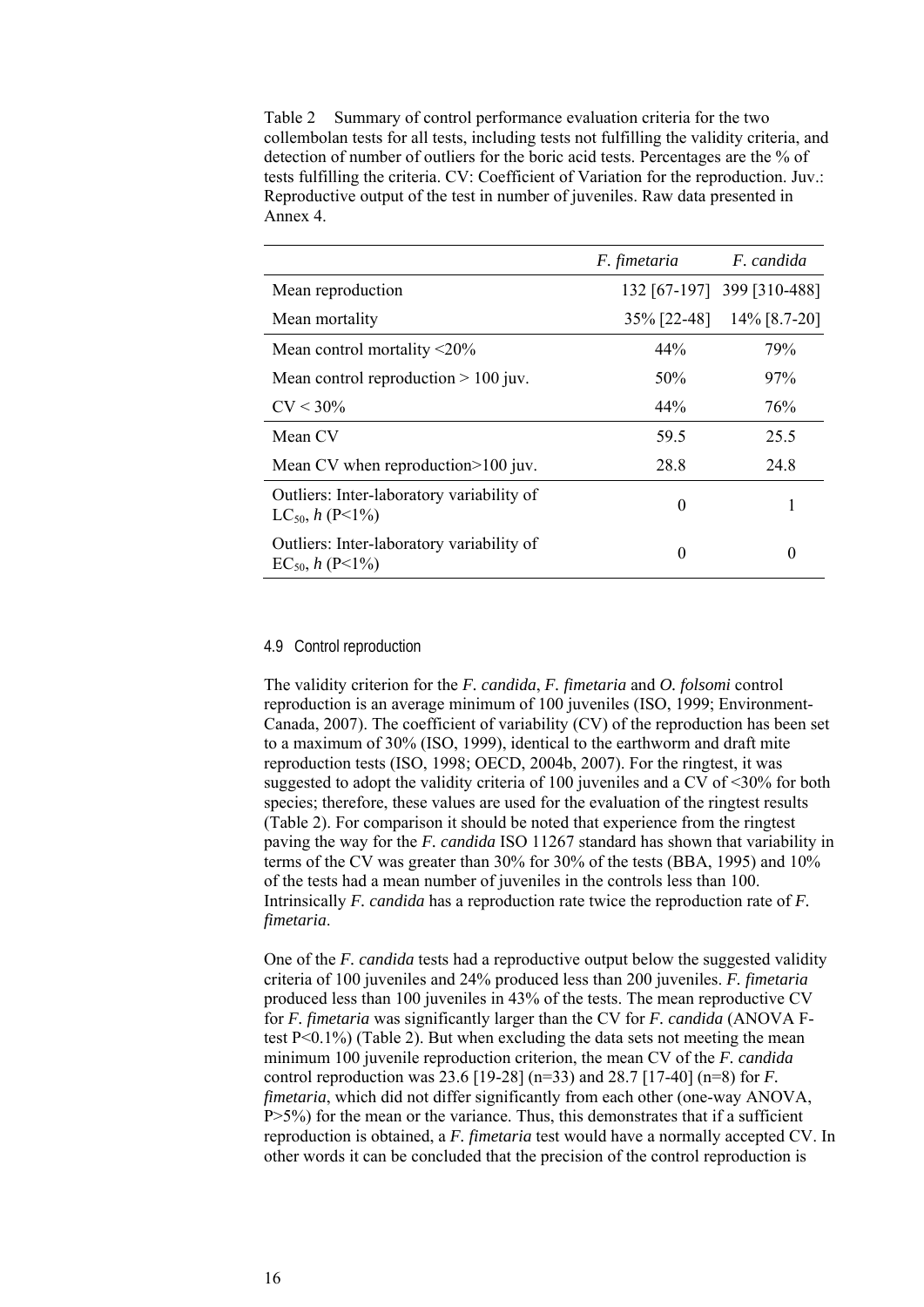| Species      | Compound   | N  | $LC_{50}$        | $EC_{50}$         |
|--------------|------------|----|------------------|-------------------|
| F. candida   | Boric acid | 16 | 259 [154-364]    | 90.8 [61.8-120]   |
|              | Copper     | 11 | 1541 [442-2639]  | 1251 [423-2080]   |
|              | Dimethoate | 8  | $2.1$ [0.74-3.4] | 1.65 $[0.4-2.9]$  |
|              |            |    |                  |                   |
| F. fimetaria | Boric acid | 9  | 560 [271-849]    | 107 [67.9-146]    |
|              | Copper     | 2  |                  | 1260 [-3551-6070] |
|              | Dimethoate | 3  | $1.0$ [-1.7-3.7] | $0.81$ [-1.9-3.5] |

Table 3 Mean  $LC_{50}$  and  $EC_{50}$  for the two species and the three model compounds. Numbers in brackets: 95% confidence limits.

potentially identical for the two species. The reproduction was particularly high in three *F. candida* tests (ref. no. 4, 48, 49), and this may be explained by the appearance of a third clutch (see section 2.6).

#### 4.10 Variability of testing results

The inter-laboratory variability is evaluated by calculating *h*, the standardized difference of a toxicity test result observed for one laboratory from the mean toxicity values as given in Table 2 (Weyers *et al.*, 2002). The test statistic (x- $\mu$ )/STD is t-distributed and if x, the individual toxicity estimate from one laboratory, deviates considerably from the mean, it is considered an outlier. The criterion for outliers consists of toxicity estimates that differ from the mean at the 1% level of significance (Weyers *et al.*, 2002). For mortality, only the LC<sub>50</sub> of 815 mg  $kg<sup>-1</sup>$  for boric acid (ref. no. 43) qualified as an outlier, which was the outcome of an otherwise fully valid *F. candida* test. For the boric acid reproduction tests, none of the  $EC_{50}$  values were detected as outliers.

Graphical presentations of the  $EC_{50}$ 's and the  $LC_{50}$ 's are presented in Fig. 8 and Fig. 9 for all three testing compounds. However, as boric acid testing results were most numerous only those have been used for evaluation of the endpoint variability.

Boric acid has a pronounced sublethal effect for both species (Table 3). The variances of the two identical mean EC<sub>50</sub>'s for *F. candida* and *F. fimetaria* with boric acid were not significantly different (P>10%) and both proved to conform to a normal distribution (P>15% for Kolmogorov's D). The precision of the  $EC_{50}$ estimates in terms of width of the 95% confidence limits (Table 4), were roughly spread up to  $\pm 50\%$  around the EC<sub>50</sub> for both species, and they were statistically identical. This precision depends on a proper model choice and it would not reflect the true precision if the model has a poor fit.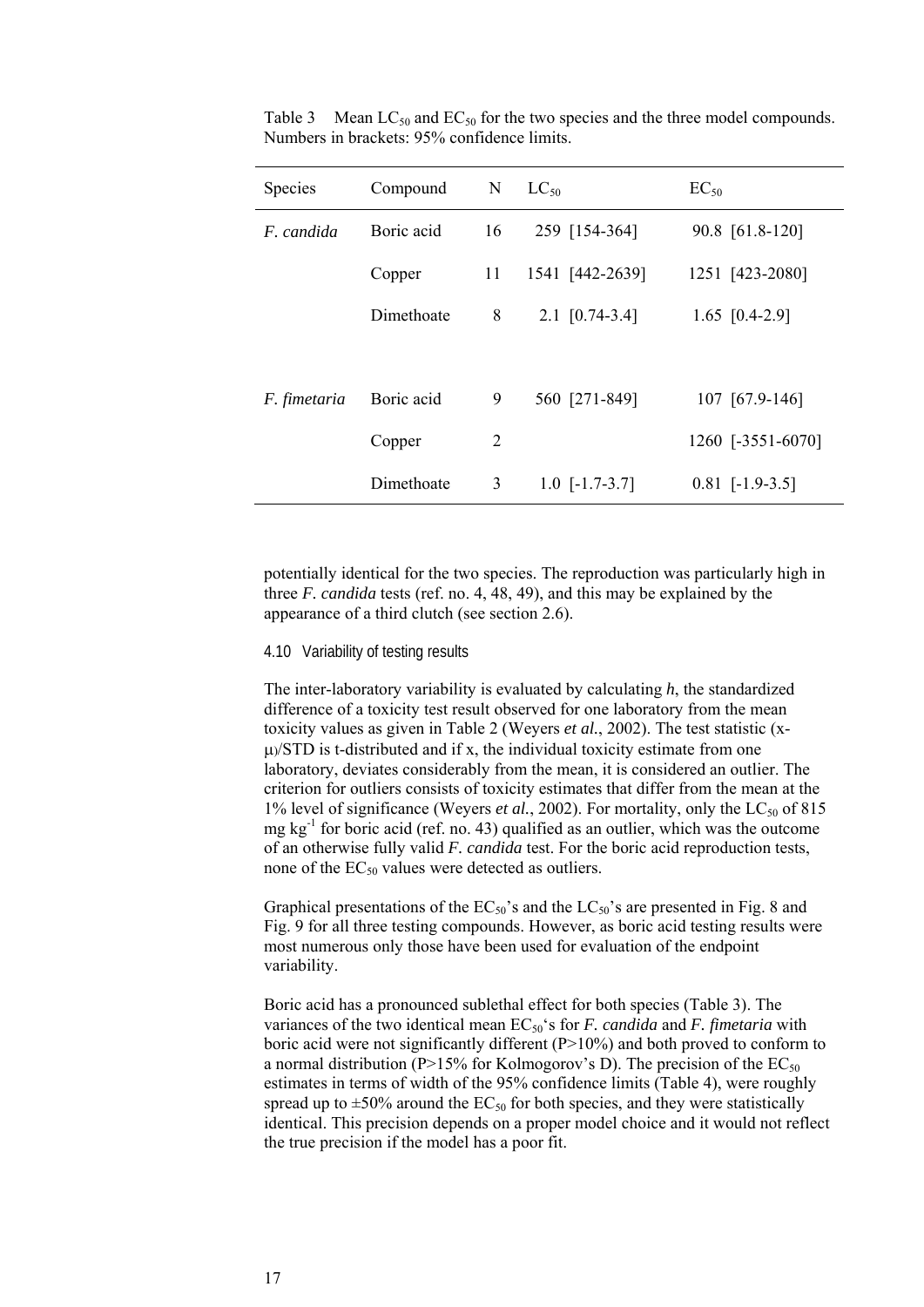The  $LC_{50}$  for *F. fimetaria* were significantly higher than the  $LC_{50}$  of *F. candida* (ANOVA, F-test) (Table 3), but the apparent higher variability of *F. fimetaria*   $LC_{50}$ 'ies is related to the mean and vanishes by transformation to obtain variancehomogeneity*.* The precision in terms of the width of the 95% confidence limits of the LC<sub>50</sub>-estimates were seemingly better for *F. candida* ranging up to  $\pm$ 50% of the  $LC_{50}$ , but the wider range of *F. fimetaria*,  $\pm 100\%$ , did not differ significantly (ANOVA, P>5%) (Table 4). When excluding the two *F. fimetaria* boric acid tests with a control mortality  $>50\%$ , the LC<sub>50</sub> ees of *F. fimetaria* tests still varied within a factor of 2.6 (n=7, CV=38%) and the *F. candida* tests varied within a factor of 3.1 (n=16, CV=70%) in relation to the mean  $LC_{50}$ . This alternative to the outlier analysis way of describing variability (Table 2) gives the same result, and it is concluded that variability of the  $LC_{50}$  and  $EC_{50}$  toxicity outcome does not differ for the two species.

#### 4.11 Conclusion

The reliability and performance of the test with the new standard species *F. fimetaria* were assessed by comparing its performance with the *F. candida* test, which then acted as a reference test method currently accepted by regulatory agencies, while still being a candidate species of the new draft guideline. The range of criteria used for this assessment was largely fulfilled, but the control reproduction and survival performed badly in some tests. In spite of this the toxicity was accurately and precisely estimated, in particular when invalid test results were omitted.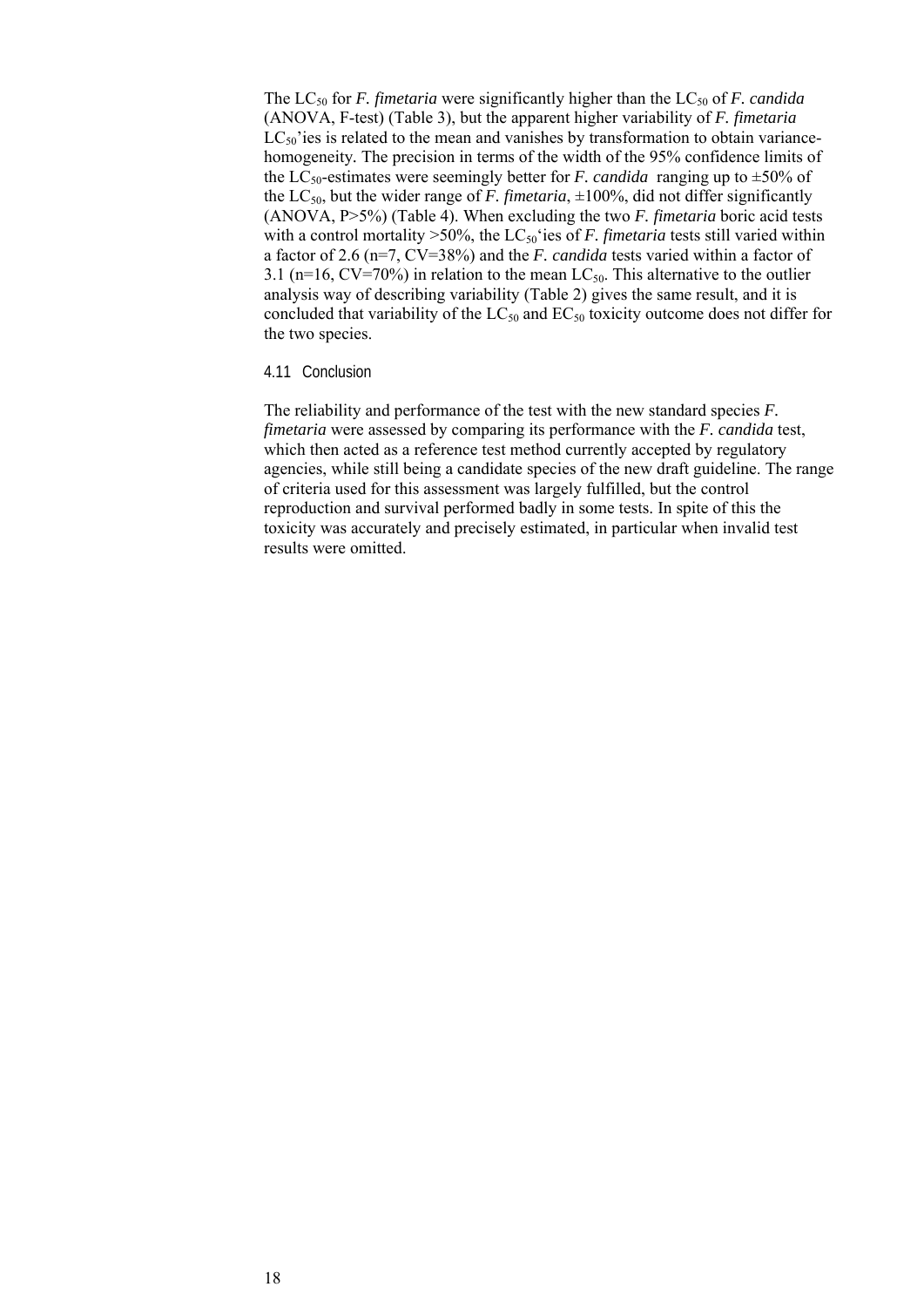| $\operatorname{Ref.}$    | Control $\begin{array}{c} \mbox{Control} \\ \mbox{mortality}\ \mathsf{v}_6 \end{array}$ | LC10               | LC50              | reproduction<br>Control | $\bigcirc$<br>$\gtrsim$ | EC10                | ECS0                |
|--------------------------|-----------------------------------------------------------------------------------------|--------------------|-------------------|-------------------------|-------------------------|---------------------|---------------------|
| no.                      |                                                                                         |                    |                   |                         |                         |                     |                     |
|                          |                                                                                         |                    |                   |                         |                         |                     |                     |
|                          |                                                                                         |                    |                   |                         |                         |                     |                     |
| 1 F. candida Boric acid  | 17 [12-22]                                                                              | 101 [62.4-139]     | 121 [-12.5-254.1] | 181 [152-211]           | 43.6                    | 38.5 [8.8-68.1]     | 71.1 [45.6-96.7]    |
| 3 F. candida Boric acid  | $10[4-16]$                                                                              | 101 [48.9-154]     | 195 [167-224]     | 1246 [1191-1301]        |                         | 6.9 $[6.1 - 7.8]$   | 45.7 [40.1-51.2]    |
| 7 F. candida Boric acid  | $14 [3-25]$                                                                             | 55.8 [8.6-103]     | 108 [82-133]      | 413 [347-480]           | 15.6                    | 38.8 [-24.0-102]    | 61.0 [45.9-76.1]    |
| 9 F. candida Boric acid  | $0.0^7$ [-7.8-7.5]                                                                      | 186 [87.1-285]     | 316 [275-357]     | 329 [303-355]           | 12.8                    | 159 [129.0-189]     | 216 [201-231]       |
| 12 F. candida Boric acid | 47 [38-57]                                                                              |                    |                   | 288 [229-348]           | 41.1                    | 76.0 [30.0-122]     | $120$ [87-153]      |
| 16 F. candida Boric acid | 34 [25-43]                                                                              | 30.5 [17.0-44.0]   | 200 [112-289]     | 392 [342-443]           | 29.1                    | 42.3 [17.7-66.8]    | 78.4 [57.9-98.9]    |
| 21 F. candida Boric acid | 6.5 $[2.8 - 10.1]$                                                                      | 172 [117-227]      | 306 [271-341]     | 413 [390-436]           | 14.8                    | 30.8 [23.6-38.0]    | 59.3 [52.9-65.7]    |
| 26 F. candida Boric acid | 45 [36-54]                                                                              | 21.6 [13.4-29.9]   | 142 [88.2-196]    | 140 [110-171]           | 61.1                    | $2.7$ [2.3-3.1]     | 13.5 [11.7-15.4]    |
| 31 F. candida Boric acid | 6.3 $[1.5-11.1]$                                                                        | 22.9 [17.3-28.5]   | 151 [114-188]     | 338 [303-373]           | 24.6                    | 20.0 [10.6-29.4]    | 42.7 [34.0-51.4]    |
| 32 F. candida Boric acid | 5.3 [1.6-9.1]                                                                           | 610 [-349-1568]    |                   | 319 [291-347]           | 19.0                    | 79.1 [48.4-110]     | 149 [124-175]       |
| 37 F. candida Boric acid | 4.1 $[0.5-7.6]$                                                                         | 227 [224-229]      | 333 [322-344]     | 207 [192-222]           | 5.5                     | 92.3 [70.3-114]     | 137 [115-160]       |
| 38 F. candida Boric acid | $0.8$ [-1.6-3.2]                                                                        | 195 [131-258]      | 378 [334-423]     | 360 [326-394]           | 31.6                    | 112.7 [48.4-177]    | 169 [132-205]       |
| 43 F. candida Boric acid | 19 [10-28]                                                                              | 243 [178-308]      | 815 [492-1138]    | 356 [297-414]           | 22.3                    | 23.1 [-67.6-114]    | 89.9 [15.4-164]     |
| 46 F. candida Boric acid | $14$ [2-27]                                                                             | 71.4 [-35.3-178]   | 232 [176-287]     | 314 [261-368]           | 48.2                    | 13.6 [3.3-23.9]     | 40.2 [27.1-53.3]    |
| 49 F. candida Boric acid | $12 [7-16]$                                                                             | 136 [98-173]       | 201 [182-220]     | 988 [905-1072]          | 15.9                    | 25.6 N.E.           | 99.8 [88.1-112]     |
| 53 F. candida Boric acid | $11$ [0.1-0.2]                                                                          | 94.8 [74.2-115]    | 124 [90.8-157]    | 508 [462-554]           | 12.8                    | 29.7 [17.8-41.6]    | 59.8 [49.0-70.7]    |
| 2 F. candida Copper      | $10[6-14]$                                                                              | 980 [-12045-14006] | 1096 [-7472-9664] | 198 [174-222]           | 25.0                    | 96.4 [38.9-154]     | 256 [188-324]       |
| 10 F. candida Copper     | $2.2$ [-1.9-6.4]                                                                        | 560 [359-760]      | 2799 [1797-3802]  | 260 [240-280]           | 27.6                    | 885 [876-895]       | 1227 [1178-1276]    |
| 15 F. candida Copper     | 25 [19-31]                                                                              | 1667 [1644-1690]   | 1935 [1821-2048]  | 528 [428-628]           | 32.6                    | 268 [99-437]        | 1811 [1534-2088]    |
| 22 F. candida Copper     | 4.2 $[0.8 - 7.5]$                                                                       | 1464 [532-2396]    |                   | 453 [427-479]           | 12.3                    | 285 [226-345]       | 516 [460-573]       |
| 25 F. candida Copper     | 47 [38-56]                                                                              | 261 [259-263]      | 507 [497-517]     | 140 [109-171]           |                         | 13.1 [-147.8-173.9] | 58.3 [-297.3-414.0] |
| 30 F. candida Copper     | 7.3 [1.0-13.7]                                                                          | 194 [95.5-293]     | 346 [298-394]     | 339 [304-375]           |                         | 129 [70-189]        | 212 [181-242]       |
| 35 F. candida Copper     | 5.5 $[1.9-9.1]$                                                                         | 1134 [891-1377]    | 2563 [1860-3265]  | 129 [106-152]           | 24.3                    | 245 [20-470]        | 741 [455-1028]      |
| 36 F. candida Copper     | $3.2$ [0.2-6.1]                                                                         |                    |                   | 663 [609-716]           | 16.4                    | 447 [325-570]       | 2236 [1623-2849]    |
| 41 F. candida Copper     | $10[4-15]$                                                                              | 917 [347-1488]     |                   | 359 [321-398]           | 23.7                    | 214 [207-222]       | 472 [433-510]       |
| 44 F. candida Copper     | 27 [17-37]                                                                              |                    |                   | 341 [267-416]           | 38.0                    | 827 [-2730-4383]    | 4133 [-13651-21916] |
| 48 F. candida Copper     | $11 [6-16]$                                                                             |                    |                   | 756 [689-822]           | 8.8                     | 320 [64.5-575.0]    | 2104 [424.1-3782.9] |

Table 4 Control mortality and reproduction and toxicity endpoints of the ringtest in terms of LC10, LC50, EC10 and EC50 estimated from the complete concentration-response data of each test. Missing cells is due to no effects detected or 50% effect levels outside the concentration range. C.V.: Coefficicient of variability of the control reproduction.

 $\frac{1}{7}$  The probit model actually resulted in a negative mortality.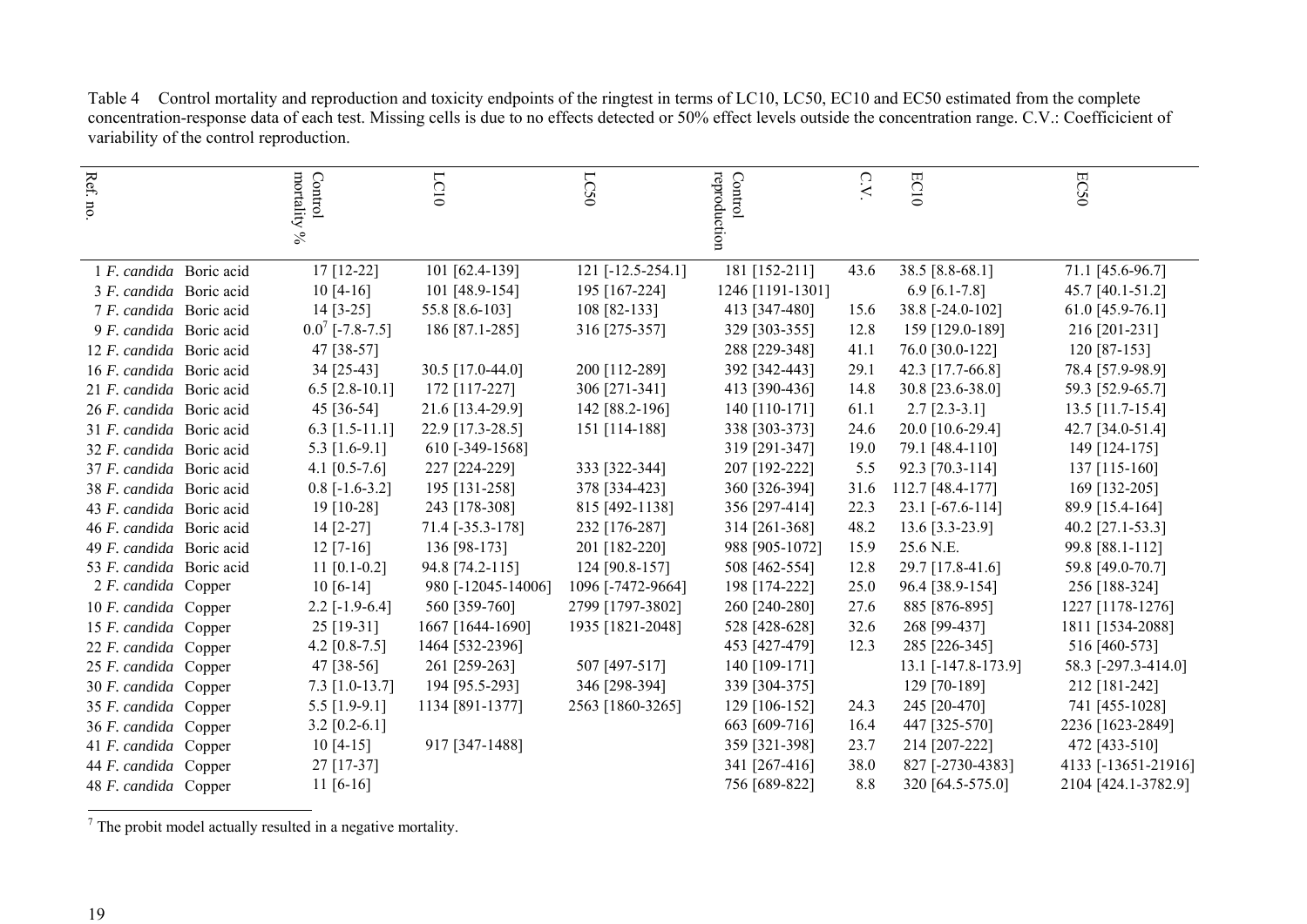| Ref. no.                   | mortality $\%$<br>Control | LCI                | <b>LC50</b>        | reproduction<br>Control  | $\circ$<br>$\geq$ | EC10                   | ECS0                |
|----------------------------|---------------------------|--------------------|--------------------|--------------------------|-------------------|------------------------|---------------------|
|                            |                           |                    |                    |                          |                   |                        |                     |
|                            |                           |                    |                    |                          |                   |                        |                     |
| 4 F. candida Dimethoate    | $5.5$ [2.2-8.8]           | $1.2$ [0.8-1.7]    | $1.7$ [1.5-1.8]    | 1241 [1192-1290]         | 8.8               | $1.1$ [0.9-1.2]        | $1.4$ [1.3-1.5]     |
| 11 F. candida Dimethoate   | $3.5$ [0.4-6.7]           | $0.3$ [0.3-0.3]    | $0.7$ [0.6-0.7]    | 130 [112-148]            | 29.5              | $0.2$ [0.2-0.3]        | $0.3$ [0.2-0.4]     |
| 17 F. candida Dimethoate   | $19$ [12-26]              | $0.5$ [0.4-0.5]    | $1.5$ [1.4-1.7]    | 590 [491-689]            | 14.5              | $0.37$ [0.0077-0.72]   | 1.3 $[0.89 - 1.78]$ |
| 23 F. candida Dimethoate   | $4.7$ [1.8-7.6]           | $1.7$ [1.3-2.1]    | $2.6$ [2.3-2.8]    | 150 [137-163]            | 25.4              | $0.9$ [0.6-1.1]        | $1.3$ [1.0-1.6]     |
| 24 F. candida Dimethoate   | 78 [73-84]                | $0.6$ [0.5-0.6]    | $0.8$ [0.7-0.8]    | 24.2 [17.0-31.4]         | 88.9              | $0.6$ [0.5-0.6]        | $0.8$ [0.7-0.8]     |
| 42 F. candida Dimethoate   | 29 [21-36]                | $2.1$ [2.1-2.1]    | $2.6$ [2.5-2.6]    | 263 [201-325]            | 24.3              | $1.2$ [1.2-1.3]        | $2.0$ [1.8-2.3]     |
| 45 F. candida Dimethoate   | $6.7$ [-3-16]             | $1.9$ [1.7-2.1]    | 5.5 $[4.7-6.3]$    | 488 [434-543]            | 17.1              | $1.0$ [0.8-1.2]        | 5.0 $[4.1-5.9]$     |
| 56 F. candida Dimethoate   | 33 [0.2-0.4]              | $1.0$ [0.7-1.4]    | $1.2$ [-3.6-6.1]   | 403 [359-447]            |                   | $0.8$ [0.3-1.3]        | 1.1 $[0.8-1.3]$     |
| 5 F. fimetaria Boric acid  | 39 [35-43]                | 132 [128-136]      | 258 [238-278]      | 59.6 [55.5-63.8]         | 17.3              | 21.8 [21.6-22.0]       | 37.0 [36.0-38.0]    |
| 13 F. fimetaria Boric acid | 30 [25-35]                |                    |                    | $6.2$ [5.1-7.3]          | 28.3              |                        |                     |
| 19 F. fimetaria Boric acid | 42 [37-48]                | 157 [28-286]       | 785 [140-1429]     | 70.9 [52.3-89.6]         | 63.3              | 62.4 $[-14.0 - 138.8]$ | 112.7 [52.5-173]    |
| 28 F. fimetaria Boric acid | 75 [70-80]                | 55.2 [55.0-55.4]   | 76.0 [74.8-77.2]   | 26.6 [18.6-34.6]         |                   | 42.2 [38.1-46.3]       | 111.0 [90.7-131]    |
| 33 F. fimetaria Boric acid | $16$ [12-21]              | 140 [72-208]       | 699 [359-1039]     | 137.8 [128.2-147.4] 18.3 |                   | 27.9 [21.7-34.1]       | 183.5 [143-224]     |
| 40 F. fimetaria Boric acid | 8.9 [5.6-12]              | 190 [139-242]      | 951 [693-1209]     | 266 [246-286]            | 12.2              | 36.6 [17.9-55.2]       | 142.5 [111-174]     |
| 47 F. fimetaria Boric acid | 58 [50-65]                | 100 [60-139]       | 440 [264-617]      | 54.2 [24.1-84.4]         | 98.9              | 22.4 [-91.7-137]       | 78.0 [-98.9-255]    |
| 50 F. fimetaria Boric acid | 37 [32-43]                | 142 [-4-289]       | 712 [-22-1445]     | 292 [253-332]            | 15.7              | 56.2 [20.6-91.8]       | 130.1 [96.5-164]    |
| 52 F. fimetaria Boric acid | 19 [7.6-31]               |                    |                    | 195 [137-254]            | 38.0              | $22.0$ [-7.2-51.3]     | 62.3 [27.4-97.3]    |
| 14 F. fimetaria Copper     | 21 [16-26]                |                    |                    | $7.2$ [6.4-8.0]          | 20.5              |                        |                     |
| 18 F. fimetaria Copper     | 32 [26-39]                |                    |                    | 166 [123-209]            | 44.1              |                        |                     |
| 34 F. fimetaria Copper     | $3.9$ [1.0-6.9]           | 1892 [667-3117]    |                    | 242 [189-295]            | 41.7              | 85.2 [-98.3-269]       | 881.0 [245.5-1516]  |
| 39 F. fimetaria Copper     | 4.1 $[1.3-6.9]$           | 2537 [485-4589]    |                    | 266 [239-293]            | 18.8              | $0.0$ [ $.-$ ]         | 1638.2 [1458-1819]  |
| 6 F. fimetaria Dimethoate  | 40 [33-47]                | $0.09$ [0.07-0.11] | $0.59$ [0.45-0.73] | 13.0 [6.7-19.3]          | 49.6              | $0.00$ [-0.02-0.02]    | $0.12$ [-0.30-0.53] |
| 20 F. fimetaria Dimethoate | $11$ [7-15]               | $0.86$ [0.84-0.87] | 2.28 [2.22-2.34]   | 291 [243-339]            | 41.0              | $1.16$ [0.28-2.04]     | 2.07 [1.46-2.68]    |
| 29 F. fimetaria Dimethoate | 73 [68-77]                | $0.04$ [0.02-0.05] | $0.25$ [0.15-0.34] | 3.3 $[0.7-5.9]$          |                   | $0.05$ [0.01-0.09]     | $0.25$ [0.07-0.44]  |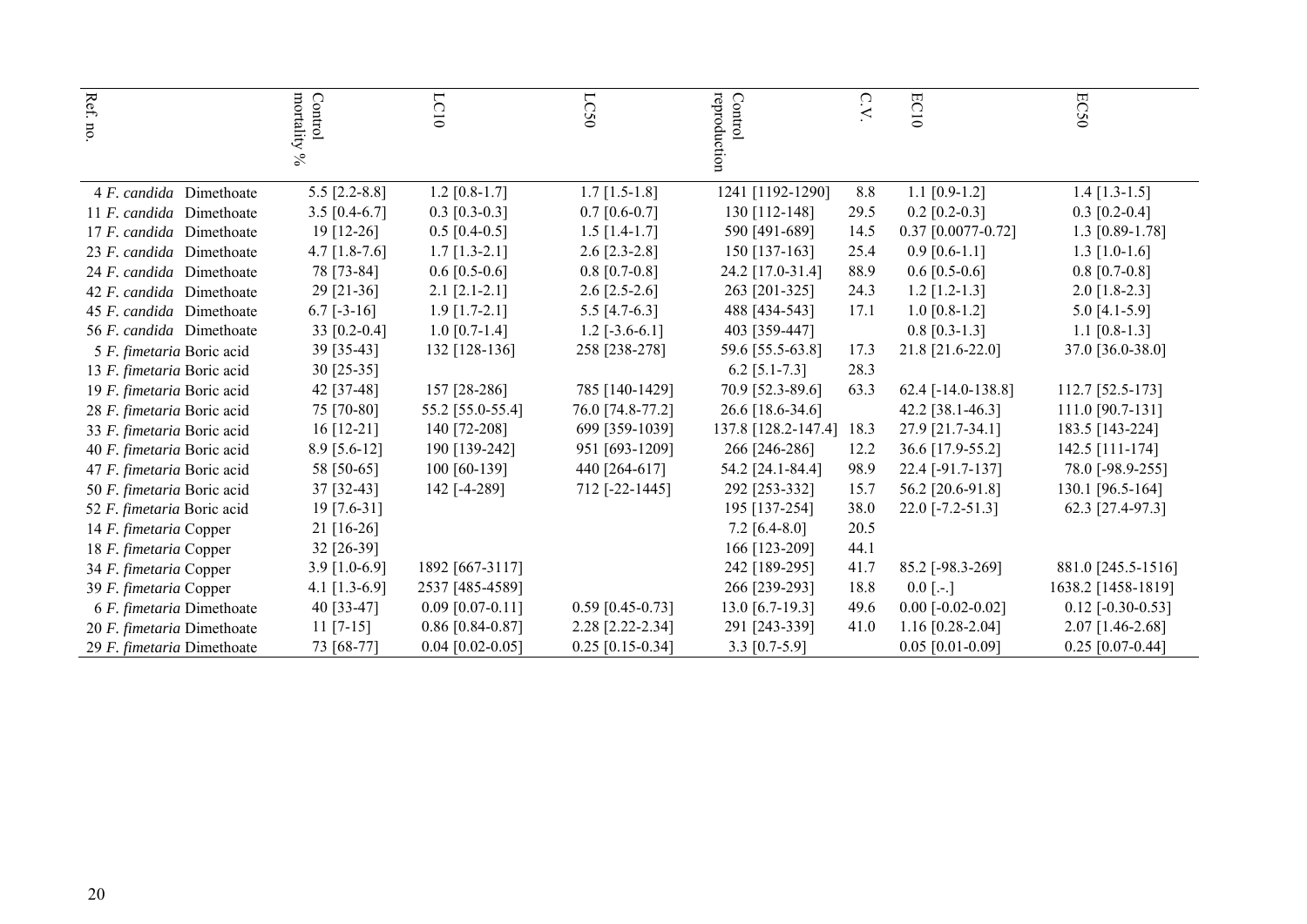

Fig. 4. *F. candida* testing results with boric acid. Horizontal axis: Nominal concentration of boric acid, mg  $kg^{-1}$  soil; Left vertical axis: number of juveniles produced per replicate; Right vertical axis surviving adults per replicate. Vertical bars: standard error of the mean. Numbers in brackets: ringtest ref. no. used to anonymize the laboratory. Broken line: adult survival per replicate; unbroken line reproduction, number of juveniles per replicate produced by initially 10 adults.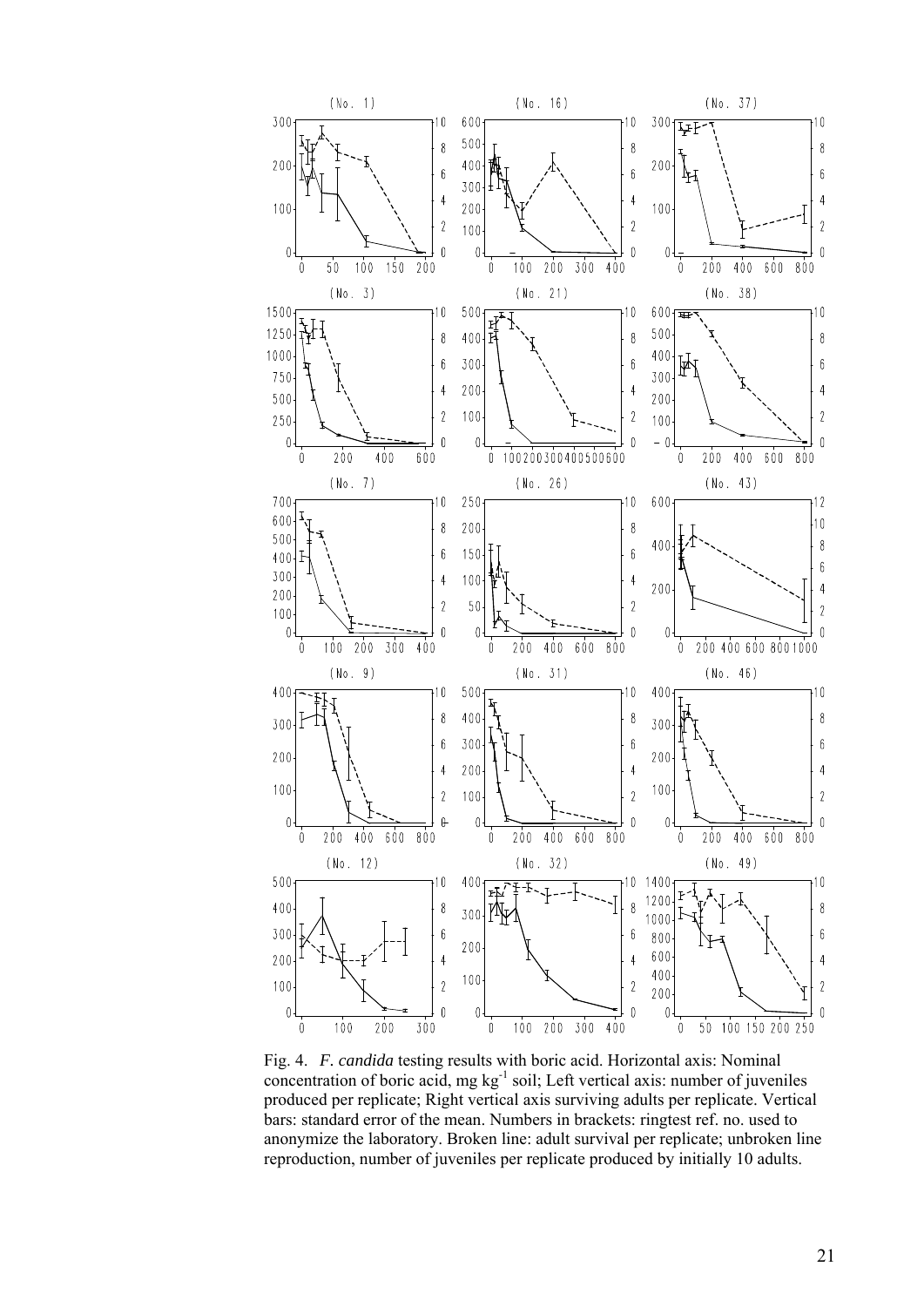

Fig. 5. *F. candida* testing results with nominal CuCl<sub>2</sub> concentration. Legend as Fig. 4.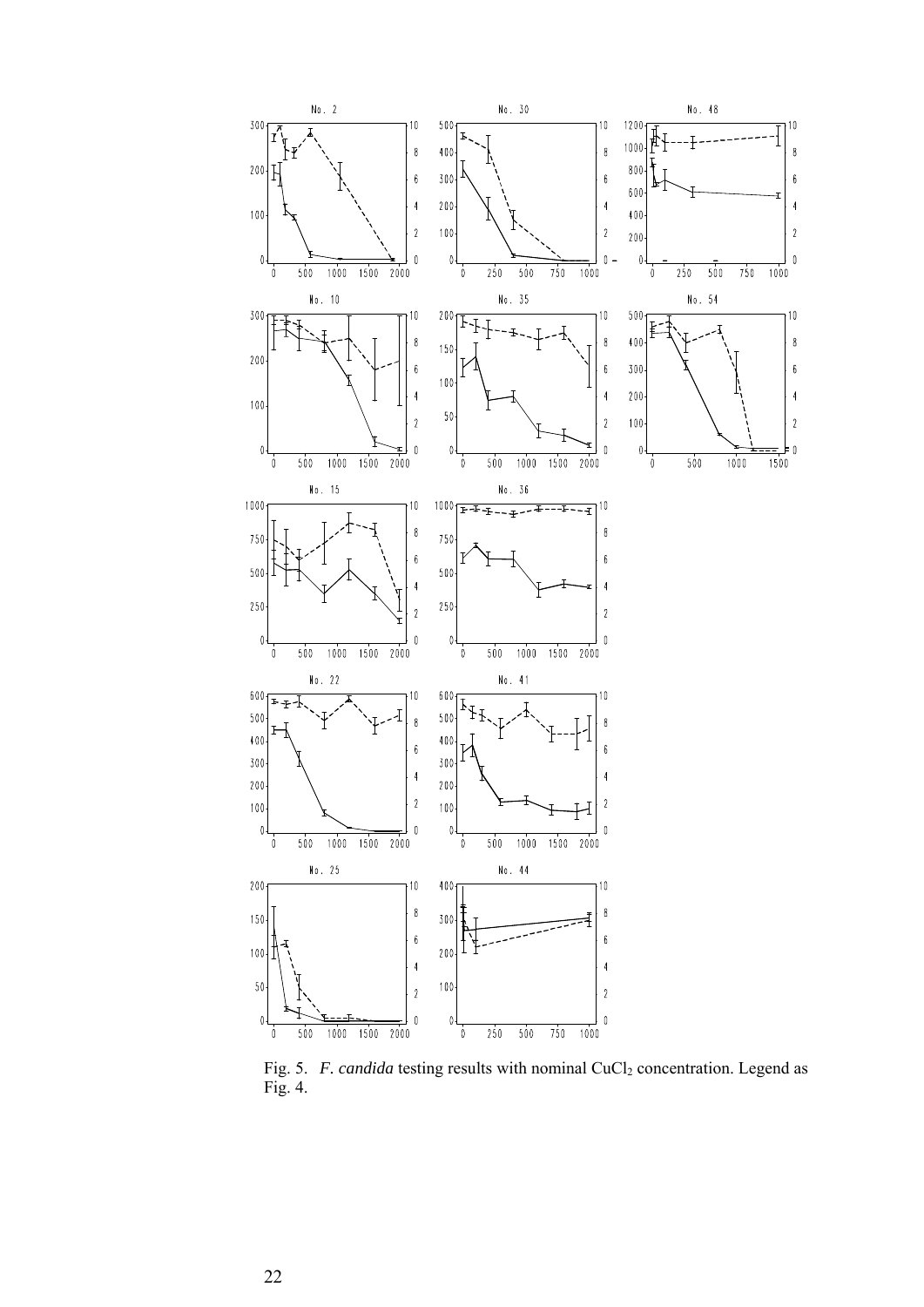

Fig. 6. *F. candida* testing results with nominal dimethoate concentration. Legend as Fig. 4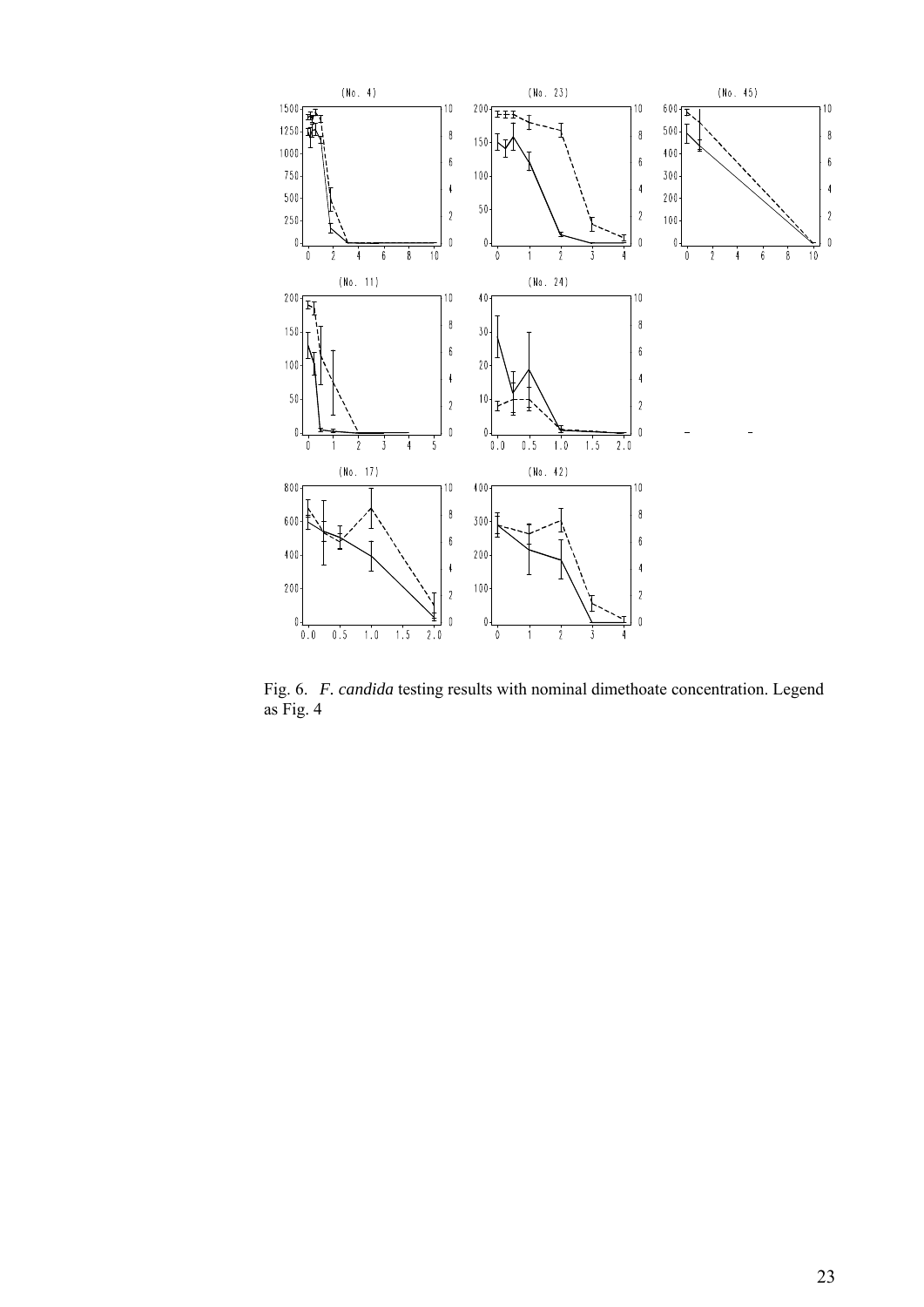

Fig. 7. *F. fimetaria* testing results with the three model compounds. Legend as Fig. 4, except unbroken line is the reproduction of juveniles per replicate produced by initially 20 adults.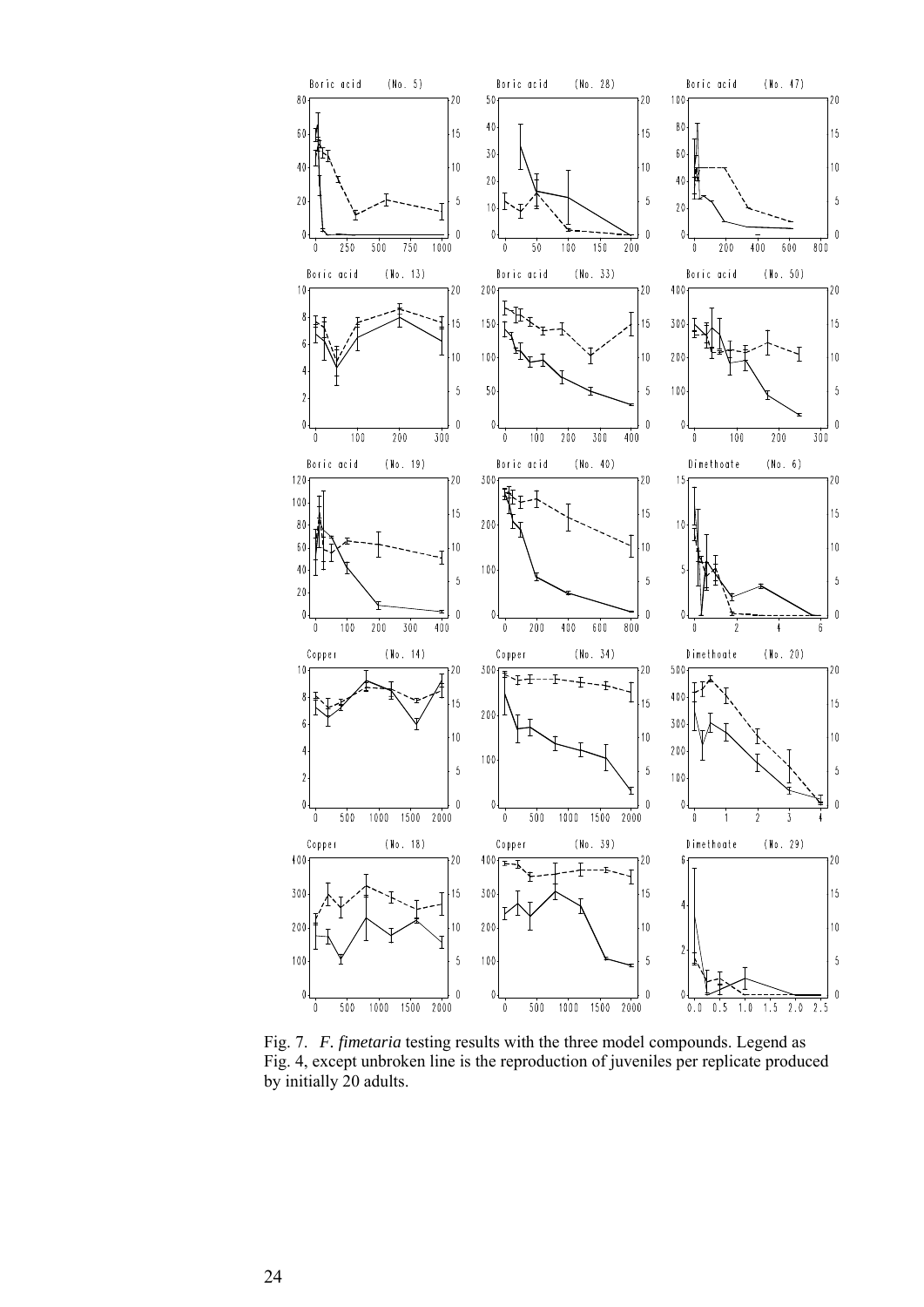

Fig. 8. Frequency distribution of chronic reproduction  $EC_{50}$  ies from the ringtest. Y-axis number of occurrences of  $EC_{50}$ .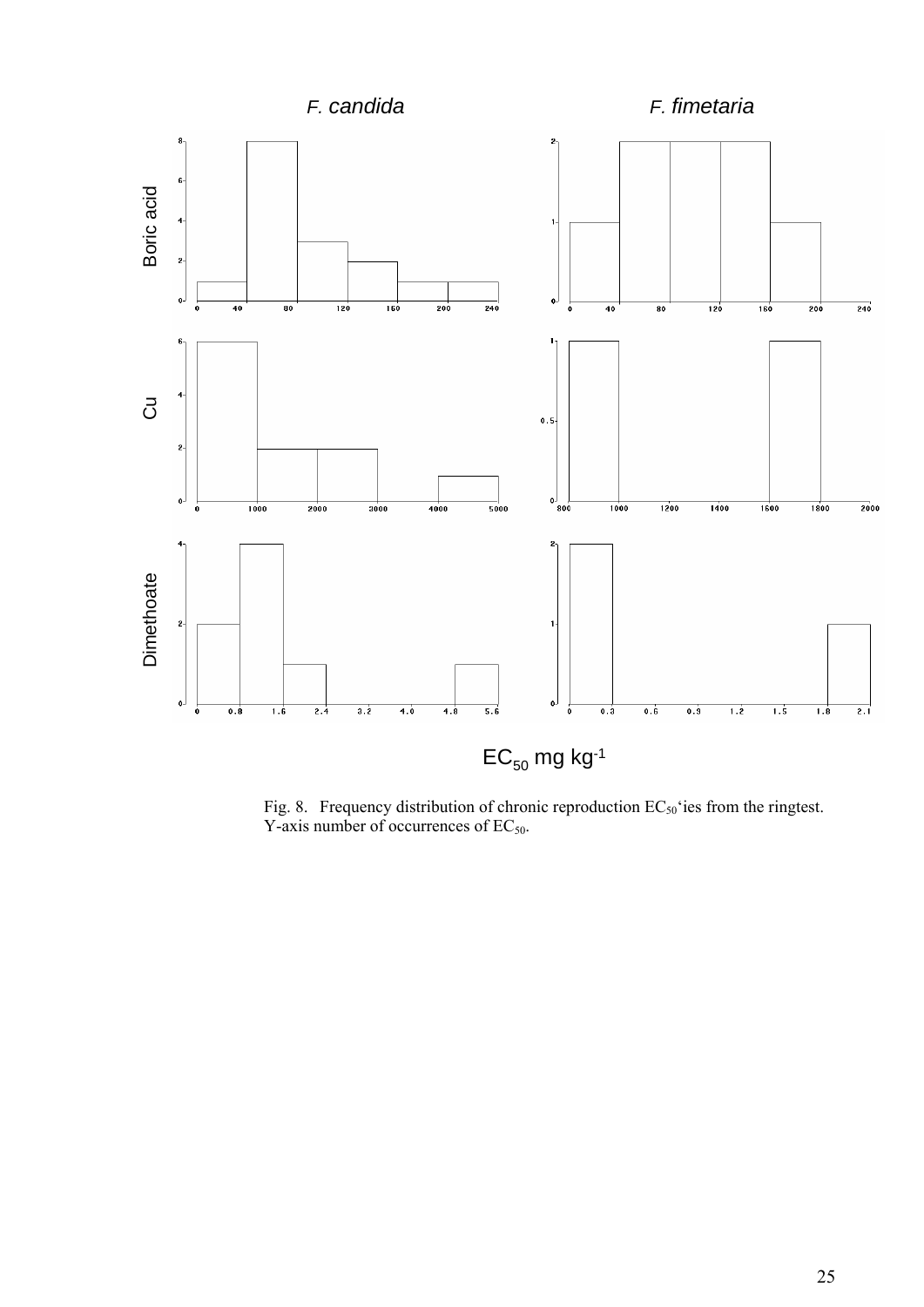

Fig. 9. Frequency distribution of chronic  $LC_{50}$  'ies from the ringtest. Y-axis number of occurrences of  $LC_{50}$ .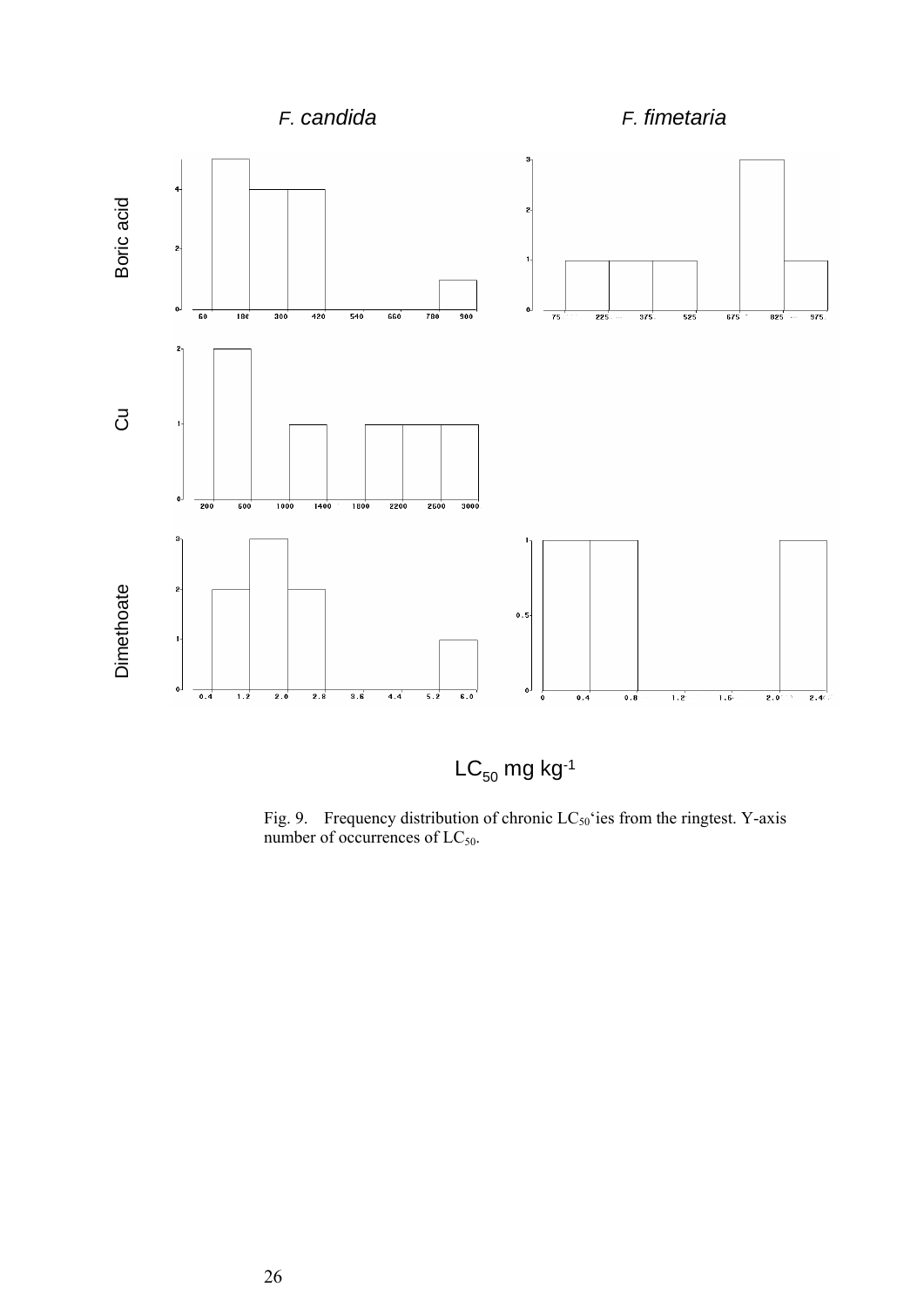### 5 Summary and conclusions

The collembolans *Folsomia fimetaria* L. and *F. candida* Willem are proposed for inclusion in the *OECD guidelines for testing of chemicals* programme. The present ISO guideline 11267 for the collembolan *F. candida* has been applied successfully for toxicity testing in soil since its release, but due to the restricted parthenogenetic reproductive biology of *F. candida*, a collembolan species with a sexual mode of reproduction is needed. The relative *F. fimetaria* reproduces sexually and fulfils basic requirements for performance and feasibility of laboratory test animals. Each female reproductive instar of *F. fimetaria* requires the presence of males, of which three instars are usually completed during the standard reproductive tests with *F. candida* and *F. fimetaria*.

Extensive experience of the ringtest coordinating laboratory with the *F. fimetaria*  test demonstrates intra-laboratory repeatability during the years 1994 to 1999. Fifty-seven control reproduction data sets tests with *F. fimetaria* all fulfilled the validity criterion for reproduction while the survival and the CV criteria were not met in 14% and 7% of the tests, respectively.

To provide sufficient information for the adoption of these collembolans for the OECD test guideline programme an international ringtest was initiated in 2005. For both species, test validity is achieved with a mean maximum adult mortality of 20%, a mean minimum reproductive output of 100 juveniles in the controls with a maximum coefficient of variation (CV) of 30%. Due to less experience of the participants in performing the *F. fimetaria* test, the control reproduction validity criteria were not met in half of the test, while the *F. candida* test generally was successful.

As the proposed test for *F. fimetaria* is mechanistically and functionally similar to the previously validated ISO *F. candida* test method with established performance criteria, the reliabilities of the test methods were compared and the overall test performance was evaluated against a range of criteria: control survival and reproduction and their variability, variability of toxicity endpoints for the model chemicals, the precision of the  $LC_{50}$  and  $EC_{50}$  and intra- and interlaboratory variability. Most data was produced for boric acid, so it was selected for this analysis. Survival was successful for 44% of the *F. fimetaria* tests and 79% of the *F. candida* tests. *F. fimetaria* tests with a valid reproduction had a CV similar to *F. candida*. A mean control reproduction of 130 and 400 for *F. fimetaria* and *F. candida*, respectively, resulted in 43% *F. fimetaria* tests not meeting the validity criteria, while the *F. candida* tests were practically all valid. The precision of the  $EC_{50}$  and  $LC_{50}$  estimates were identical for the two species. Stable  $EC_{50}$  and  $LC_{50}$ estimates with low inter-laboratory differences were produced by both tests with no outliers, except for one  $F$ . *candida*  $LC_{50}$  figure, and identical mean and variance for  $EC_{50}$  values with boric acid. Thus, based on the overall inter- and intralaboratory validation results the following validity criteria are proposed for both species in the draft test guideline and should be met in the untreated controls for a test to be considered valid:

- Adult mortality should not exceed a mean of 20 % at the end of the tests
- An average minimum of 100 juveniles per vessel should be produced during the test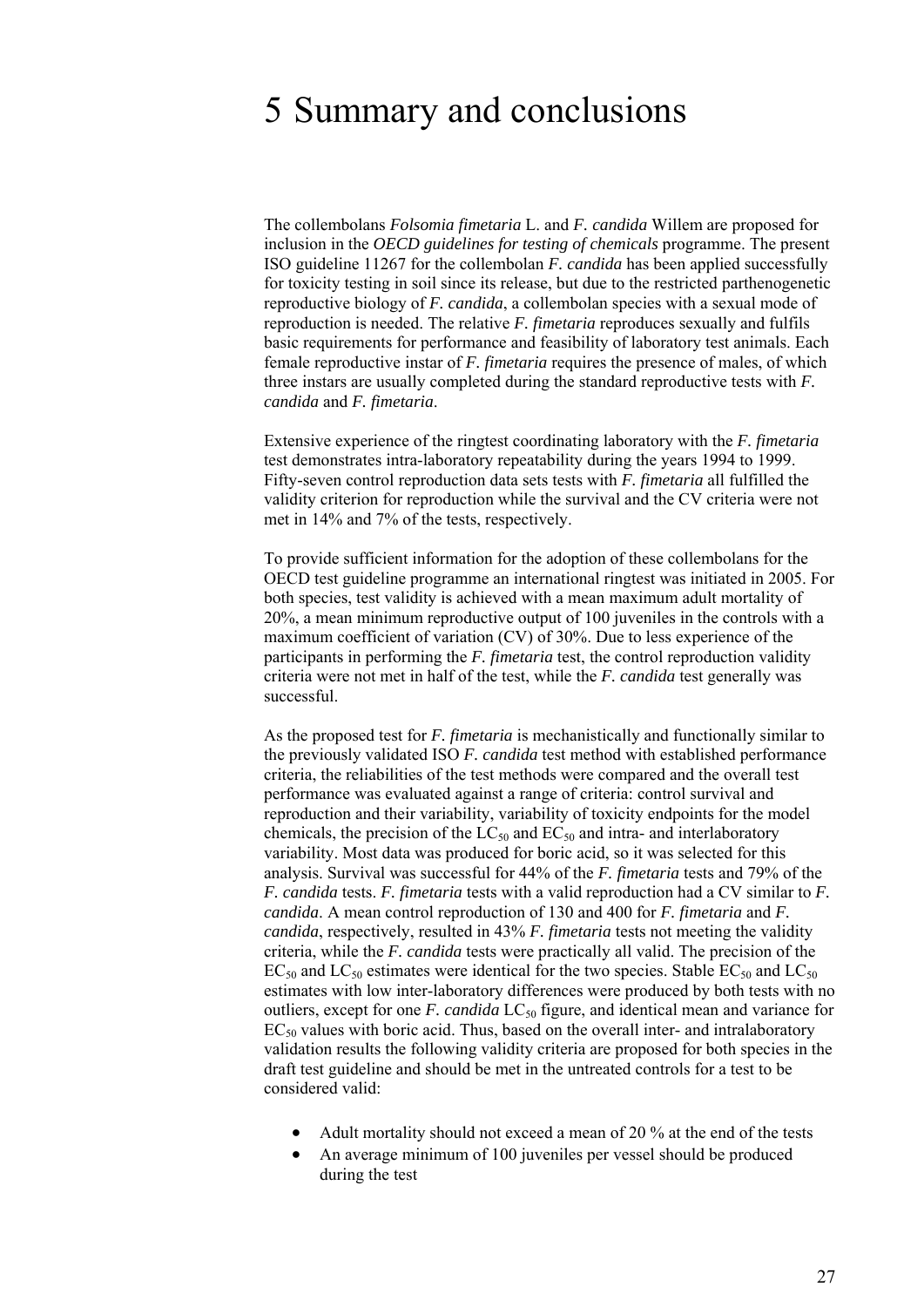- The coefficient of variation of the number of the juveniles per vessel should be less than 30%
- The reference compound, boric acid, should cause a 50% decrease in reproduction at  $100 \text{ mg kg}^{-1}$  in an OECD artificial soil substrate with 5% organic matter.

The proposed draft guideline includes comprehensive information and details to successfully perform toxicity testing with either of the two collembolan species. It is especially recommended to employ *F. fimetaria* for chemicals that are suspected to interfere with any parts of the reproductive biology of sexually reproducing species, while *F. candida* may be used more generally to assess less specific toxicity.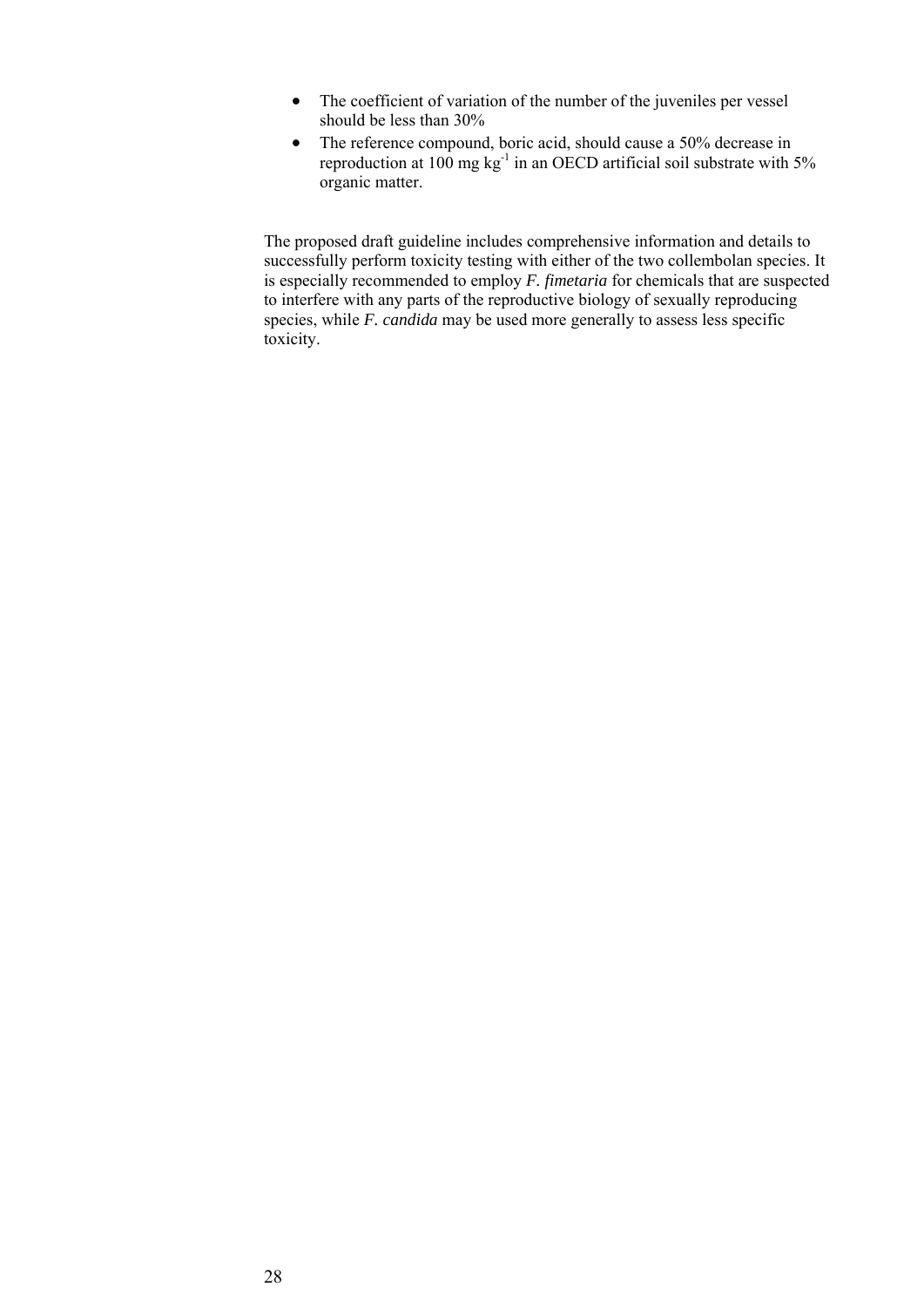### 6 Acknowledgements

The ringtest participants are truly acknowledged for contributing their results for free and Cheminova for providing dimethoate. Janeck Scott-Fordsmand initiated the introduction of springtails into the OECD TG programme and OECD national coordinator Henrik Tyle, DK-EPA, proposed the project for an OECD TG. The technical staff at the Soil Fauna laboratory, Karen Kjær Jacobsen, Zdenek Gavor and Elin Jørgensen performed most of the reported tests from NERI, I am grateful for their careful work with the tests and their culture handling since the very first test were done in 1991. Dr. Esko Martikainen, Finland, is acknowledged for his improvement of the *F. fimetaria* test protocol during his stay as a visiting scientist in 1994. The Danish EPA, Ministry of the Environment, and NordUTTE provided the financial support. Hans Løkke introduced collembolan laboratory testing to Danish ecotoxicology. Dr. Rick Scroggins, Environment Canada, is acknowledged for providing support for a previous review on *F. fimetaria* performance. Henrik Tyle, DK-EPA, and Jukka Ahtiainen, SYKE, provided valuable comments to the report.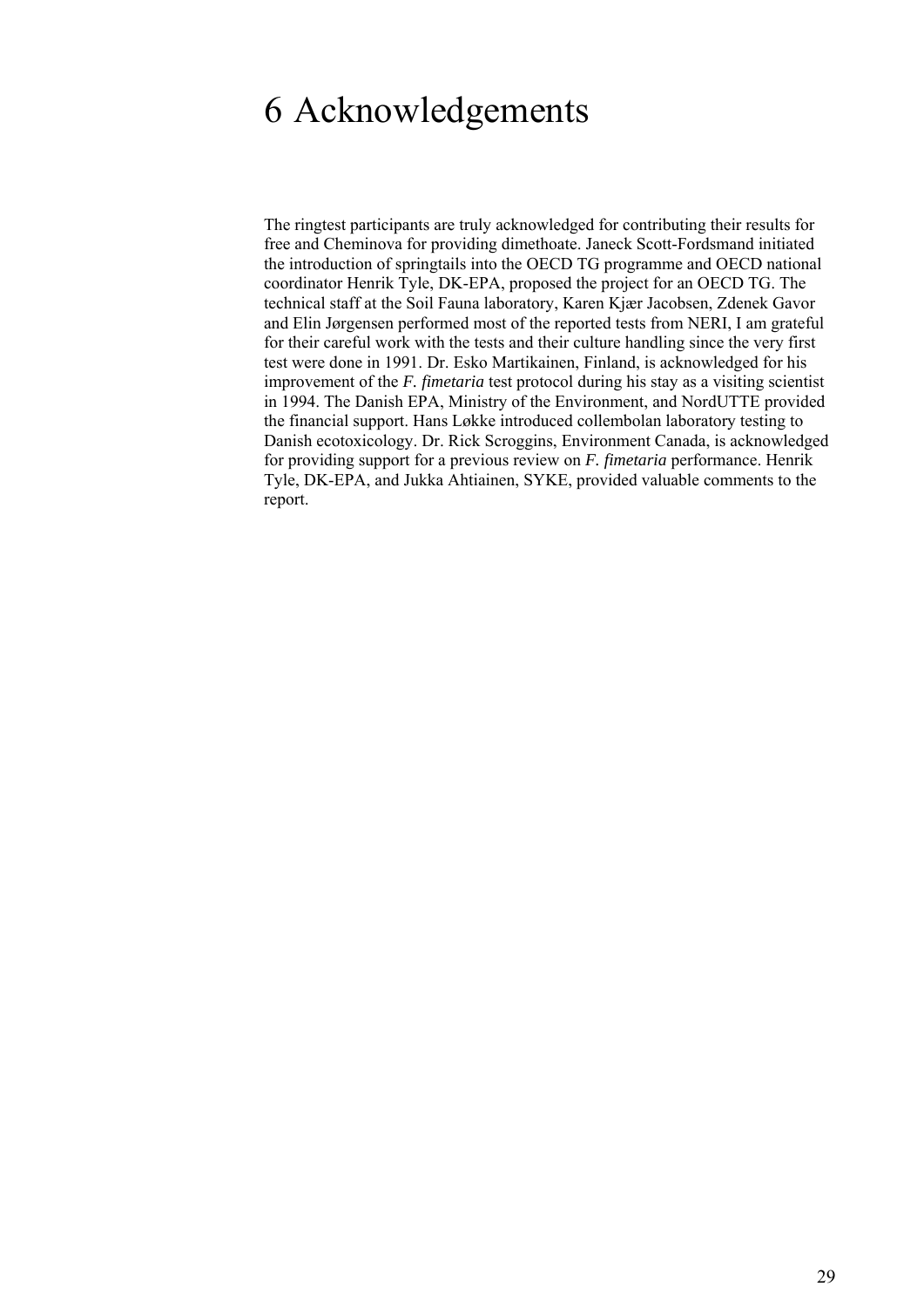### 7 References

Amundsen, C.E., Andersen, S., Nordal, O., Linjordet, R., Hartnik, T., Warner, B., Krogh, P.H., 1999. Forurensninger i veistøv. Miljøgifter og biologiske virkninger. Jordforsk, Senter for jordfaglig miljøforskning.

Axelsen, J.A., Holmstrup, M., Krogh, P.H., 1998. Simulation of development and reproduction of Collembola sampled from synchronized cultures. Pedobiologia 42, 1-9.

BBA, 1995. 1st report of the second international ring test on a method for determining the effects of chemicals or soil contaminants on the reproduction of collembola. Biologische Bundesanstalt für Land. und Forstwirtschaft, Institut fur Ökotoxikologie im Pflanzenschutz, Königin-Luise-Str 19, 14195 Berlin, Berlin.

Bellinger, P.F., Christiansen, K.A., Janssens, F., 1996-2008. Checklist of the Collembola of the World.

Chenon, P., Rousset, A., Crouau, Y., 2000. Genetic polymorphism in nine clones of a parthenogenetic collembolan used in ecotoxicological testing. Applied Soil Ecology 14, 103-110.

Chernova, N.M., Goloshchapova, N.P., Potapov, M.B., 2003. Behavior of closely related collembolan species of Isotomidae family. Zoologicheskii Zhurnal 82, 1191-1200.

Crommentuijn, T., Stäb, J.A., Doornekamp, A., Estoppey, O., Van Gestel, C.A.M., 1995. Comparative ecotoxicity of cadmium, chlorpyrifos and triphenyltin hydroxide for four clones of the parthenogenetic collembolan *Folsomia candida* in an artificial soil. Functional Ecology 9, 734-742.

Crouau, Y., Cazes, L., 2003. What causes variability in the *Folsomia candida* reproduction test? Applied Soil Ecology 22, 175-180.

Crouau, Y., Moia, C., 2006. The relative sensitivity of growth and reproduction in the springtail, *Folsomia candida*, exposed to xenobiotics in the laboratory: An indicator of soil toxicity. Ecotoxicology and Environmental Safety 64, 115-121.

Diao, X.P., Jensen, J., Hansen, A.D., 2007. Toxicity of the anthelmintic abarnectin to four species of soil invertebrates. Environmental Pollution 148, 514-519.

Environment-Canada, 2005a. Guidance Document on Statistical Methods for Environmental Toxicity Tests (Including June 2007 Amendments). In: Scroggins, R.P. (Ed.). Environmental Protection Series, EPS 1/RM/46, p. 241. Available from: www.etc-cte.ec.gc.ca/organization/bmd/bmd\_publist\_e.html.

Environment-Canada, 2005b. Test for measuring emergence and growth of terrestrial plants exposed to contaminants in soil. In: Scroggins, R.P. (Ed.). Environmental Protection Series. Environment Canada, Environmental Technology Centre, Ottawa, ON, Canada Ottawa, Report EPS 1/RM/45, p. 131. Available from: http://www.etc-

cte.ec.gc.ca/organization/bmd/pubs/pubs\_en/1RM45EnglishFinal.pdf.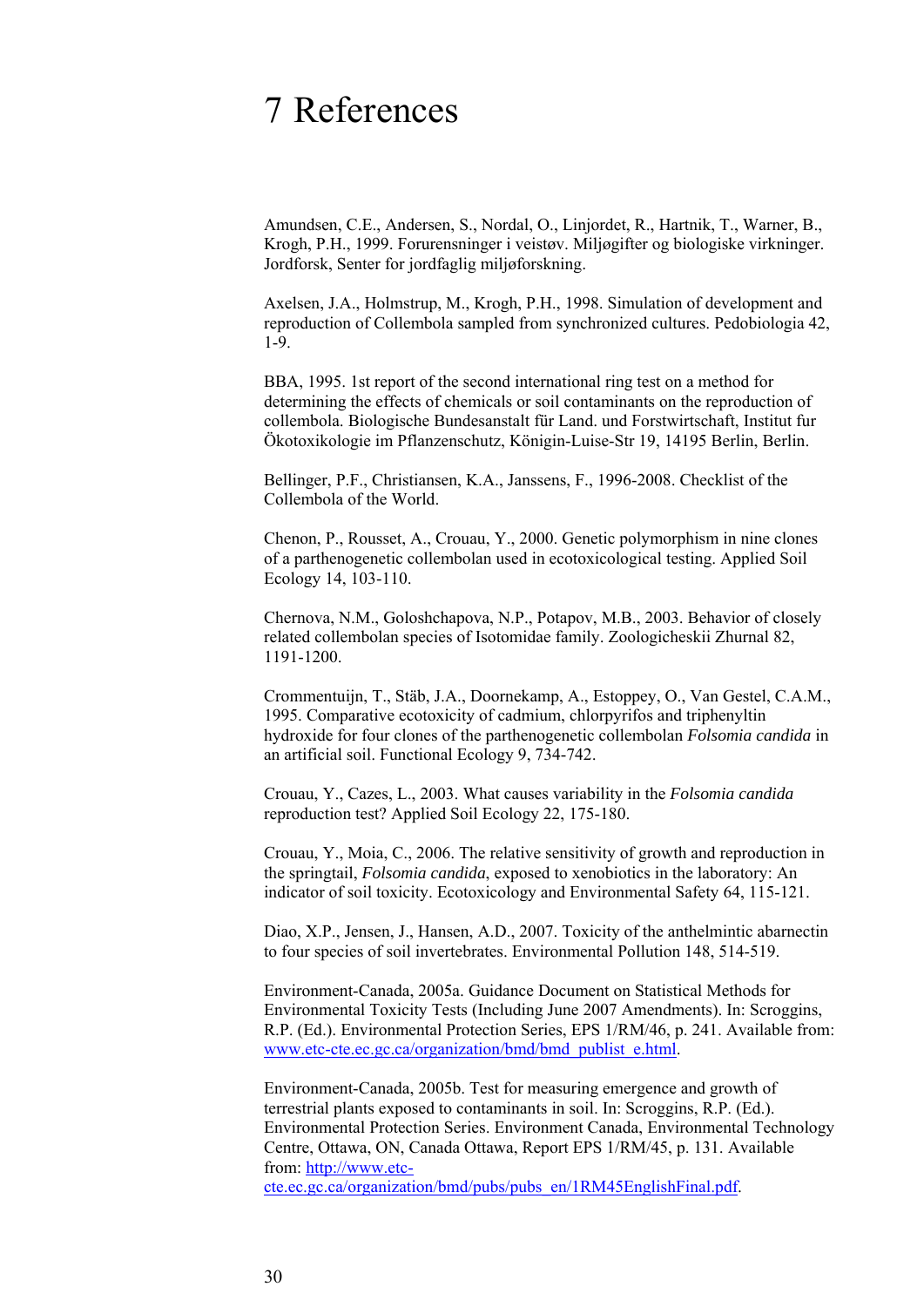Environment-Canada, 2007. Test for measuring survival and reproduction of springtails exposed to contaminants in soil. In: Scroggins, R.P. (Ed.). Environmental Protection Series. Environment Canada, Environmental Technology Centre, Ottawa, ON, Canada Ottawa, Report EPS 1/RM/47, p. 146. Available from: http://www.etc-cte.ec.gc.ca/organization/bmd/bmd publist e.html.

Fjellberg, A., 1980. Identification keys to Norwegian Collembola. Norsk Entomologisk Forening, Ås, Norway.

Fjellberg, A., 2007a. Checklist of Nordic Collembola. With notes on habitat preferences and presence/absence in individual countries. Accessed: January 15, 2008, Available from: http://www.geocities.com/~fransjanssens/publicat/collnord.pdf.

Fjellberg, A., 2007b. The Collembola of Fennoscandia and Denmark. Part II: Entomobryomorpha and Symphypleona. Fauna Entomologica Scandinavica 42, 264.

Folker-Hansen, P., Krogh, P.H., Holmstrup, M., 1996. Effect of dimethoate on body growth of representatives of the soil living mesofauna. Ecotoxicology and Environmental Safety 33, 207-216.

Fountain, M.T., Hopkin, S.P., 2005. *Folsomia candida* (Collembola): A "Standard" Soil Arthropod. Annual Review of Entomology 50, 201-222. Available from: http://arjournals.annualreviews.org/loi/ento.

Goloschapova, N.P., Potapov, M.B., Chernova, N.M., 2006. Sexual behaviour in Isotomidae (Collembola). Pedobiologia 50, 111-116.

Goto, H.E., 1960. Facultative parthenogenesis in Collembola (Insecta). Nature 10, 958-959.

Greenslade, P., Vaughan, G.T., 2003. A comparison of Collembola species for toxicity testing of Australian soils. Pedobiologia 47, 171-179. Available from: http://dx.doi.org/10.1078/0031-4056-00180.

Holmstrup, M., Krogh, P.H., 1996. Effects of an anionic surfactant, linear alkylbenzene sulfonate, on survival, reproduction and growth of the soil-living collembolan *Folsomia fimetaria*. Environmental Toxicology and Chemistry 15, 1745-1748.

Holmstrup, M., Krogh, P.H., 2001. Effects and risk assessment of linear alkylbenzene sulphonates (LAS) in agricultural soil. 3. Sub-lethal effects on soil invertebrates. Environmental Toxicology and Chemistry 20, 1673–1679.

Holmstrup, M., Krogh, P.H., Løkke, H., de Wolf, W., Marshall, S., Fox, K., 2001. Effects and risk assessment of linear alkylbenzene sulphonates (LAS) in agricultural soil. 4. The influence of salt speciation, soil type, and sewage sludge on toxicity using the collembolan *Folsomia fimetaria* and the earthworm *Aporrectodea caliginosa* as test organisms. Environmental Toxicology and Chemistry. 20, 1680–1689.

Hopkin, S.P., 1997. Biology of springtails. Oxford University Press, Oxford.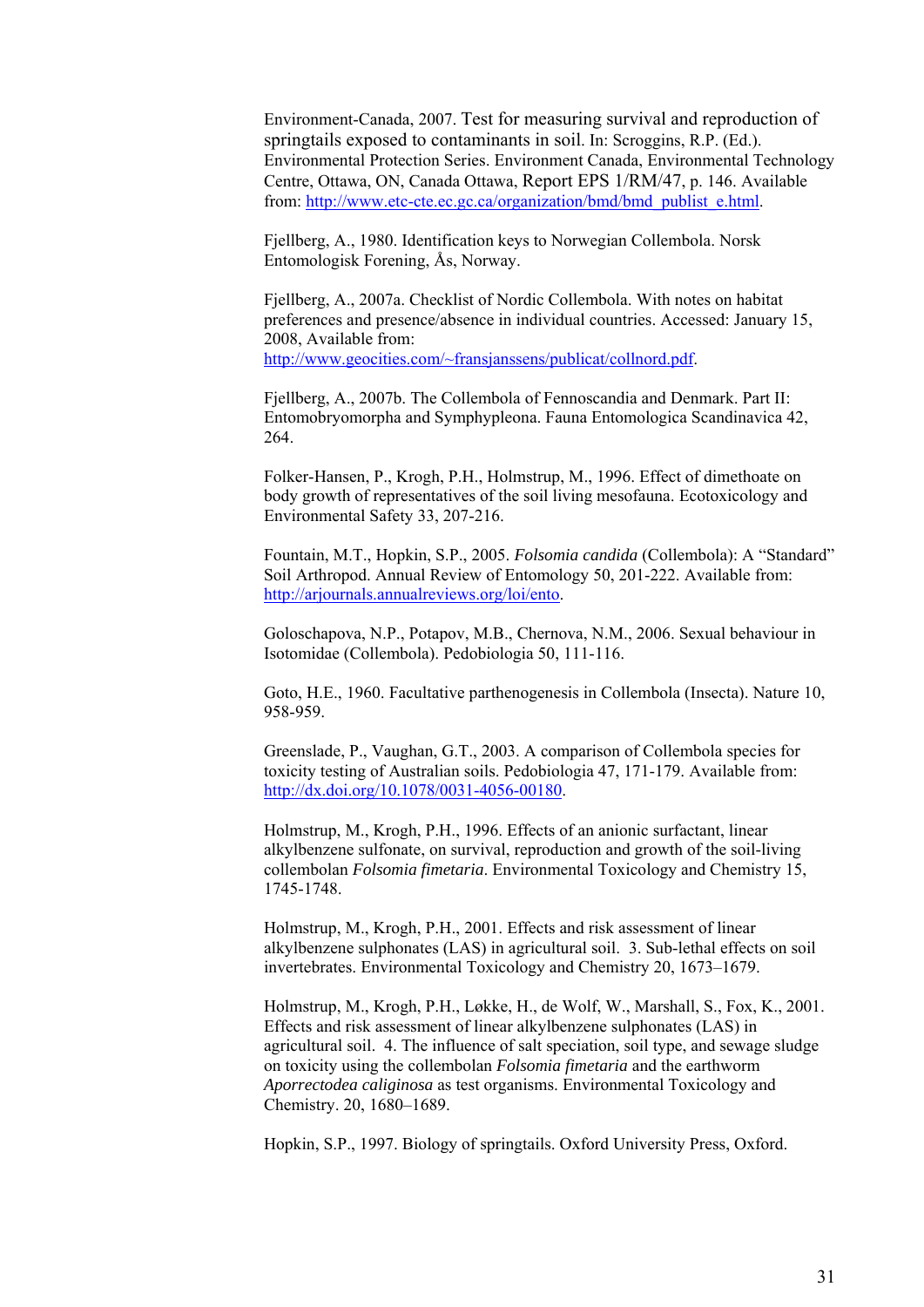Hopkin, S.P., 2008a. *Folsomia fimetaria*. Accessed: 8-1-2008, Available from: http://www.stevehopkin.co.uk/collembolamaps/Entomobryomorpha/264FOfim/.

Hopkin, S.P., 2008b. *Folsomia litsteri*. Accessed: 21-1-2008, Available from: http://www.stevehopkin.co.uk/collembolamaps/Entomobryomorpha/264FOfim/.

ISO, 1998. ISO 11268-2:1998 (E) Soil quality - Effects of pollutants on earthworms (*Eisenia fetida*) - Part 2: Determination of effects on reproduction.

ISO, 1999. ISO 11267:1999 Soil quality - Inhibition of reproduction of Collembola (*Folsomia candida*) by soil pollutants. ISO, Geneve, Switzerland. Available from: www.iso.org.

Jensen, J., Van Langevelde, J., Pritzl, G., Krogh, P.H., 2001. Effects of the phthalates di-(2-ethyl-hexylphthalate) (DEHP) and di-butylphthalate (DBP) on the Collembolan *Folsomia fimetaria*. Environmental Toxicology and Chemistry 20, 1085–1091.

Koivisto, R.K.K., Braig, H.R., 2003. Intraclonal genetic variation: ecological and evolutionary aspects. Edited by H. D. Loxdale fls, fres and G. Lushai fres. Microorganisms and parthenogenesis. Biological Journal of the Linnean Society 79, 43-58. Available from: http://www.blackwellsynergy.com/doi/abs/10.1046/j.1095-8312.2003.00185.x

Krogh, P.H., 1995. Does a heterogeneous distribution of food or pesticide affect the outcome of toxicity tests with Collembola? Ecotoxicology and Environmental Safety 30, 158-163. Available from: http://dx.doi.org/10.1006/eesa.1995.1020.

Krogh, P.H., 2004. Compilation and Review of Existing Control Performance Data for the Collembolan species, *Folsomia fimetaria* L., in Artificial and Natural Soils. Report prepared by NERI, Silkebiorg, Denmark, for the Biological Methods Division, Environment Canada, Ottawa, Ontario, 24.

Krogh, P.H., 2006. Recordings of the reproduction of *Folsomia fimetaria* couples. Available from: http://krogh.ph/shared/fimetaria\_repro.

Krogh, P.H., Holmstrup, M., Petersen, S.O., Jensen, J., 1997. Ecotoxicological assessment of sewage sludge in agricultural soil. Danish Ministry for the Environment, Environmental Protection Agency. Working Report No. 69. Available from: http://www.mst.dk/udgiv/Publikationer/1997/87-7810-865- 9/pdf/87-7810-865-9.PDF.

Larsen, J., Johansen, A., Larsen, S.E., Heckmann, L.H., Jakobsen, I., Heckmann, L.H., Krogh, P.H., 2008. Population performance of collembolans feeding on soil fungi from different ecological niches. Soil Biology and Biochemistry 40, 360-369. Available from: http://dx.doi.org/10.1016/j.soilbio.2007.08.016.

Martikainen, E.A.T., Krogh, P.H., 1999. Effects of soil organic matter content and temperature on toxicity of dimethoate to *Folsomia fimetaria* (Collembola : Isotomidae). Environmental Toxicology & Chemistry 18, 865-872.

OECD, 1984. OECD Guidelines for testing of chemicals no. 207. Earthworm acute toxicity tests. Adopted 4.

OECD, 2002. OECD's Appraisal of Test Methods for Sex Hormone Disrupting Chemicals (OECD Monograph No. 21). ENV/JM/MONO(2002)8 OECD Series on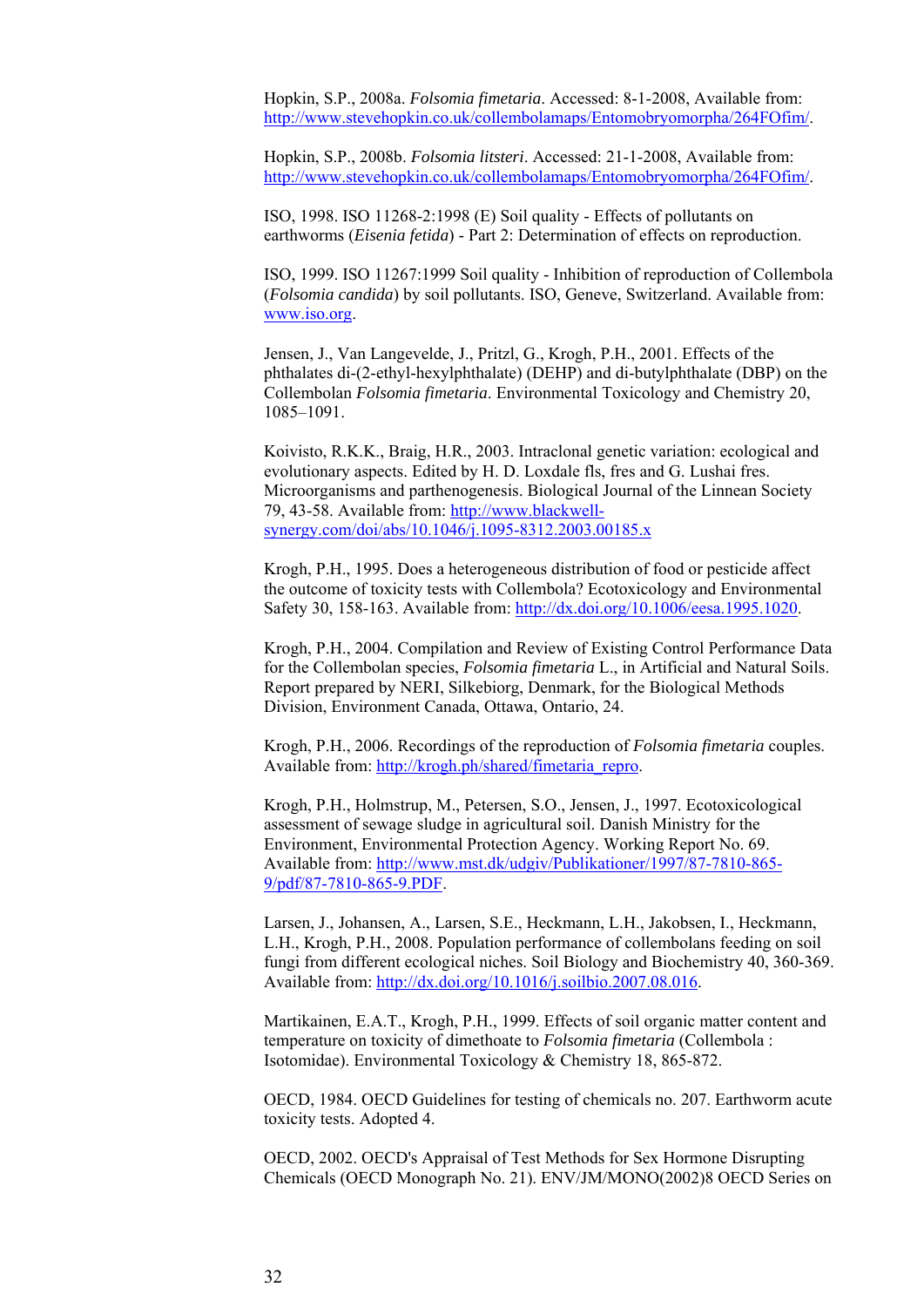Testing and Assement No. 21. Available from: http://appli1.oecd.org/olis/2002doc.nsf/43bb6130e5e86e5fc12569fa005d004c/f84d 6ed7aacd2fc8c1256b750052d744/\$FILE/JT00122123.PDF.

OECD, 2004a. Test No. 220: Enchytraeid reproduction test. OECD guidelines for testing chemicals. OECD. Available from: http://titania.sourceoecd.org/vl=2481688/cl=61/nw=1/rpsv/ij/oecdjournals/1607310  $x/v1n2/s20/b1$ .

OECD, 2004b. Test No. 222: Earthworm Reproduction Test (*Eisenia fetida*/*Esienia andrei* ). Available from:

http://lysander.sourceoecd.org/vl=2006461/cl=12/nw=1/rpsv/ij/oecdjournals/16073  $10x/v1n2/s21/p1$ .

OECD, 2006a. Current approaches in the statistical analysis of ecotoxicity data: a guidance to application. OECD series on testing and assessment Number 54. Available from: http://appli1.oecd.org/olis/2006doc.nsf/linkto/env-jmmono(2006)18.

OECD, 2006b. Guidance document for the development of OECD guidelines for the testing of chemicals. OECD Series on Testing and Assessment 1, 1-33. Available from: http://appli1.oecd.org/olis/2006doc.nsf/linkto/env-jmmono(2006)20.

OECD, 2006c. Test No. 208: Terrestrial Plant Test: Seedling Emergence and Seedling Growth Test. OECD guidelines for the testing of chemicals ENV/JM/TG(2005)4. Available from: http://puck.sourceoecd.org/vl=8550520/cl=43/nw=1/rpsv/ij/oecdjournals/1607310x  $\sqrt{v1n2/s9/p1}$ .

OECD, 2007. Proposal for a new guideline. Predatory mite reproduction test in soil (*Hypoaspis* (*Geolaelaps*) *aculeifer*). Accessed: September, Available from: http://www.oecd.org/dataoecd/54/61/38972970.pdf.

Palévody, C., 1972. XIntracellular Microorganisms in Ovary of Collembolae-Isotomid *Folsomia candida*. Comptes rendus hebdomadaires des séances de l'Académie des sciences. Série D: Sciences naturelles 275, 401-404.

Pedersen, M.B., van Gestel, C.A.M., Elmegaard, N., 2000. Effects of copper on reproduction of two collembolan species exposed through soil, food, and water. Environmental Toxicology & Chemistry 19, 2579-2588.

Petersen, H., Gjelstrup, P. (Eds.), 1995. Development of a semi-field method for evaluation of laboratory tests as compared to field conditions. Danish EPA (Download from http://www.mst.dk/udgiv/Publications/1995/87-7810-305- 3/pdf/87-7810-305-3.PDF), Copenhagen.

Potapov, M.B., 2000. The use of macrochaetotaxy in taxonomy of palaearctic *Folsomia* (Collembola, Isotomidae). Pedobiologia 44, 234-239.

Potapov, M.B., Babenko, A.B., 2000. Species of the genus *Folsomia* (Collembola : Isotomidae) of northern Asia. European Journal of Entomology 97, 51-74.

Riepert, F., Kula, C., 1996. Entwicklung von Labormethoden zur Prüfung der Wirkung von chemischen Stoffen und Pflanzenschutzmitteln auf Collembolen und Regenwürmer [Development of laboratory methods for testing effects of chemicals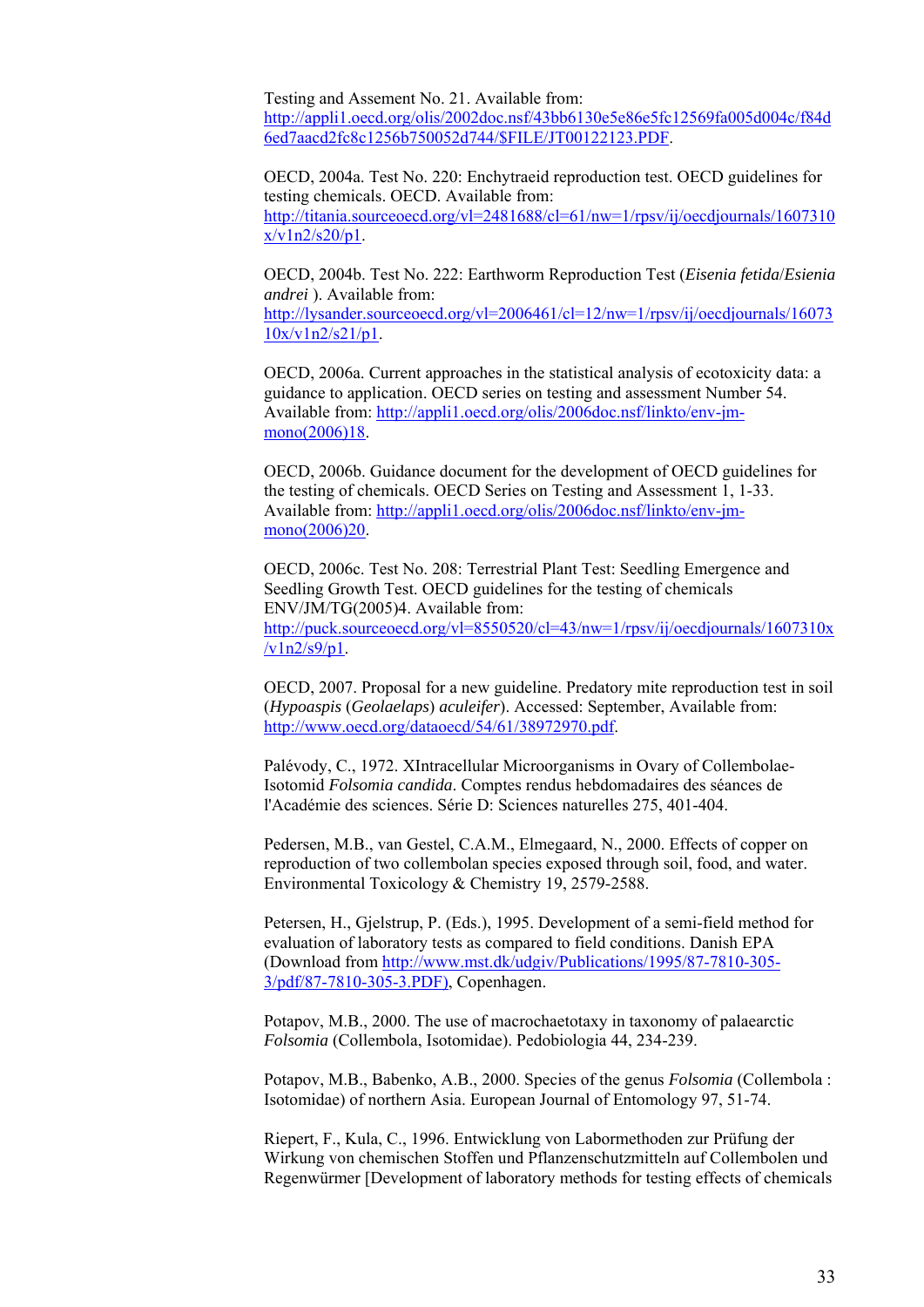and pesticides on Collembola and earthworms]. Mitteilungen aus der Biologischen Bundesanstalt für Land und Forstwirtschaft. Berlin Dahlem. Heft 320, 82. Available from: http://www.bba.de/veroeff/mitt/pdfs/mitt320.pdf.

Riparbelli, M.G., Giordano, R., Callaini, G., 2006. Centrosome inheritance in the parthenogenetic egg of the collembolan *Folsomia candida*. Cell and Tissue Research 326, 861-872. Available from: http://dx.doi.org/10.1007/s00441-006- 0253-x

SAS-Institute-Inc., 2004a. SAS/INSIGHT® 9.1 User's Guide, Volumes 1 and 2. Cary, NC: SAS Institute Inc. Available from: http://support.sas.com/documentation/onlinedoc/91pdf/sasdoc\_91/insight\_ug\_9984 .pdf.

SAS-Institute-Inc., 2004b. SAS/STAT® 9.1 User's Guide. SAS Institute Inc., Cary, NC. Available from: http://support.sas.com/documentation/onlinedoc/91pdf/sasdoc\_91/stat\_ug\_7313.pd f.

Schaller, F., 1952. Die Copula der Collembolen (Springschwanze). Naturwissenschaften 39, 48-49.

Schliwa, W., Schaller, F., 1963. Die Paarbildung des Springschwanzes *Podura aquatica* (Apterygota [Urinsekten], Collembola). Naturwissenschaften 50, 698.

Scopes, N.E.A., Lichtenstein, E.P., 1967. The use of *Folsomia fimetaria* and *Drosophila melanogaster* as test insects for the detection of insecticide residues. J. Econ. Entomology 60, 1539-1541.

Scott-Fordsmand, J.J., Krogh, P.H., 2005. Background report on pre-validation of an OECD springtail test guideline. In: EPA, D. (Ed.). Environmental Project No. 986. Available from: http://www2.mst.dk/Udgiv/publications/2005/87-7614-535- 2/pdf/87-7614-536-0.pdf.

Simonsen, V., Christensen, P.G., 2001. Clonal and genetic variation in three collembolan species revealed by isozymes and randomly amplified polymorphic DNA. Pedobiologia 45, 161-173.

Snider, R., 1973. Laboratory observations on the biology of *Folsomia candida* (Willem) (Collembola: Isotomidae). Revue D'Écologie et Biologie du Sol 10, 103- 124.

Son, J., Ryoo, M.I., Jung, J., Cho, K., 2007. Effects of cadmium, mercury and lead on the survival and instantaneous rate of increase of *Paronychiurus kimi* (Lee) (Collembola). Applied Soil Ecology 35, 404-411.

Sverdrup, L.E., Jensen, J., Krogh, P.H., Stenersen, J., 2002. Studies on the effect of soil aging on the toxicity of pyrene and phenanthrene to a soil-dwelling springtail. Environmental Toxicology and Chemistry 21, 489-492.

Sverdrup, L.E., Kelley, A.E., Krogh, P.H., Nielsen, T., Jensen, J., Scott-Fordsmand, J.J., Stenersen, J., 2001. Effects of eight polycyclic aromatic compounds on the survival and reproduction of the springtail *Folsomia fimetaria* L. (Collembola, Isotomidae). Environmental Toxicology and Chemistry 20, 1332- 1338.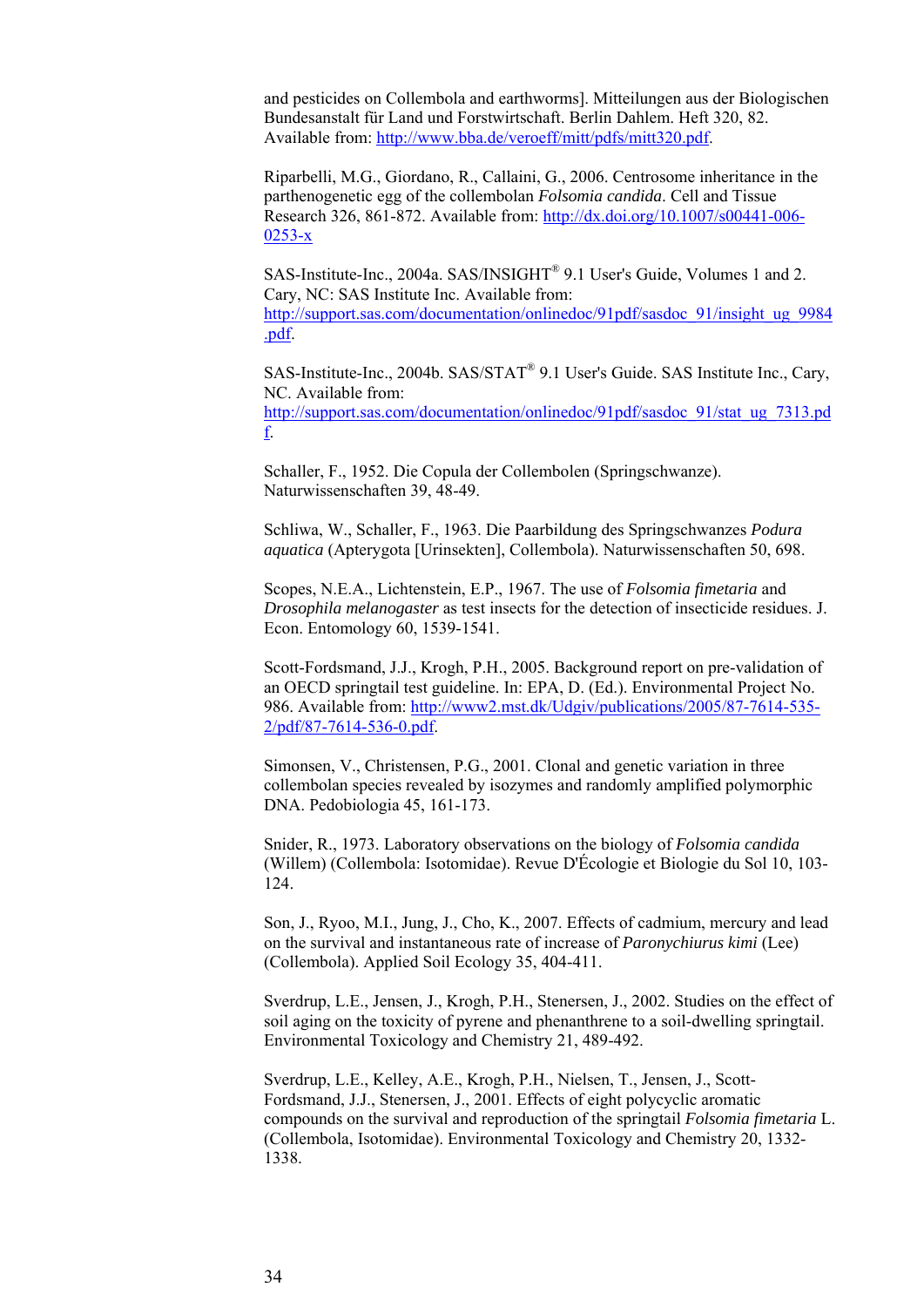Van Amelsvoort, P.A.M., Usher, M.B., 1989. Egg Production related to food quality in *Folsomia candida* (Collembola: Isotomidae): effects on life history strategies. Pedobiologia 33, 61-66.

Van de Bund, C.F., 1965. Changes in the soil fauna caused by application of insecticides. Boll. Zool. agr. Bachic. 7, 185-212.

Van Gestel, C.A.M., 1998. The developmental status of ecotoxicity tests. In: Løkke, H., Van Gestel, C.A.M. (Eds.). Handbook of soil invertebrate toxicity tests. John Wiley & Sons, Ltd., Chichester, pp. 57-67.

Vandekerckhove, T.T.M., Watteyne, S., Willems, A., Swing, J.G., Mertens, J., Gillis, M., 1999. Phylogenetic analysis of the 16S rDNA of the cytoplasmic bacterium *Wolbachia* from the novel host *Folsomia candida* (Hexapoda, Collembola) and its implications for wolbachial taxonomy. Fems Microbiology Letters 180, 279-286.

Weyers, A., Römbke, J., Moser, T., Ratte, H.T., 2002. Statistical results and implications of the enchytraeid reproduction ringtest. Environmental Science  $\&$ Technology 36, 2116-2121.

Widarto, T.H., Krogh, P.H., Forbes, V., 2007. Nonylphenol stimulates fecundity but not population growth rate (l) of *Folsomia candida*. Ecotoxicology and Environmental Safety 67, 369-377. Available from: http://dx.doi.org/10.1016/j.ecoenv.2006.11.005.

Wiles, J.A., Krogh, P.H., 1998. Testing with the collembolans *I. viridis*, *F. candida* and *F. fimetaria*. In: Løkke, H., Van Gestel, C.A.M. (Eds.). Handbook of soil invertebrate toxicity tests. John Wiley & Sons, Ltd., Chichester, pp. 131-156.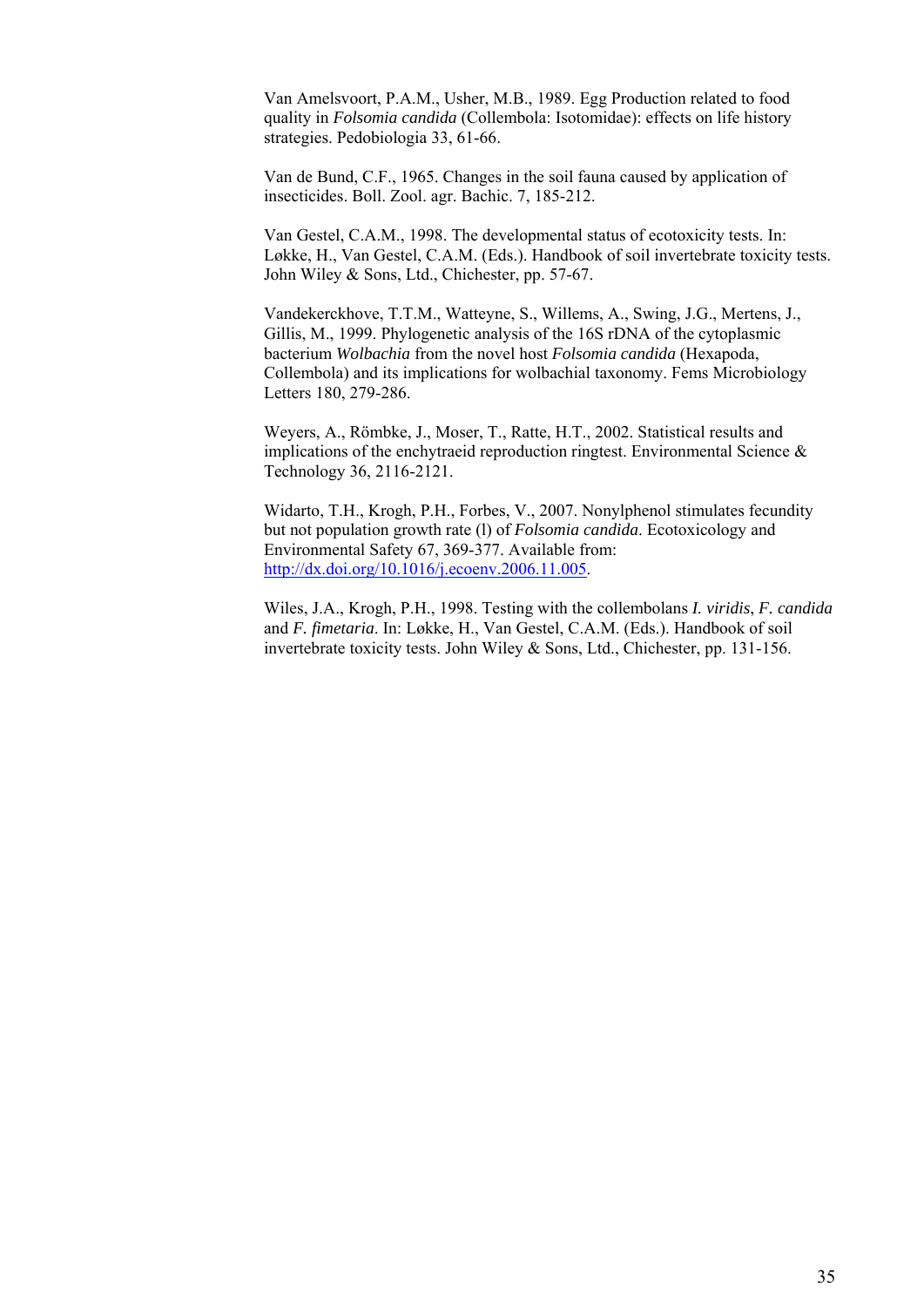### Annex 1 Participants

The list include contact person of laboratories delivering testing results to the ringtest.

Study director Ir. Ine Geujin NOTOX B.V. Hambakenwetering 7 PO Box 3476 5203 DL's - Hertogenbosch The Netherlands

Prof. Gabor Bakonyi SZIE Department of Zoology and Ecology 2100 Godollo, Hungary Pater K. u. 1.

Prof. Berndt-Michael Wilke Berlin University of Technology Institute of Ecology Franklinstr. 29 D-10587 Berlin, Germany

Dr. Hege Stubberud Jordforsk Frederik A. Dahls vei 20 N-1432 Ås, Norway

Dr. Jan Lana RECETOX, Faculty of Science, Masaryk University TOCOEN, Ltd. Kamenice 126/3 625 00 Brno, Czech Republic

Dr. Maike Schaefer University of Bremen, UFT Department of General and Theoretical Ecology Leobener Str. D - 28359 Bremen, Germany

Dr. Kristin Becker van Slooten Laboratory for Environmental Chemistry and Ecotoxicology (CECOTOX) ENAC-ISTE Ecole polytechnique fédérale de Lausanne (EPFL) Station 2 1015 Lausanne, Switzerland

Dr. Janeck J. Scott-Fordsmand Dept. Terrestrial Ecology National Environmental Research Institute Vejlsoevej 25, PO Box 314 8600-Silkeborg, Denmark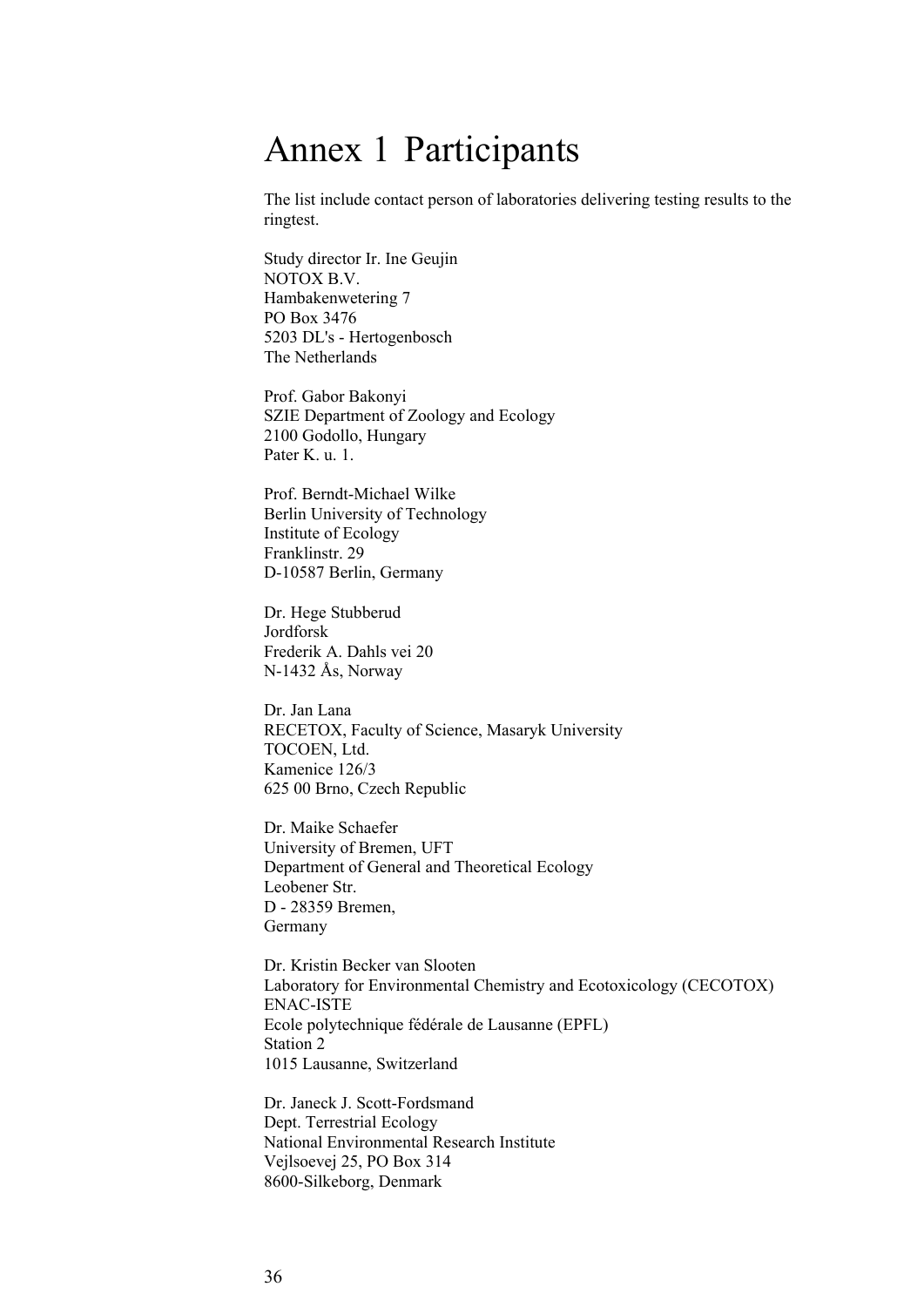Dr. Mónica João de Barros Amorim Departamento de Biologia Universidade de Aveiro 3810-193 Aveiro, Portugal

Prof. Nobuhiro Kaneko Soil Ecology, Graduate School of Environment & Information Sciences, Yokohama National University 79-7 Tokiwadai, Yokohama 240-8501 Japan

Silvio Knäbe GAB Technologie Gmbh Eutinger Strasse 24 75223 Niefern Öschelbronn Germany

Dr. Pilar Andrés and Dr. Xavier Domene Centre de Recerca i Aplicacions Forestals (CREAF) Universitat Autònoma de Barcelona Spain

Vladimír Kocí Department of Environmental Chemistry ICT Prague Ústav chemie ochrany prostředí VŠCHT Praha Technická 5, 166 28 Praha 6 Czech Republic

Dr. Thomas Moser ECT Oekotoxikologie GmbH Böttgerstrasse 2-14 D-65439 Flörsheim Germany

Juliska Princz Biological Methods Division, Environmental Technology Centre Science & Technology Branch, Environment Canada 335 River Road South Ottawa, ON K1A 0H3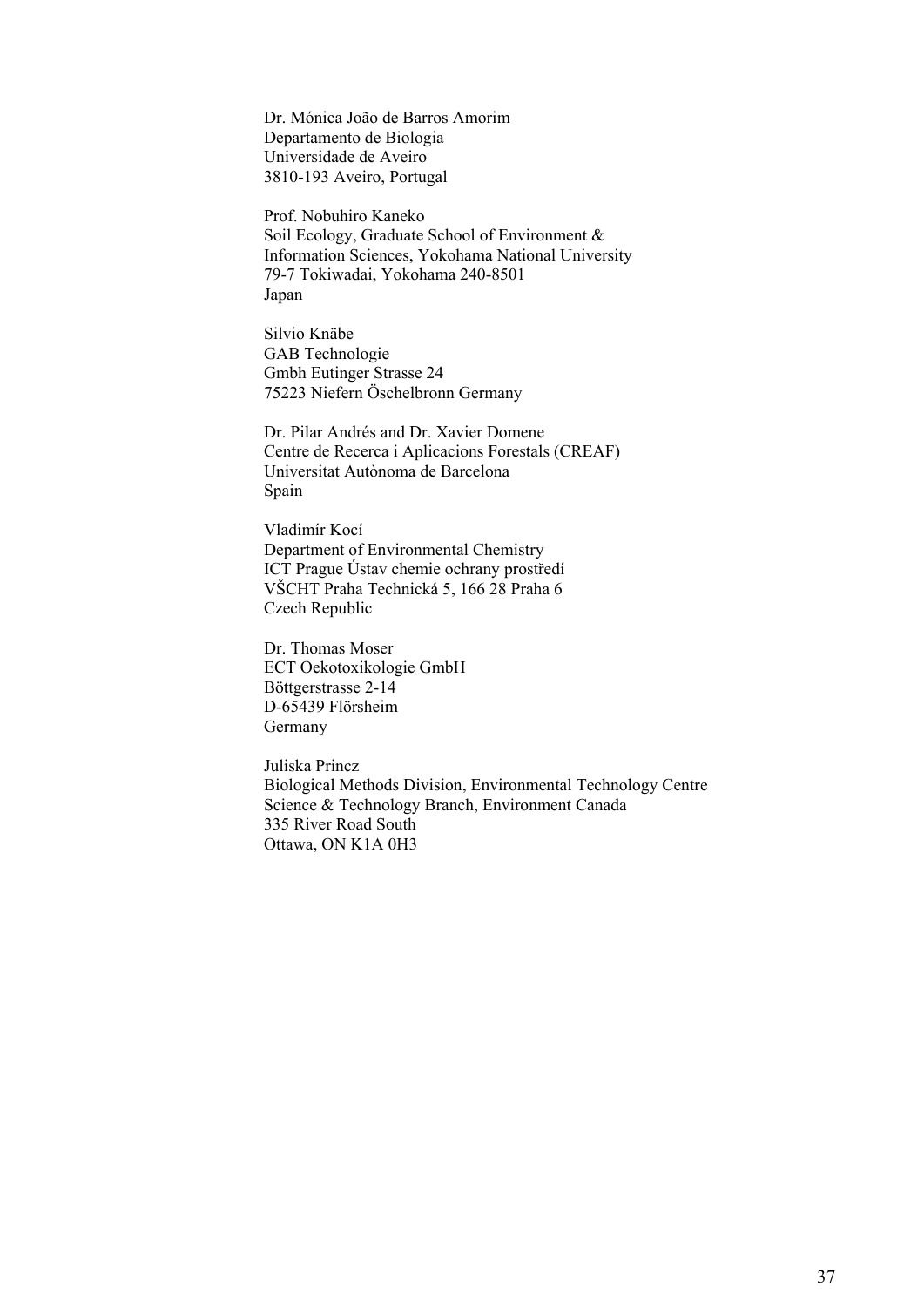# Annex 2 Laboratory code

All the datasets were coded by a reference no. in Table 4, and in Fig. 4 to Fig. 7 to conceal the identity of the participating laboratories. However, the tests performed by each coded laboratory is presented below. B: Boric acid; C: copper chloride; D: Dimethoate.

| Laboratory | Testing data set reference no.     | F. candida | F. fimetaria |
|------------|------------------------------------|------------|--------------|
| no.        | (Ref. no.)                         |            |              |
| 1          | 21, 22, 23                         | <b>BCD</b> |              |
| 2          | 1, 2                               | BC         |              |
| 3          | 52, 53                             | B          | B            |
| 4          | 12, 13, 14, 15, 16, 17, 18, 19, 20 | <b>BCD</b> | <b>BCD</b>   |
| 5          | 55, 56                             | <b>BD</b>  |              |
| 6          | 47, 48                             | CB         |              |
| 7          | 36, 37, 38, 39, 40                 | BC         | BC           |
| 8          | 9, 10, 11                          | <b>BCD</b> |              |
| 9          | 3, 4, 5, 6                         | <b>BD</b>  |              |
| 10         | 49, 50                             | B          | B            |
| 11         | 24, 25, 26, 27, 28, 29, 30, 31     | BCD        | <b>BCD</b>   |
| 12         | 7, 8                               | B          |              |
| 13         | 32, 33, 34, 35                     | BC         | BC           |
| 14         | 41, 42, 43, 44, 45, 46             | <b>BCD</b> |              |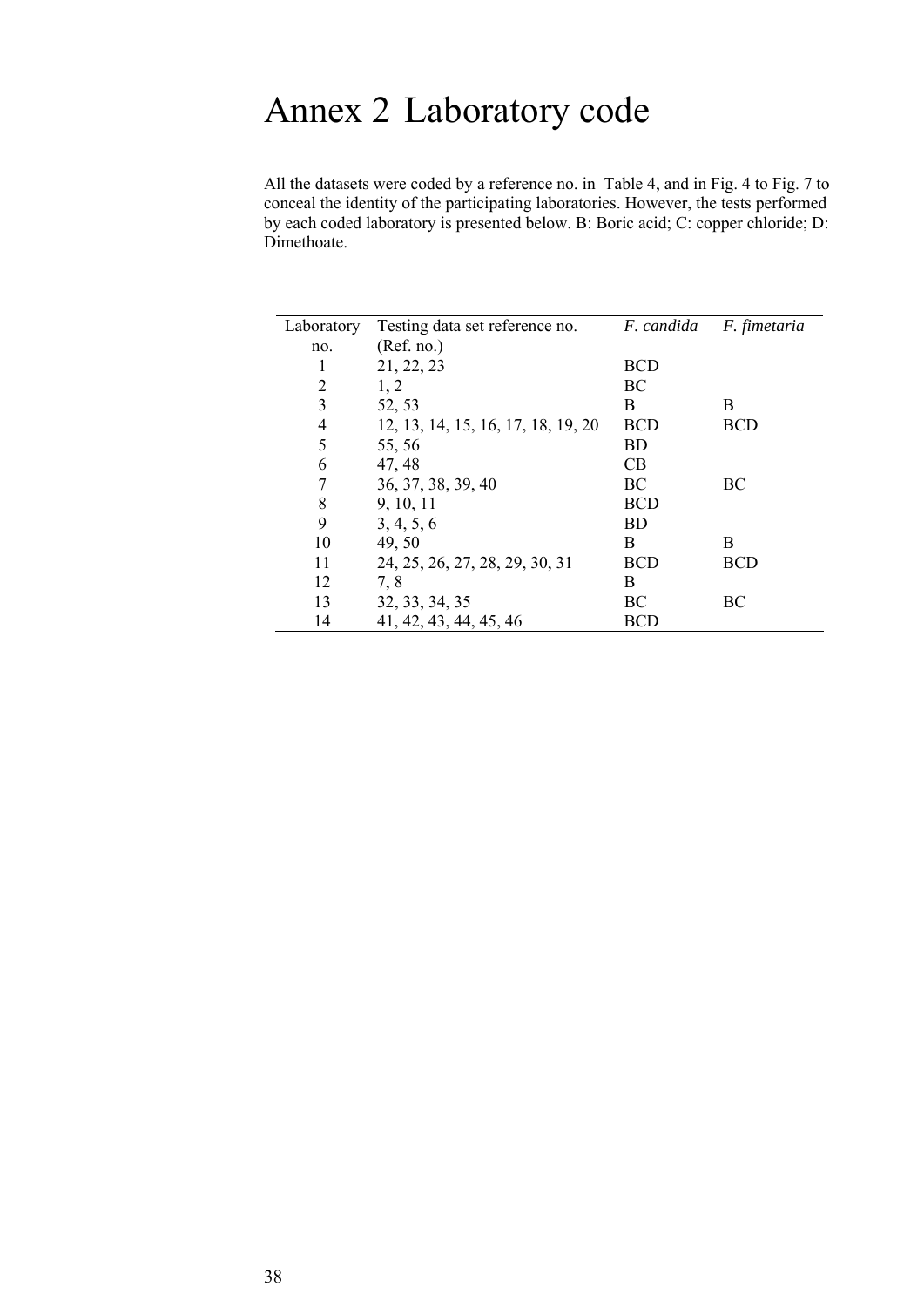### Annex 3 Bibliometric statistics

An impression of the accumulated knowledge available on collembolans was obtained by searching for common collembolan species names in Science Citation Index (ISI Web of Knowledge/Web of Science accessed Jan 2008). Thus, whenever a species name occurred in a title, abstract or keyword of papers it was counted as a citation. To indicate the attention papers on a certain species have received, the average number of citations was included as a "citation rate" (autocitations excluded).

| Species                                                  | <b>ISI</b> | Citations | Citation |
|----------------------------------------------------------|------------|-----------|----------|
|                                                          | indexed    |           | rate     |
|                                                          | papers     |           |          |
| F. candida                                               | 398        | 2082      | 5        |
| Orchesella cincta                                        | 109        | 1025      | 9        |
| Onychiurus armatus/Protaphorura armata <sup>8</sup>      | 85         | 919       | 11       |
| F. fimetaria                                             | 63         | 401       | 6        |
| Parisotoma notabilis and Isotoma notabilis               | 42         | 467       | 11       |
| Proisotoma minuta                                        | 38         | 155       | 4        |
| Onychiurus arcticus/Megaphorura arctica                  | 37         | 381       | 10       |
| Isotoma viridis/anglicana                                | 36         | 250       |          |
| <i>Sminthurus viridis</i>                                | 36         | 115       | 3        |
| Folsomia quadrioculata                                   | 27         | 225       | 8        |
| Isotomiella minor                                        | 20         | 138       |          |
| Isotomurus palustris / I. prasinus                       | 18         | 134       |          |
| Sinella curviseta                                        | 13         | 50        | 4        |
| Tullbergia macrochaeta, Mesaphorura                      | 14         | 91        |          |
| macrochaeta, or T. krausbaueri                           |            |           |          |
| Paronychiurus kimi <sup>9</sup>                          | 5          | 5         |          |
| Onychiurus folsomi / Orthonychiurus folsomi <sup>9</sup> | 2          | 9         | 5        |

Some species is present under more than one name either because the genus name has been changed or because a species complex has been illuminated and a new species name has been given to a member of a species complex.

l

<sup>8</sup> The similar onychiurid pair *Onychiurus fimatus*/*Protaphorura fimata* was mentioned 26 times, and cited 219 times, so the species group are similarly "popular" than *O. cincta*. <sup>9</sup> Due to its association with Onychiurinae it should be considered together with the other members of this subfamily, which will make the subfamily Onychiurinae the second most commonly published species group.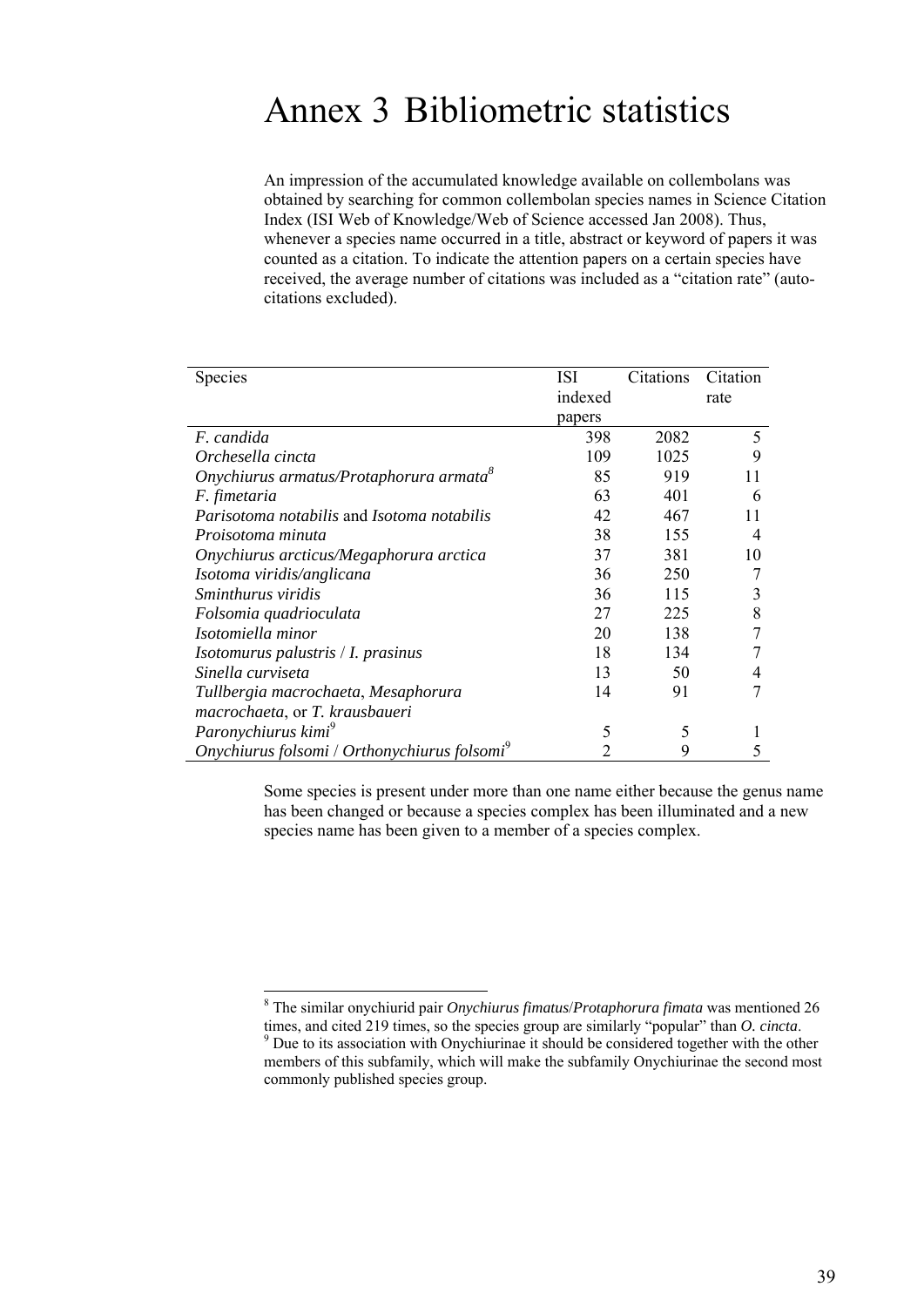## Annex 4 Intralaboratory variability

Survival and reproduction of control replicate results from 57 *F. fimetaria* standard tests performed over a period of 6 years (n=243) at NERI. Mean and 95% C.L., are given for adult survival and reproduction. Adults: Average number of surviving adults of the initial 10 males and 10 females at test termination; Reproduction: Average number of juvenile *F. fimetaria* at test termination; 95% C.L.: Confidence Limits.

| Soil origin     | 95% C.L.<br>Adults | 9656<br>Reproduction<br>CL | $C_{\mathbf{V}}$ | Organic matter | $\mathrm{Clay}$ | Silt      | Fine sand         | Coarse sand | Reference<br>Code                      |
|-----------------|--------------------|----------------------------|------------------|----------------|-----------------|-----------|-------------------|-------------|----------------------------------------|
| Finnish         | 17.6[15.7-19.5]    | 498[335-662]               | 17.0             | 8.6            |                 |           | 8.6 31.5 22.8     | 28.5        | (Martikainen and Krogh,<br>44<br>1999) |
| <b>OECD 10%</b> | 17.8 [18.6-20.4]   | 451[321-580]               | 18.0             | 8.6            | 9.4             | 16.9 62.7 |                   | 2.5         | $46 -$                                 |
| OECD 5%         | 17.6[16.5-18.7]    | 396[338-453]               | 11.8             | 4.4            | 8.9             | 13.6      | 67.6              | 5.5         | $50 -$                                 |
| OECD 2%         | 18.2[16.6-19.8]    | 382[304-460]               | 16.5             | 1.8            | 9.1             | 15.3      | 70                | 3.9         | 48 -                                   |
| LUFA 2.2        | 19.4[18.7-20.1]    | 522[387-658]               | 20.9             | 3.9            | 5.1             | 5.6       | 34.8              | 54.6        | 74                                     |
| <b>LUFA 2.2</b> | $15.2$ [12.8-17.6] | 356[301-412]               | 12.6 3.9         |                | 5.1             | 5.6       | 34.8              | 54.6        | 75                                     |
| LUFA 2.2        | 18.0[15.7-20.3]    | 386[264-509]               | 19.9             | 3.9            | 5.1             | 5.6       | 34.8              | 54.6        | 76                                     |
| LUFA 2.2        | $20.0[-]$          | 473[301-646]               | 29.3             | 3.9            | 5.1             | 5.6       | 34.8              | 54.6        | (Martikainen and Krogh,<br>73<br>1999) |
| LUFA 2.2        | 19.0[17.7-20.3]    | 174[156-191]               | 6.3              | 3.9            | 5.1             | 5.6       | 34.8              | 54.6        | $54 -$                                 |
| <b>LUFA 2.2</b> | 17.5 [15.4-19.6]   | 158[116-199]               | 16.6             | 3.9            | 5.1             | 5.6       | 34.8              | 54.6        | $55 -$                                 |
| Flakkebjerg     | $18.0[-]$          | 565[494-635]               | 7.8              | 1.8            | 15.1            |           | 34.2 25.5         | 23.4        | 4                                      |
| Askov           | 20.0[13.6-25.4]    | 506[349-663]               | 19.5             | 2.3            | 11.2            | 23.8      | 28.1              | 34.6        | $\mathbf{1}$                           |
| Askov           | 19.0[16.7-21.3]    | 587[399-775]               | 20.2             | 2.3            | 11.2            | 23.8      | 28.1              | 34.6        | 2                                      |
| Askov           | 19.8 [17.7-21.8]   | 498[363-632]               | 26.4             | 2.3            | 11.2            | 23.8      | 28.1              | 34.6        | 3                                      |
| Jyndevad        | $19.5[-]$          | 506[336-676]               | 21.1             | 2.5            | 4.1             | 3.3       | 22.9              | 68          | 5                                      |
| Jyndevad        | 19.8[18.2-21.3]    | 420[85-754]                | 19.6 2.5         |                | 4.1             | 3.3       | 22.9              | 68          | 6                                      |
| Jyndevad        | 15.8[6.0-25.5]     | 405[198-612]               | 32.1 2.5         |                | 4.1             | 3.3       | 22.9              | 68          | 7                                      |
| Lundgård        | $9.5[-3.1-22.1]$   | 287[-39-612]               | 71.4 2.7         |                | 6.2             | 8.6       | 15.8              | 66.9        | (Holmstrup and Krogh,<br>2001)         |
| Askov           | 15.8[11.6-19.9]    | 368[248-488]               | 20.5             | 2.8            | 13              | 22.3      | 23.6              | 38.4        | 9 (Holmstrup et al., 2001)             |
| Flakkebjerg     | 15.3[9.2-21.3]     | 296[147-444]               | 31.6             | 1.8            | 15.1            | 34.2      | 25.5              | 23.4        | 10                                     |
| Askov           | 18.5[16.4-20.6]    | 392[239-545]               | 24.5             | 2.7            | 13              | 22.3      | 23.6              | 38.4        | 11 (Sverdrup et al., 2001)             |
| Askov           | 18.0[17.6-19.4]    | 457[367-546]               | 12.3             | 2.7            | 13              | 22.3      | 23.6              | 38.4        | $12 -$                                 |
| Askov           | 18.3[16.7-19.8]    | 548[474-621]               | 8.5              | 2.7            | 13              |           | 22.3 23.6 38.4    |             | $13 -$                                 |
| Askov           | 19.0[17.2-20.8]    | 660[551-770]               | 10.4             | 2.7            | 13              | 22.3      | 23.6              | 38.4        | $14 -$                                 |
| Askov           | 19.3 [16.9-21.6]   | 642[500-784]               | 13.9 2.7         |                | 13              |           | 22.3 23.6 38.4    |             | $15 -$                                 |
| Askov           | 18.5[15.7-21.3]    | 307[238-375]               | 14.1             | 2.7            | 13              |           | 22.3 23.6 38.4    |             | $16 -$                                 |
| Askov           | 18.3 [14.5-22.0]   | 352[289-415]               | 11.3 2.7         |                | 13              |           | 22.3 23.6 38.4    |             | $17 -$                                 |
| Askov           | 19.5 [17.9-21.1]   | 408[311-505]               | 15.0 2.7         |                | 13              |           | 22.3 23.6 38.4    |             | $18 -$                                 |
| Askov           | 19.0 [15.8-22.2]   | 423 [291-555]              | 19.7 2.7         |                | 13              |           | 22.3 23.6 38.4    |             | 19                                     |
| Askov           | 17.3[11.8-22.7]    | 483[356-609]               | 16.5             | 2.7            | 13              |           | 22.3 23.6 38.4    |             | $20\,$                                 |
| Askov           | 19.5[15.8-19.8]    | 451[310-591]               | 25.1 2.7         |                | 13              |           | 22.3 23.6 38.4    |             | 21                                     |
| Askov           | 14.5[12.4-16.6]    | 443 [303-582]              | 19.8             | 2.7            | 13              |           | 22.3 23.6 38.4    |             | 22                                     |
| Askov           | 18.8 [16.4-21.1]   | 536[416-656]               | 14.1             | 2.7            | 13              |           | 22.3 23.6 38.4    |             | 23                                     |
| Askov           | 17.0[12.5-21.5]    | 572[397-748]               | 19.3 2.7         |                | 13              |           | 22.3 23.6 38.4    |             | 24                                     |
| Askov           | 18.3[16.7-19.8]    | 523[455-590]               |                  | $7.0$ 2.7      |                 |           | 13 22.3 23.6 38.4 |             | 25                                     |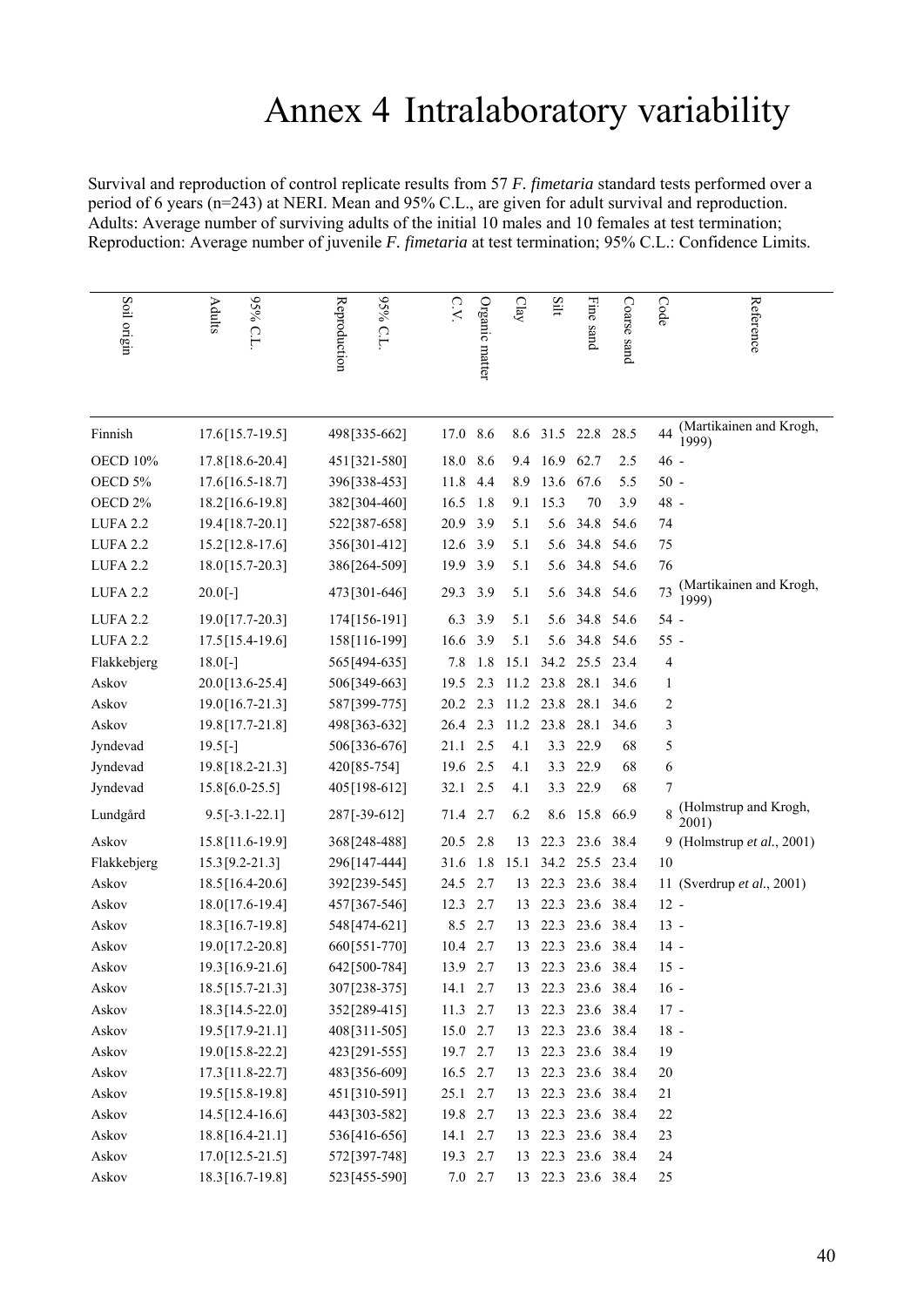| Soil origin | 95% C.L<br><b>Adults</b> | <b>95% C.L</b><br>Reproduction | C.V.     | Organic matter | Clay | Silt     | Fine sand | Coarse sand | Code   | Reference                  |
|-------------|--------------------------|--------------------------------|----------|----------------|------|----------|-----------|-------------|--------|----------------------------|
| Askov       | 18.3 [16.6-19.9]         | 495[426-564]                   | 16.6     | 2.7            | 13   | 22.3     | 23.6 38.4 |             | 26     |                            |
| Askov       | 19.5 [17.9-21.1]         | 480[426-534]                   | 7.0      | 2.7            | 13   | 22.3     | 23.6 38.4 |             | 56     |                            |
| Askov       | 14.0 [8.2-19.8]          | 340[299-380]                   | 7.5      | 2.7            | 13   | 22.3     | 23.6 38.4 |             |        | 57 (Sverdrup et al., 2002) |
| Askov       | $16.3[13.0-19.5]$        | 292[111-474]                   | 39.1     | 2.7            | 13   | 22.3     | 23.6      | 38.4        | $58 -$ |                            |
| Askov       | 17.0 [15.2-18.8]         | 320[272-368]                   | 9.4      | 2.7            | 13   | 22.3     | 23.6 38.4 |             | 59 -   |                            |
| Askov       | 18.0 [16.7-19.3]         | 308[188-429]                   | 24.6     | 2.7            | 13   | 22.3     | 23.6 38.4 |             | $60 -$ |                            |
| Norway      | 18.8 [16.4-21.1]         | 464 [322-606]                  | 19.2     | 1.4            | 5.8  | 11.3     |           | 82.9        |        | 36 (Amundsen et al., 1999) |
| Norway      | 18.8 [16.4-21.1]         | 371 [285-457]                  | 14.5     | 1.4            |      | 5.8 11.3 |           | 82.9        | $37 -$ |                            |
| Norway      | 19.3 [16.9-21.6]         | 387[207-568]                   | 29.3     | 1.4            |      | 5.8 11.3 |           | 82.9        | $38 -$ |                            |
| Norway      | $17.5$ [15.4-19.6]       | 348[310-386]                   | 6.9      | 1.4            | 5.8  | 11.3     |           | 82.9        | $39 -$ |                            |
| Norway      | 17.8 [15.0-20.5]         | 400[346-455]                   | 8.6      | 1.4            |      | 5.8 11.3 |           | 82.9        | $40 -$ |                            |
| Norway      | 19.3 [16.9-21.6]         | 456[333-578]                   | 16.9     | 1.4            |      | 5.8 11.3 |           | 82.9        | 41 -   |                            |
| Norway      | $17.0[-]$                | 510[434-586]                   | 9.4      | 1.4            | 5.8  | 11.3     |           | 82.9        | 42 -   |                            |
| Norway      | 18.5 [16.7-19.3]         | 457[358-557]                   | 13.7 1.4 |                |      | 5.8 11.3 |           | 82.9        | $27 -$ |                            |
| Norway      | 16.3[11.7-20.8]          | 425 [407-444]                  | 2.7      | 1.4            |      | 5.8 11.3 |           | 82.9        | $28 -$ |                            |
| Norway      | $16.3[11.5-21.0]$        | 415[350-480]                   | 9.9      | 1.4            |      | 5.8 11.3 |           | 82.9        | $29 -$ |                            |
| Norway      | $16.0[10.6-21.4]$        | 453[363-543]                   | 12.5     | 1.4            |      | 5.8 11.3 |           | 82.9        | $35 -$ |                            |
| Norway      | $15.0[7.4-22.6]$         | 444[309-578]                   | 19.1     | 1.4            |      | 5.8 11.3 |           | 82.9        | $30 -$ |                            |
| Norway      | 19.8 [19.0-20.5]         | 523[465-581]                   | 15.4     | 1.4            |      | 5.8 11.3 |           | 82.9        | $31 -$ |                            |
| Norway      | 18.0[14.8-21.2]          | 420[290-551]                   | 50.0     | 1.4            | 5.8  | 11.3     |           | 82.9        | $32 -$ |                            |
| Norway      | 18.5 [16.4-20.6]         | 434 [320-547]                  | 16.5     | 1.4            | 5.8  | 11.3     |           | 82.9        | $33 -$ |                            |
| Norway      | 16.8 [13.7-19.8]         | 389[340-437]                   |          | 7.8 1.4        |      | 5.8 11.3 |           | 82.9        | $34 -$ |                            |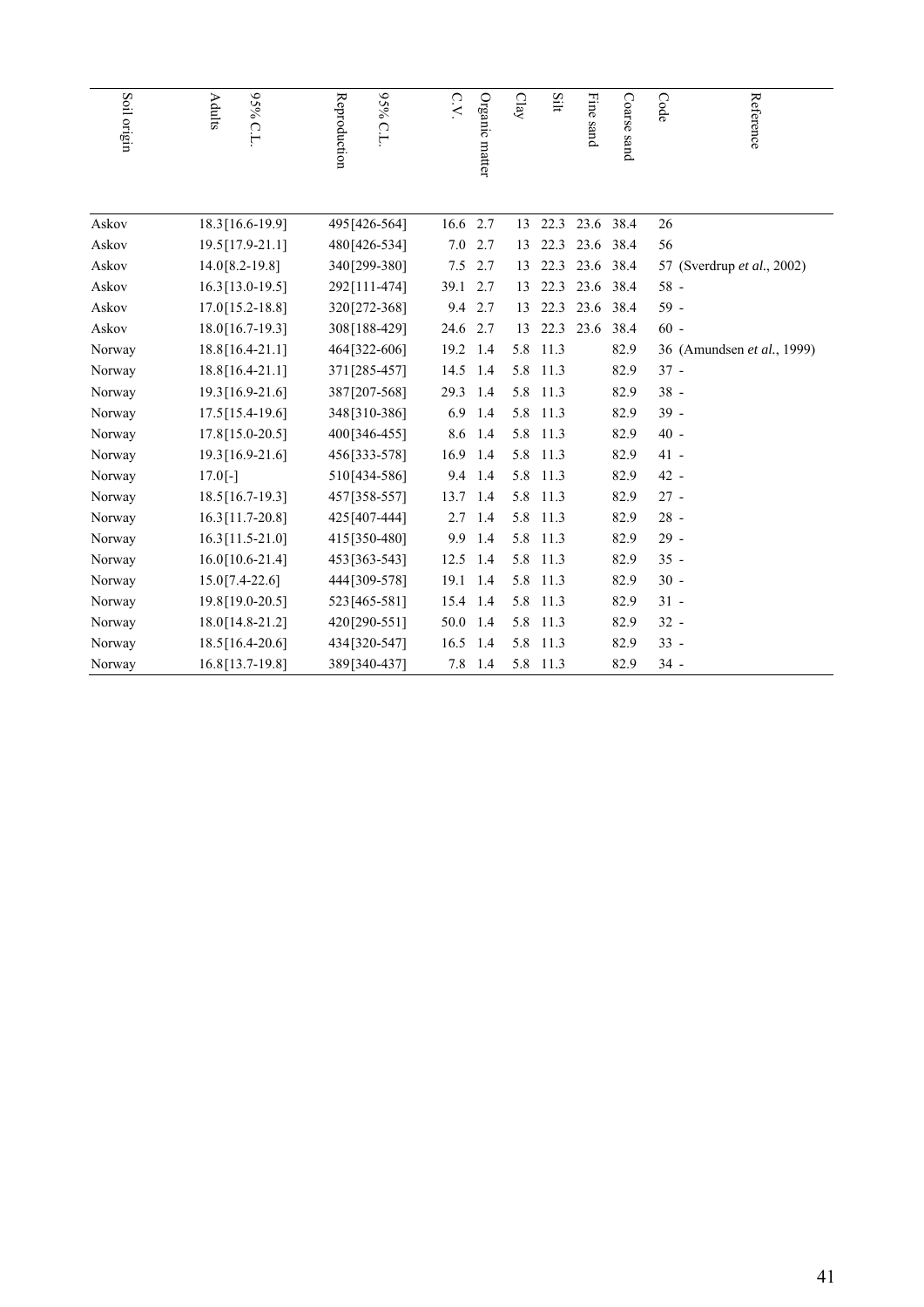# Annex 5 Control mortality and reproduction

Control values estimated from the control data only, in contrast to values in Table 4, that were based on the complete concentration-response dataset.

| Ref.no. | Species              | Compound   | $\mathbf n$    | Adults            | $\mathrm{CV}$ | Mortality, %        | Reproduction    | $\mathrm{CV}$ |
|---------|----------------------|------------|----------------|-------------------|---------------|---------------------|-----------------|---------------|
|         | 1 F. candida         | Boric acid | 8              | $8.6[7.6-9.6]$    | 14            | 13.8[3.8-23.7]      | 199[126-271]    | 44            |
|         | $3^{10}$ F. candida  | Boric acid | 8              | 9.4[8.9-9.8]      | 5.5           | $6.3[1.9-10.6]$     | 1244[1152-1336] | $8.8\,$       |
|         | 7 F. candida         | Boric acid | 5              | $9.0[8.1-9.9]$    | 7.9           | $10.0[1.2 - 18.8]$  | 414[334-494]    | 16            |
|         | 9 F. candida         | Boric acid |                | 3 10.0            | $0.0\,$       | $0.0\,$             | 317[216-417]    | 13            |
|         | 12 F. candida        | Boric acid | 8              | $6.0[3.9-8.1]$    | 42            | 40.0[19.0-61.0]     | 249[163-334]    | 41            |
|         | 16 F. candida        | Boric acid | $\overline{4}$ | $6.0[2.3-9.7]$    | 38            | $40.0[3.3-76.7]$    | 365[196-534]    | 29            |
|         | 21 F. candida        | Boric acid | 10             | $9.1[8.6 - 9.6]$  | 8.1           | $9.0[3.7-14.3]$     | 405[362-447]    | 15            |
|         | $26^{10}$ F. candida | Boric acid | 8              | $5.5[3.5-7.5]$    | 45            | 45.0[24.5-65.5]     | 140[69-212]     | 61            |
|         | $31^{10}$ F. candida | Boric acid | 8              | $9.3[8.7-9.8]$    | 7.6           | $7.5[1.6-13.4]$     | 339[269-409]    | 25            |
|         | 32 F. candida        | Boric acid | 5              | $9.2[8.6-9.8]$    | 4.9           | $8.0[2.4-13.6]$     | 308[236-381]    | 19            |
|         | 37 F. candida        | Boric acid | 7              | $9.7[9.0-10.4]$   | 7.8           | $2.9[-4.1-9.8]$     | 233[221-245]    | 5.5           |
|         | 38 F. candida        | Boric acid | 7              | $9.9[9.5-10.2]$   | 3.8           | $1.4[-2.1-4.9]$     | 358[253-462]    | 32            |
|         | 43 F. candida        | Boric acid | $\overline{4}$ | $7.8[6.2-9.3]$    | 12            | $22.5[7.3-37.7]$    | 386[249-523]    | 22            |
|         | 46 F. candida        | Boric acid | 5              | $8.2[6.0-10.4]$   | $22\,$        | $18.0[-4.2 - 40.2]$ | 319[128-510]    | $48\,$        |
|         | 49 F. candida        | Boric acid | 7              | $9.0[8.2 - 9.8]$  | 9.1           | $10.0[2.4-17.6]$    | 1076[918-1234]  | 16            |
|         | 51 F. candida        | Boric acid | 6              | $9.0[8.3-9.7]$    | $7.0\,$       | $10.0[3.4-16.6]$    | 349[277-421]    | $20\,$        |
|         | 53 F. candida        | Boric acid | 6              | $9.3[8.5-10.2]$   | 8.7           | $6.7[-1.9-15.2]$    | 537[465-610]    | 13            |
|         | 55 F. candida        | Boric acid | 6              | $8.0[7.1-8.9]$    | $10\,$        | 20.0[11.2-28.8]     | 345[251-440]    | $26\,$        |
|         | 2 F. candida         | Copper     | 8              | $9.1[8.4-9.8]$    | 9.1           | $8.8[1.8-15.7]$     | 196[155-237]    | 25            |
|         | 10 F. candida        | Copper     | 3              | $9.7[8.2 - 11.1]$ | 6.0           | $3.3[-11.0-17.7]$   | 267[84-450]     | $28\,$        |
|         | 15 F. candida        | Copper     | $\overline{4}$ | $7.5[2.9-12.1]$   | $38\,$        | 25.0[-20.9-70.9]    | 578[278-878]    | 33            |
|         | 22 F. candida        | Copper     | 10             | $9.6[9.2 - 10.0]$ | 5.4           | $4.0[0.3-7.7]$      | 449[410-489]    | 12            |
|         | $25^{10}$ F. candida | Copper     | $\,8\,$        | $5.5[3.5-7.5]$    | 45            | 45.0[24.5-65.5]     | 140[69-212]     | 61            |
|         | $30^{10}$ F. candida | Copper     | 8              | $9.3[8.7-9.8]$    | 7.6           | $7.5[1.6-13.4]$     | 339[269-409]    | 25            |
|         | 35 F. candida        | Copper     | 5              | $9.6[8.5-10.7]$   | 9.3           | $4.0[-7.1 - 15.1]$  | 124[86-161]     | 24            |
|         | 36 F. candida        | Copper     | $\overline{7}$ | $9.7[9.3-10.2]$   | $5.0\,$       | $2.9[-1.7 - 7.4]$   | 614[521-707]    | 16            |
|         | 41 F. candida        | Copper     | 5              | $9.4[8.3-10.5]$   | 10            | $6.0[-5.1-17.1]$    | 349[246-452]    | 24            |
|         | 44 F. candida        | Copper     | $\overline{4}$ | $8.3[7.5-9.0]$    | 6.1           | $17.5[9.5-25.5]$    | 415[164-666]    | 38            |
|         | 48 F. candida        | Copper     | 4              | $8.5[6.9-10.1]$   | 12            | 15.0[-0.9-30.9]     | 875[753-997]    | 8.8           |
|         | 54 F. candida        | Copper     | 5              | $9.2[8.2 - 10.2]$ | 9.1           | $8.0[-2.4 - 18.4]$  | 435[390-480]    | 8.3           |
|         | $4^{10}$ F. candida  | Dimethoate | 8              | 9.4[8.9-9.8]      | 5.5           | $6.3[1.9-10.6]$     | 1244[1152-1336] | $8.8\,$       |
|         | 11 F. candida        | Dimethoate | $\overline{4}$ | $9.5[8.6 - 10.4]$ | 6.1           | $5.0[-4.2 - 14.2]$  | 130[69-191]     | $29\,$        |
|         | 17 F. candida        | Dimethoate | 4              | $8.5[6.4-10.6]$   | 15            | $15.0[-5.5-35.5]$   | 596[458-734]    | 15            |

 These control data are duplicated as two tests shared the same controls, so for summaries and statistics only one figure is used.

l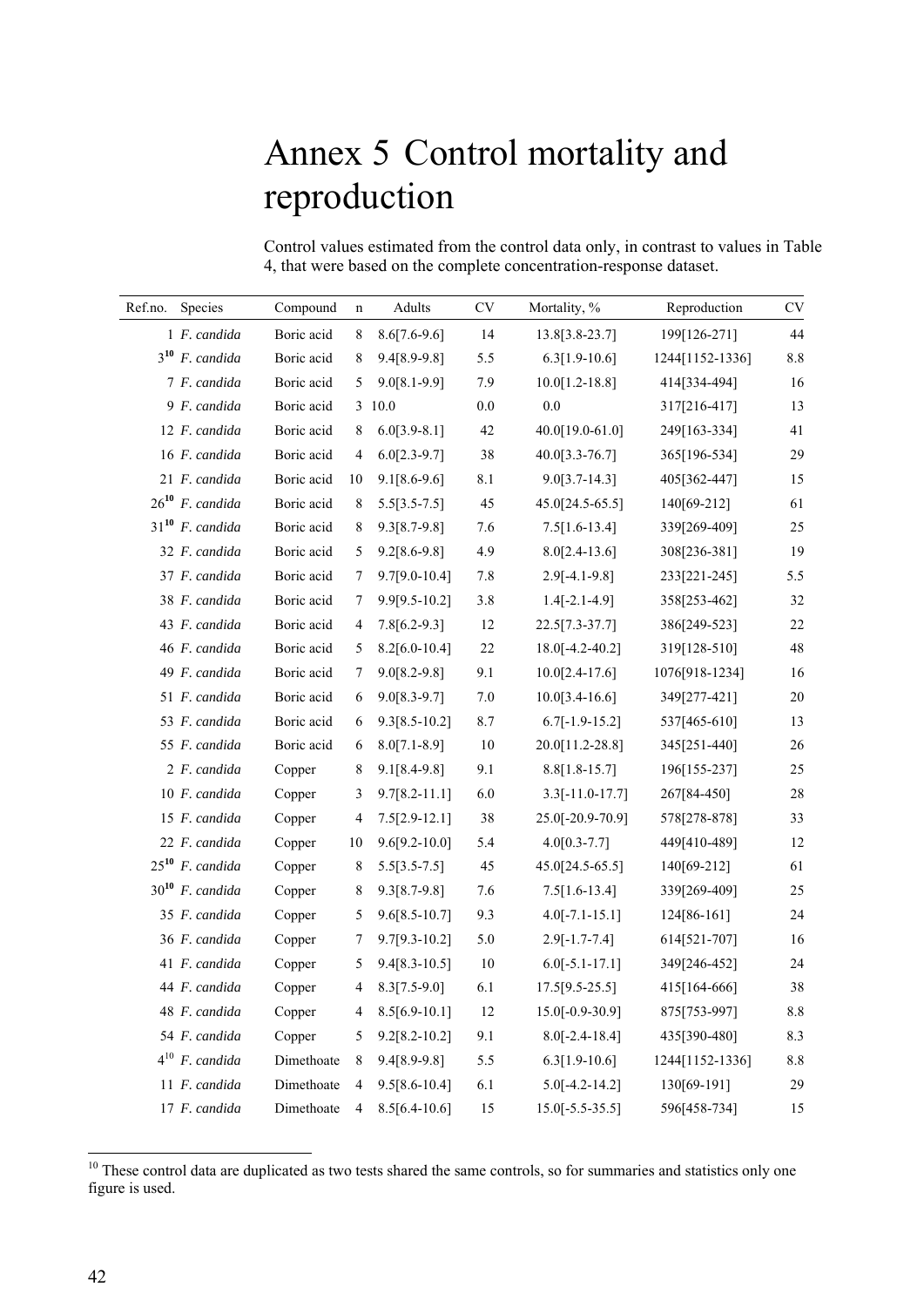| $\mathrm{CV}$   | Reproduction     | Mortality, %       | CV     | Adults              | $\mathbf n$    | Compound      | Species         | Ref.no. |
|-----------------|------------------|--------------------|--------|---------------------|----------------|---------------|-----------------|---------|
| $\overline{25}$ | 150[123-178]     | $4.0[-1.0-9.0]$    | 7.3    | $9.6[9.1-10.1]$     | -10            | Dimethoate    | 23 F. candida   |         |
| 86              | 29[15-42]        | 80.0[72.5-87.5]    | 71     | $2.0[1.2-2.8]$      |                | Dimethoate 16 | 24 F. candida   |         |
| 24              | 290[178-402]     | 27.5[7.5-47.5]     | 17     | $7.3[5.2-9.3]$      | $\overline{4}$ | Dimethoate    | 42 F. candida   |         |
| 17              | 490[357-623]     | $2.5[-5.5-10.5]$   | 5.1    | $9.8[9.0 - 10.5]$   | $\overline{4}$ | Dimethoate    | 45 F. candida   |         |
| 17              | 59[51-68]        | 42.5[28.9-56.1]    | $28\,$ | 8 11.5 [8.8-14.2]   |                | Boric acid    | 5 F. fimetaria  |         |
| $28\,$          | $6.8[5.2-8.3]$   | $23.1[13.1-33.1]$  | 16     | 8 15.4 [13.4-17.4]  |                | Boric acid    | 13 F. fimetaria |         |
| 63              | $52.3[-0.4-105]$ | 47.5[11.6-83.4]    | 43     | 4 10.5 [3.3-17.7]   |                | Boric acid    | 19 F. fimetaria |         |
|                 |                  | 75.0[60.3-89.7]    | 70     | $5.0[2.1-7.9]$      | 8              | Boric acid    | 28 F. fimetaria |         |
| $18\,$          | 142[110-174]     | $13.0[-1.3-27.3]$  | 13     | 5 17.4 [14.5-20.3]  |                | Boric acid    | 33 F. fimetaria |         |
| 12              | 270[240-301]     | $9.3[3.1 - 15.5]$  | 7.4    | 7 18.1 [16.9-19.4]  |                | Boric acid    | 40 F. fimetaria |         |
| 99              | $50.8[-1.9-104]$ | 65.0[44.0-86.0]    | 57     | $7.0[2.8-11.2]$     | 6              | Boric acid    | 47 F. fimetaria |         |
| 16              | 300[256-343]     | 32.9[27.0-38.7]    | 9.5    | 7 13.4 [12.3-14.6]  |                | Boric acid    | 50 F. fimetaria |         |
| 38              | 197[-476-870]    | $12.5[-19.3-44.3]$ | 4.0    | 2 17.5 [11.1-23.9]  |                | Boric acid    | 52 F. fimetaria |         |
| 21              | $7.3[6.0-8.5]$   | 18.8[12.9-24.6]    | 8.5    | 8 16.3 [15.1-17.4]  |                | Copper        | 14 F. fimetaria |         |
| 44              | 176[53-299]      | 43.8[30.2-57.3]    | 15     | 4 11.3 [8.5 - 14.0] |                | Copper        | 18 F. fimetaria |         |
| 198             | $0.4[-0.2-1.0]$  | 75.0[60.3-89.7]    | 70     | $5.0[2.1-7.9]$      | 8              | Copper        | 27 F. fimetaria |         |
| 42              | 248[119-376]     | $3.0[-2.6-8.6]$    | 4.6    | 5 19.4 [18.3-20.5]  |                | Copper        | 34 F. fimetaria |         |
| 19              | 242[200-284]     | $2.1[-1.5-5.8]$    | 4.0    | 7 19.6 [18.8-20.3]  |                | Copper        | 39 F. fimetaria |         |
| 50              | $12.1[7.1-17.2]$ | 40.0[29.1-50.9]    | 22     | 8 12.0 [9.8-14.2]   |                | Dimethoate    | 6 F. fimetaria  |         |
| 41              | 347[121-573]     | $16.3[-5.7-38.2]$  | 16     | 4 16.8[12.4-21.1]   |                | Dimethoate    | 20 F. fimetaria |         |
| 246             | $3.5[-1.1-8.1]$  | 72.5[64.0-81.0]    | 58     | $5.5[3.8 - 7.2]$    |                | Dimethoate 16 | 29 F. fimetaria |         |